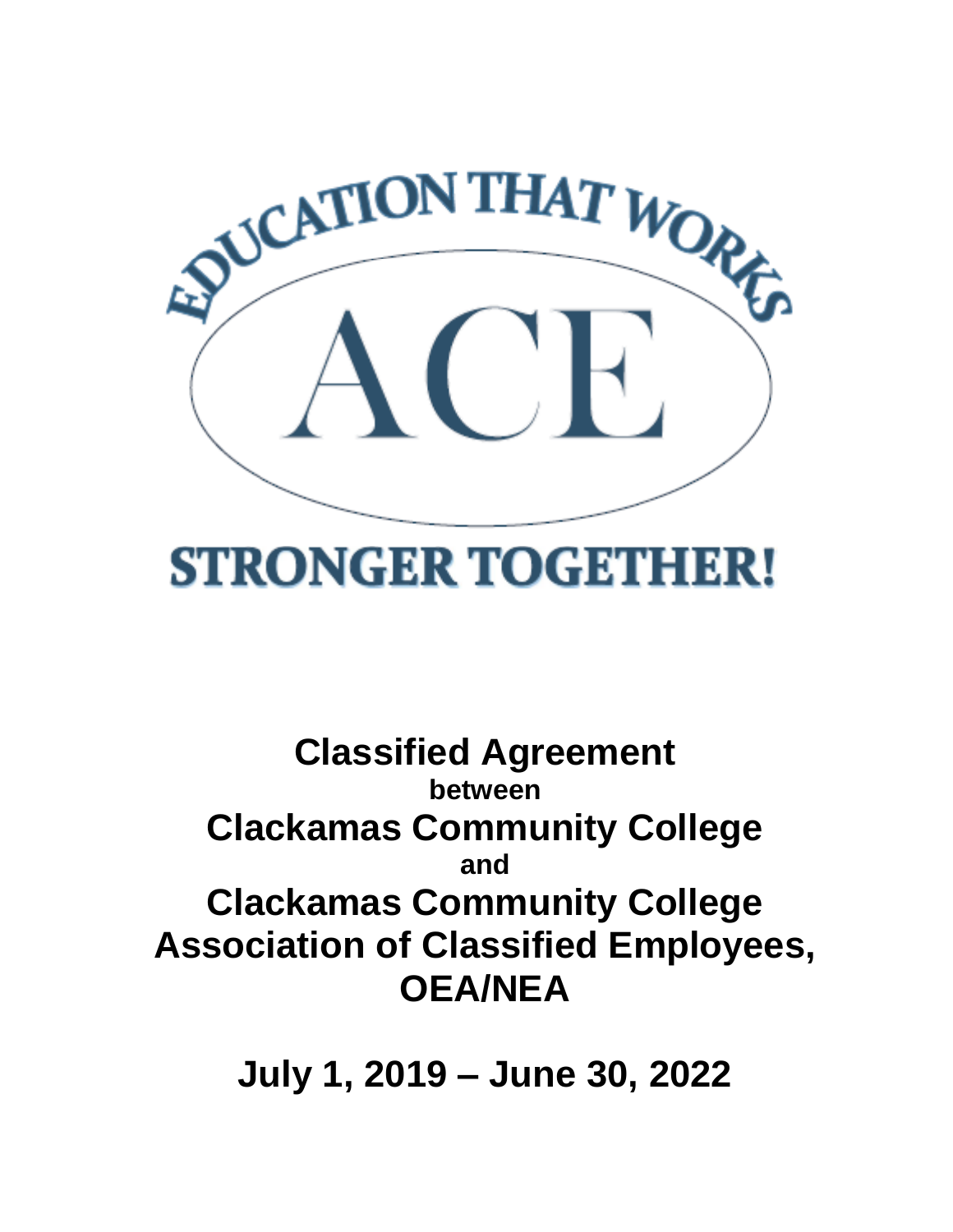## **Table of Contents**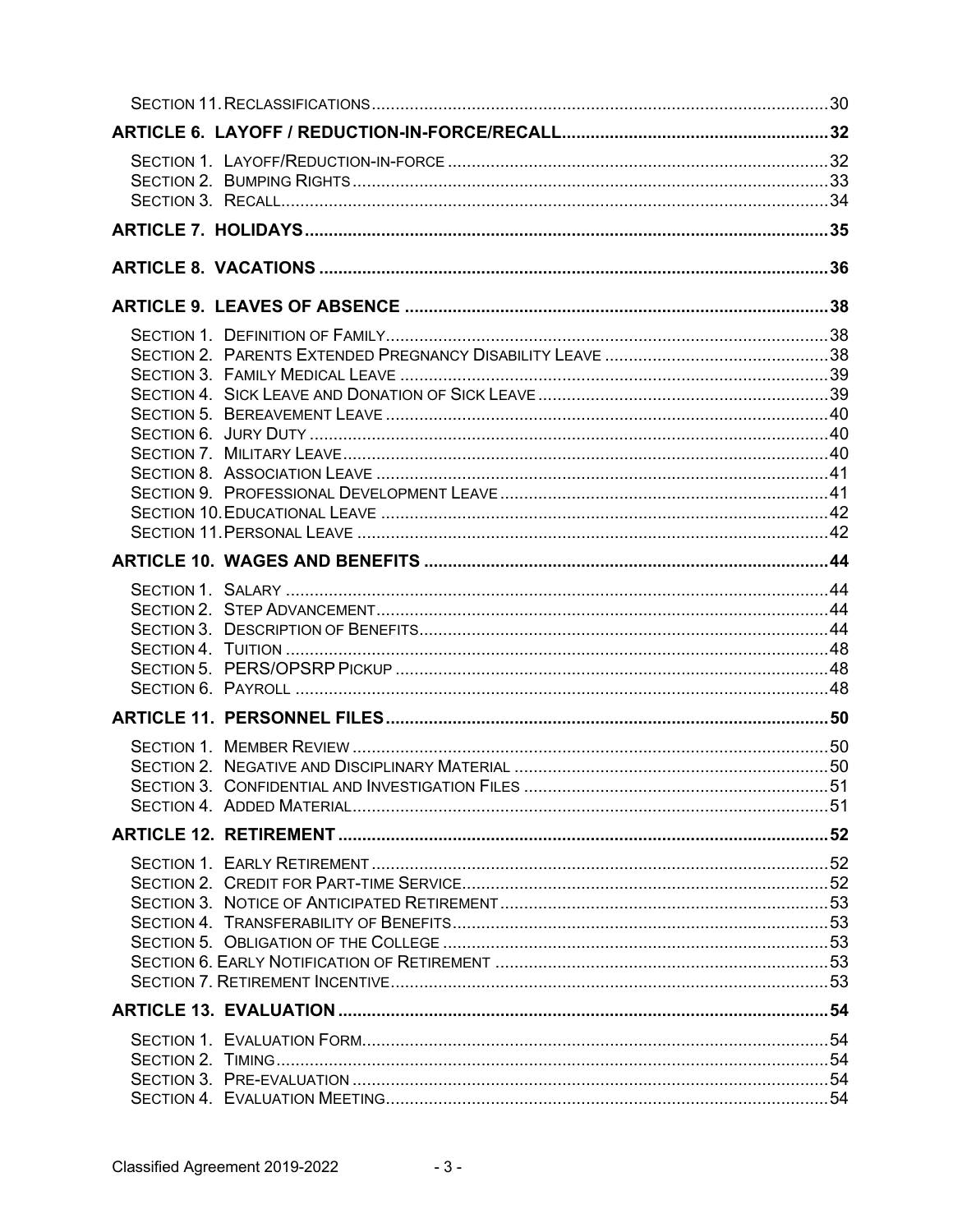| ARTICLE 14. DUE PROCESS RIGHTS AND TERMINATION FOR JUST CAUSE57 |  |
|-----------------------------------------------------------------|--|
|                                                                 |  |
|                                                                 |  |
|                                                                 |  |
|                                                                 |  |
|                                                                 |  |
|                                                                 |  |
|                                                                 |  |
|                                                                 |  |
|                                                                 |  |
|                                                                 |  |
|                                                                 |  |
|                                                                 |  |
|                                                                 |  |
|                                                                 |  |
|                                                                 |  |
|                                                                 |  |
|                                                                 |  |
|                                                                 |  |
|                                                                 |  |
|                                                                 |  |
|                                                                 |  |
|                                                                 |  |
|                                                                 |  |
|                                                                 |  |
|                                                                 |  |
|                                                                 |  |
|                                                                 |  |
|                                                                 |  |
|                                                                 |  |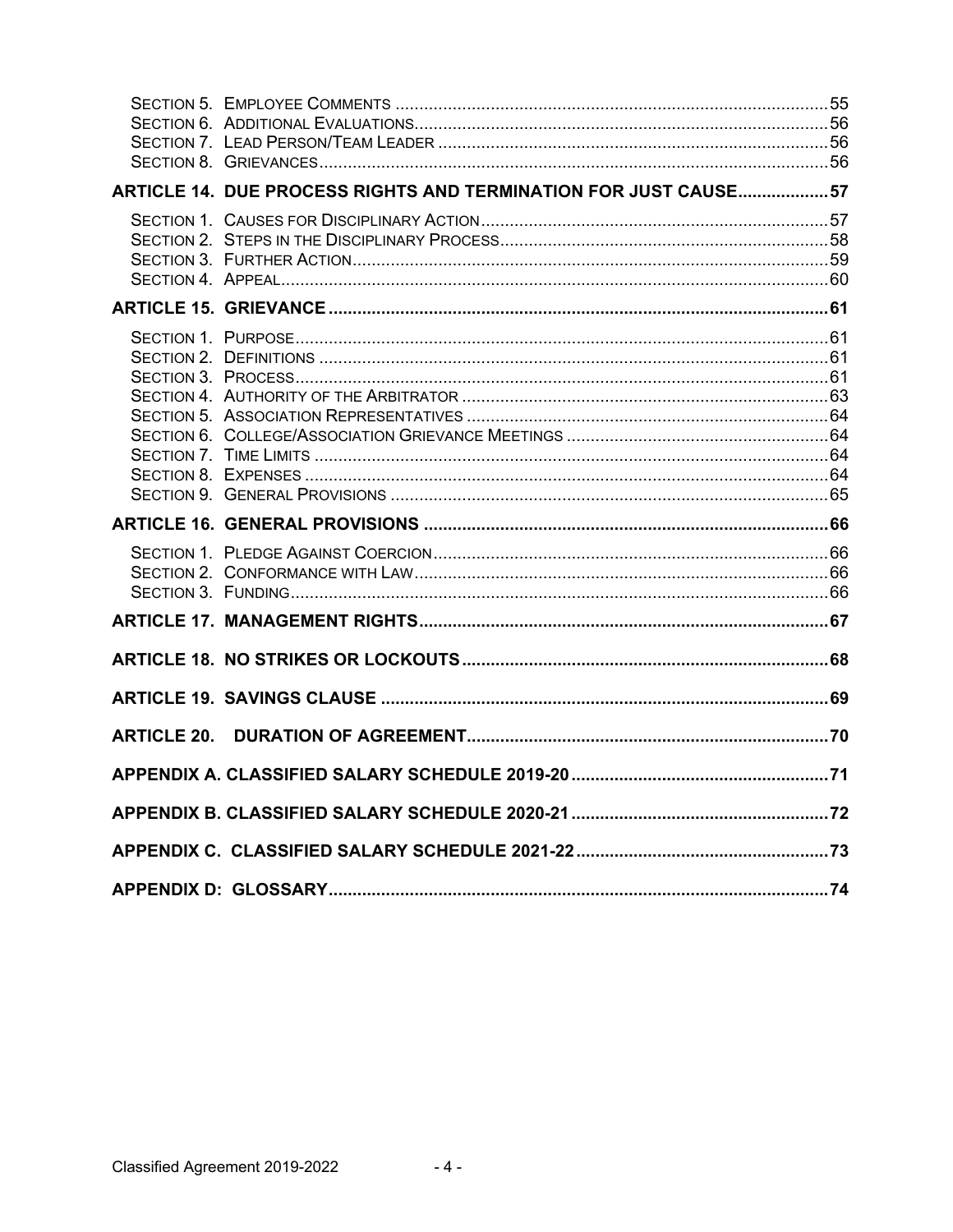## **A G R E E M E N T**

#### **between**

### **CLACKAMAS COMMUNITY COLLEGE**

#### **and**

## **CLACKAMAS COMMUNITY COLLEGE ASSOCIATION OF CLASSIFIED EMPLOYEES, OEA/NEA**

#### **July 1, 2019 to June 30, 2022**

#### **PREAMBLE**

This agreement entered into by Clackamas Community College, hereinafter referred to as the College, and Clackamas Community College Association of Classified Employees, OEA/NEA, hereinafter referred to as the Association, has as its purpose the promotion of harmonious relations between the College and the Association; the establishment of an equitable and peaceful procedure for the resolution of differences; and the establishment of rates of pay, hours of work, and other conditions of employment.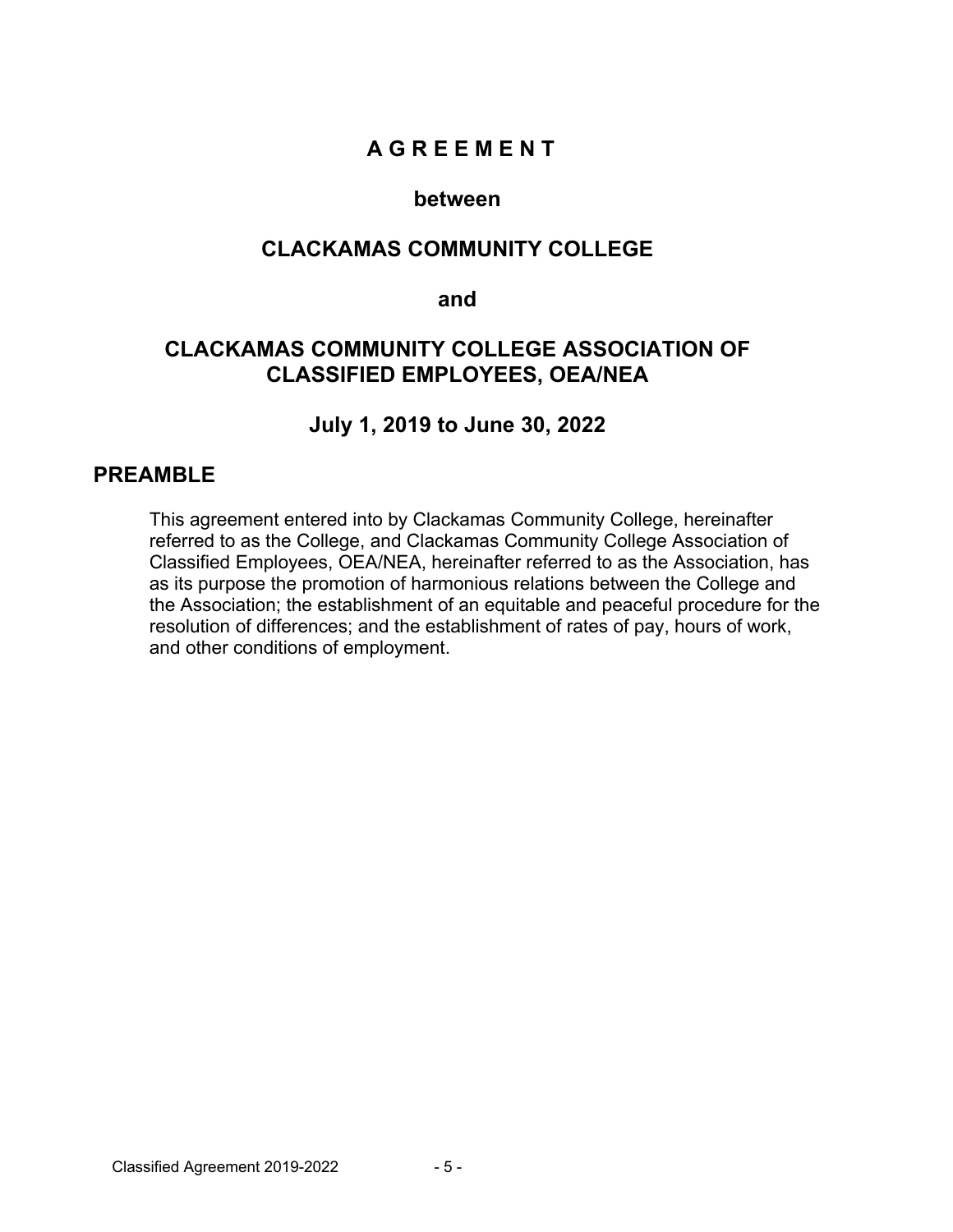## **Article 1. RECOGNITION**

Clackamas Community College recognizes the Clackamas Community College Association of Classified Employees, OEA/NEA, as the sole and exclusive bargaining representative for the purpose of establishing salaries, wages, hours, and conditions of employment for all classified staff employed by the College working twenty (20) hours a week or more.

The following people are excluded from the classified bargaining association:

- Exempt employees
- Members of the Full-time and Part-time Faculty bargaining units
- Confidential employees under ORS 243.650
- Temporary employees working twenty (20) or more hours per week for no longer than six (6) months
- Substitute employees filling the role of a classified member while that member is on leave
- Part-time employees hired to work nineteen and one-half (19.5) hours per week or less
- Independent contractors hired to do a specific set of tasks on a specific project
- Grant-funded employees (grant-funded employees who were previously granted membership may continue as members)
- Bond-funded employees (bond-funded employees who were previously granted membership may continue as members)

The Association President shall be notified in writing of all substitutes filling a classified vacancy for longer than six (6) months as well as temporary employees working twenty (20) or more hours per week for longer than six (6) months.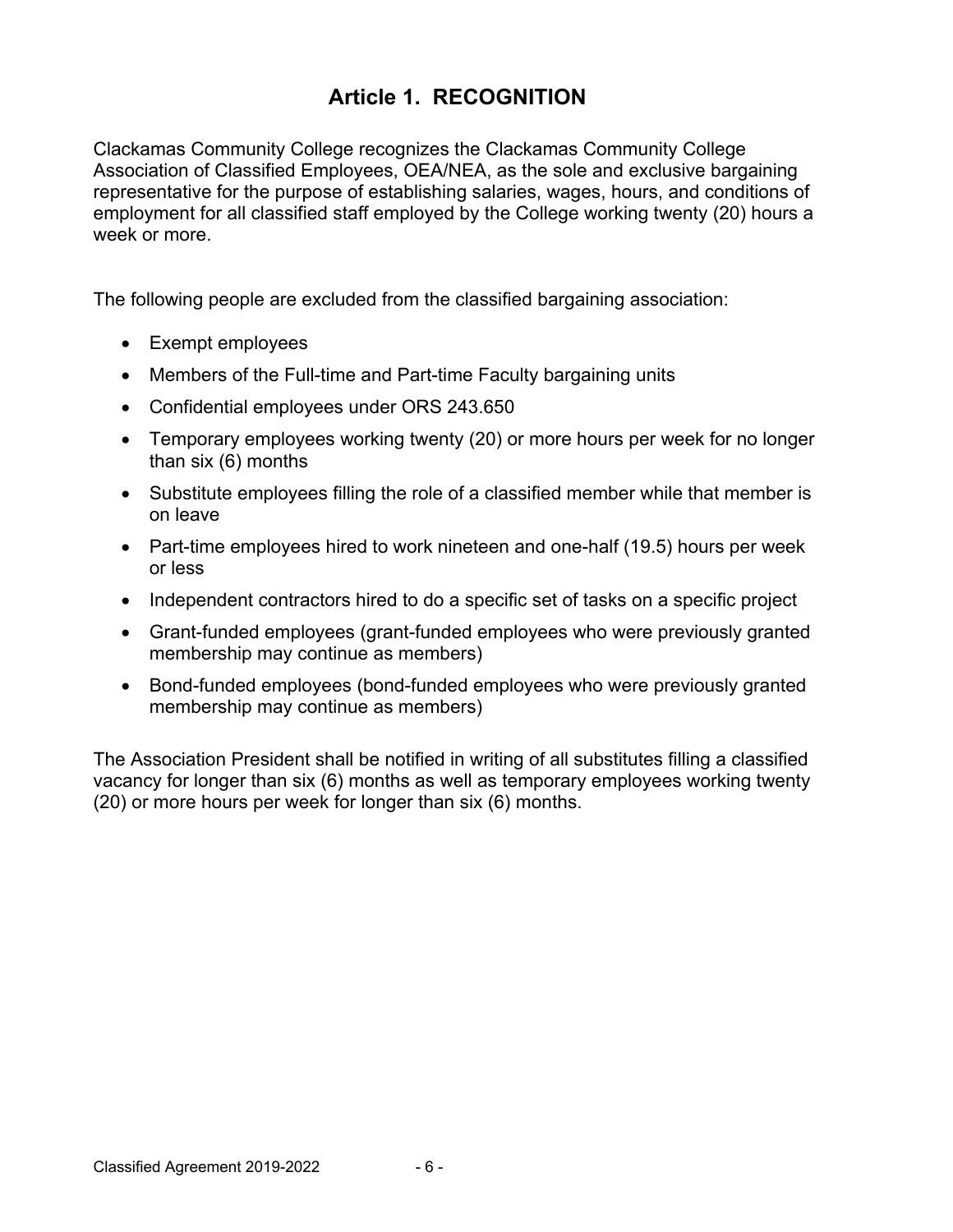## **Article 2. ASSOCIATION SECURITY**

#### **Section 1. Employee Information**

#### A. New Employees and Change of Employee Status

The names of all new employees shall be furnished to the Association within the first thirty (30) days of employment. The Association shall be given a monthly report containing all changes of names, addresses, and employment status (including retirement, termination, leaves of absence, and layoffs) of all classified bargaining association employees.

#### B. Employee List

Upon request, the College shall provide to the OEA Membership Specialist and Association Treasurer an Excel-compatible database, if possible, of each employee in the bargaining unit (both active members and non-members) that includes the last four digits of the employee's SSN, employee ID, FTE, classification or title, worksite, residential address, and residential and/or cell phone number(s).

#### **Section 2. Dues**

#### A. Dues Deduction Authorization

Members of the Association may authorize payroll deductions for the purpose of paying Association dues and assessments. The Association will notify the College of bargaining unit members who have elected to have dues deducted from their paychecks and the amount of the deductions. The Association shall similarly notify the College when a bargaining unit member should no longer have dues deducted. The inception of deductions and changes shall be made according to the policy and practice of the college.

In the event the OEA/NEA or the Association of Classified Employees increase association dues, the Association shall notify the College at least thirty (30) days prior to the effective date of the dues increases.

OEA/NEA dues shall be deducted monthly in an amount certified by the Association, and the aggregate deductions of all employees shall be remitted together with an itemized Excel-compatible, if possible, statement to OEA with an additional itemized statement provided to the local treasurer by the tenth  $(10<sup>th</sup>)$  of the succeeding month after such deductions are made. Local dues to the Association of Classified Employees shall be paid separately from OEA/NEA dues remitted to the ACE treasurer. The Association agrees to refund to the College any amounts paid to it in error on account of payroll deduction provisions upon presentation of proper evidence thereof.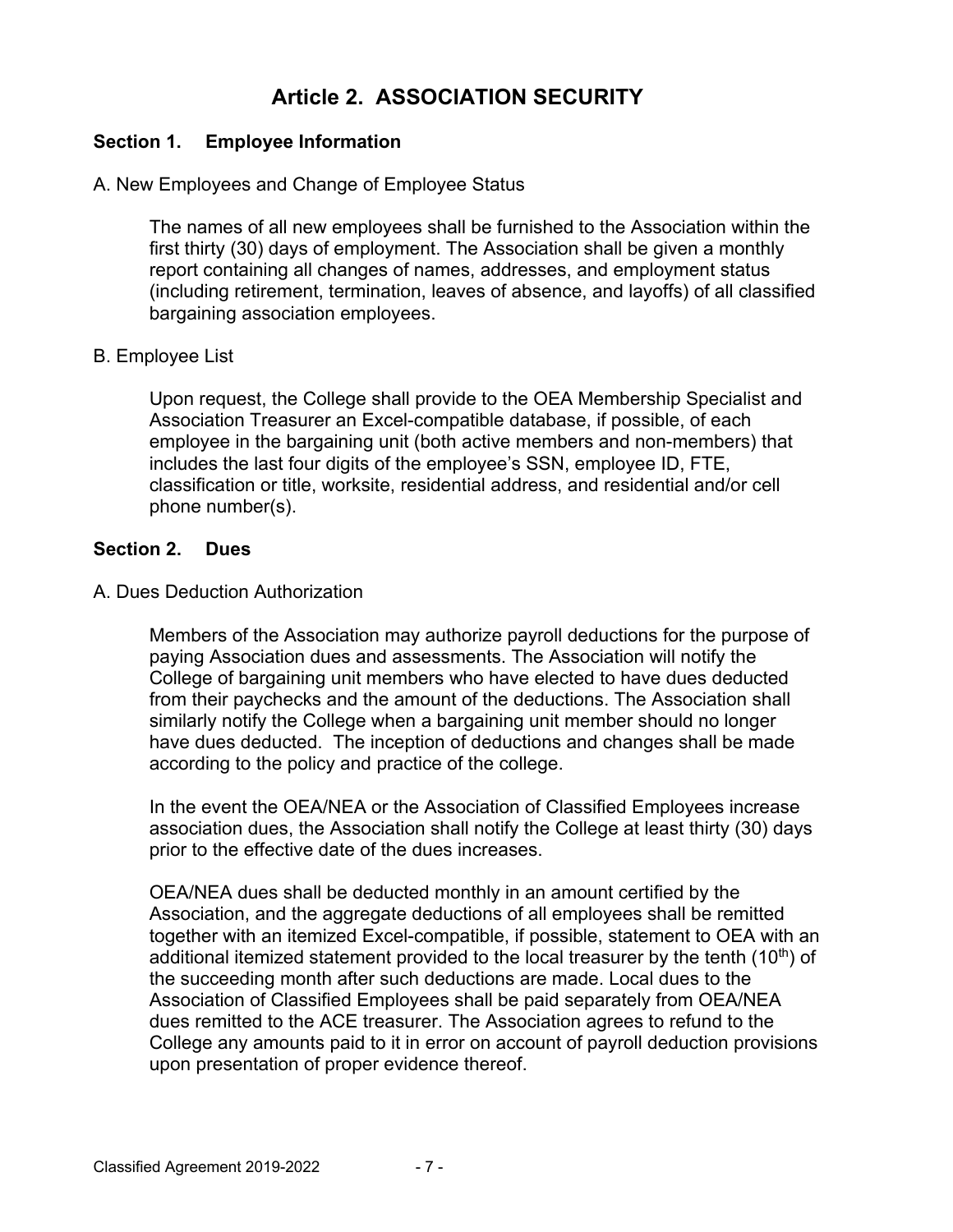The employee's earnings must be regularly sufficient after other legal and required deductions are made to cover the amount of the appropriate Association dues. When a member in good standing of the Association is in non-pay status for a pay period, or has wages that are not sufficient to cover the full withholding of dues, no deduction of dues will be made in that pay period. Deductions of these dues will be made from future pay periods. In this connection, all other legal and required deductions have priority over association dues.

#### B. Maintenance of Membership

- 1. All employees covered by this agreement at its effective date, or who become members of the Association following the date of signing of this Agreement will, as a condition of their employment, remain members of the Association during the term of this Agreement.
- 2. This provision does not apply to any employee who, within the month of September withdraws from the Association by sending a signed withdrawal statement to the Association with a copy to Human Resources.
- 3. In the event that this section is also overruled by changes to state law, the parties will meet within sixty (60) days to discuss alternate language pursuant to ORS 243.702.

#### C. Indemnification

The Association and the College will abide by applicable federal and state laws and regulations pertaining to payroll deduction of member dues payments.

If there is a claim against the College as the result of the application of any of the provisions of this section, the Association agrees that it will hold the College harmless, and will pay any and all amounts awarded against the College, including, but not limited to: damages, fees, fines, attorney fees, and court costs.

The College agrees to select its attorney from the firm of Bennett Hartman Morris and Kaplan, LLP, or its successor, so long as it is utilized by the Oregon Education Association. Another firm may also be selected if mutually acceptable. The Association shall be extended the privilege of consultation in the college's defense of claims pursuant to this article.

This hold harmless agreement shall become void in the event the College fails to give timely notice of any formal claim to the Association and tenders the defense of the claim to the Association and its designated counsel. For the purpose of this article, timely notice is defined as thirty (30) calendar days from receipt of a formal claim by the College.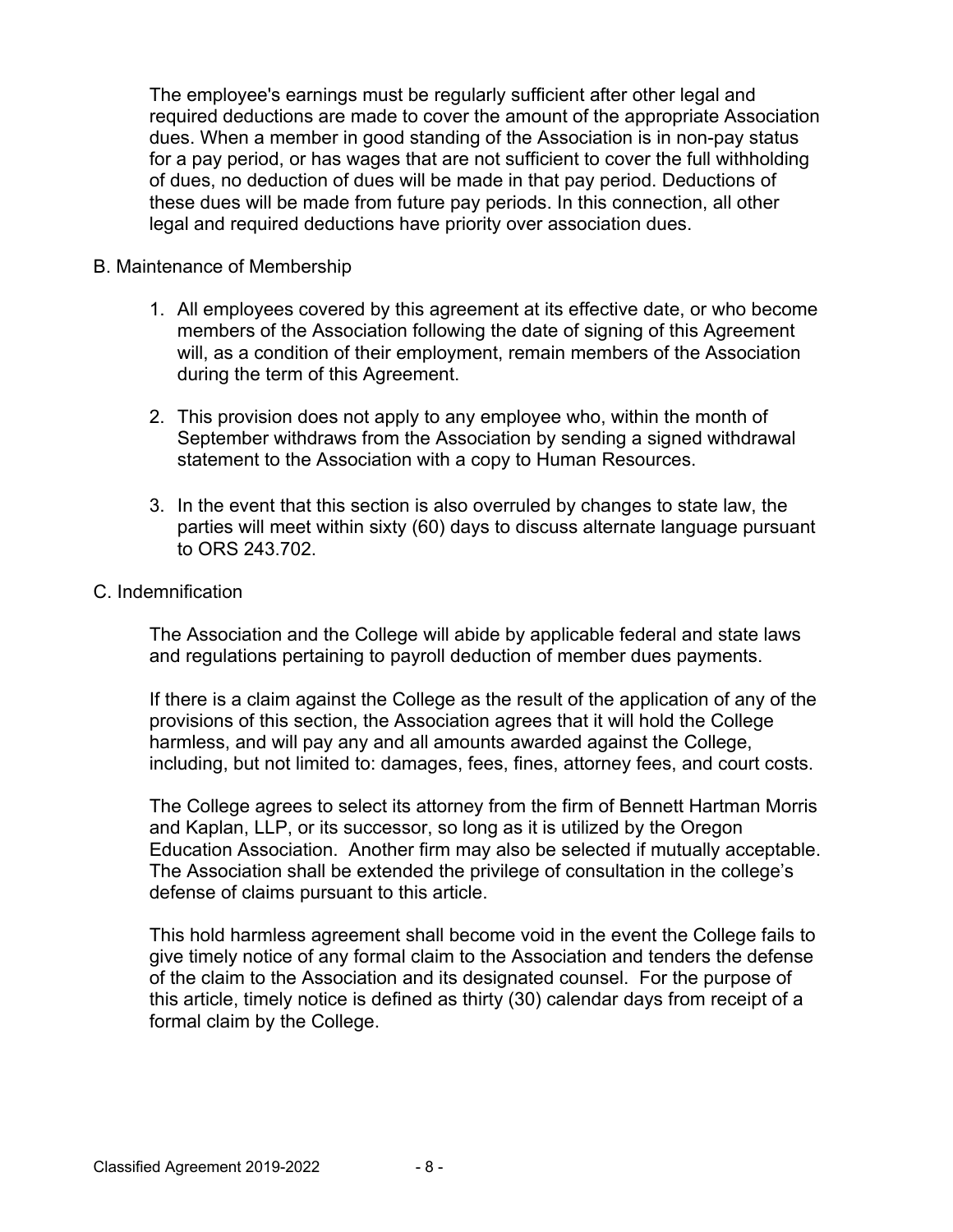#### **Section 3. Activities**

A. Association Bulletin Boards

The College agrees to furnish and maintain suitable dedicated association space on all personnel bulletin boards to be used for the Association in each building.

B. Association Activities on College Time and Premises

The College agrees that, during working hours, on the College premises, and without loss of pay and without time made up, association representatives shall be allowed to:

- Distribute and collect association materials.
- Post association notices.
- Attend negotiating meetings with management when scheduled by mutual agreement of the parties.
- Transmit communications, authorized by the local association or its officers, to the College or its representatives.
- Consult with the College, its representative, local association officers, or other association representatives concerning the enforcement of any provisions of this Agreement.
- Attend association executive board meetings.

The Association will provide an annual list of Association officers, building representatives, and advocates selected by the Association to serve as grievance representatives. The College will be notified of changes when they occur.

Representatives will communicate with their supervisor to minimize the impact of their representative's duties on the department

#### C. Use of College Facilities and Equipment

The Association and its representatives shall have the right of access to College buildings for the purpose of association business providing there is no interference with the regular program or College closure. The usual facility reservation procedure will be followed and no charge will be assessed the Association as long as no extraordinary costs are incurred by the College.

The Association shall have the right, for the purpose of association business, to use College equipment, at reasonable times, when such equipment is not otherwise in use. The Association shall pay for the reasonable cost of all materials and supplies incidental to such use, and for any repairs necessitated as a result thereof.

The Association shall have the right to use the intra-college mail facilities,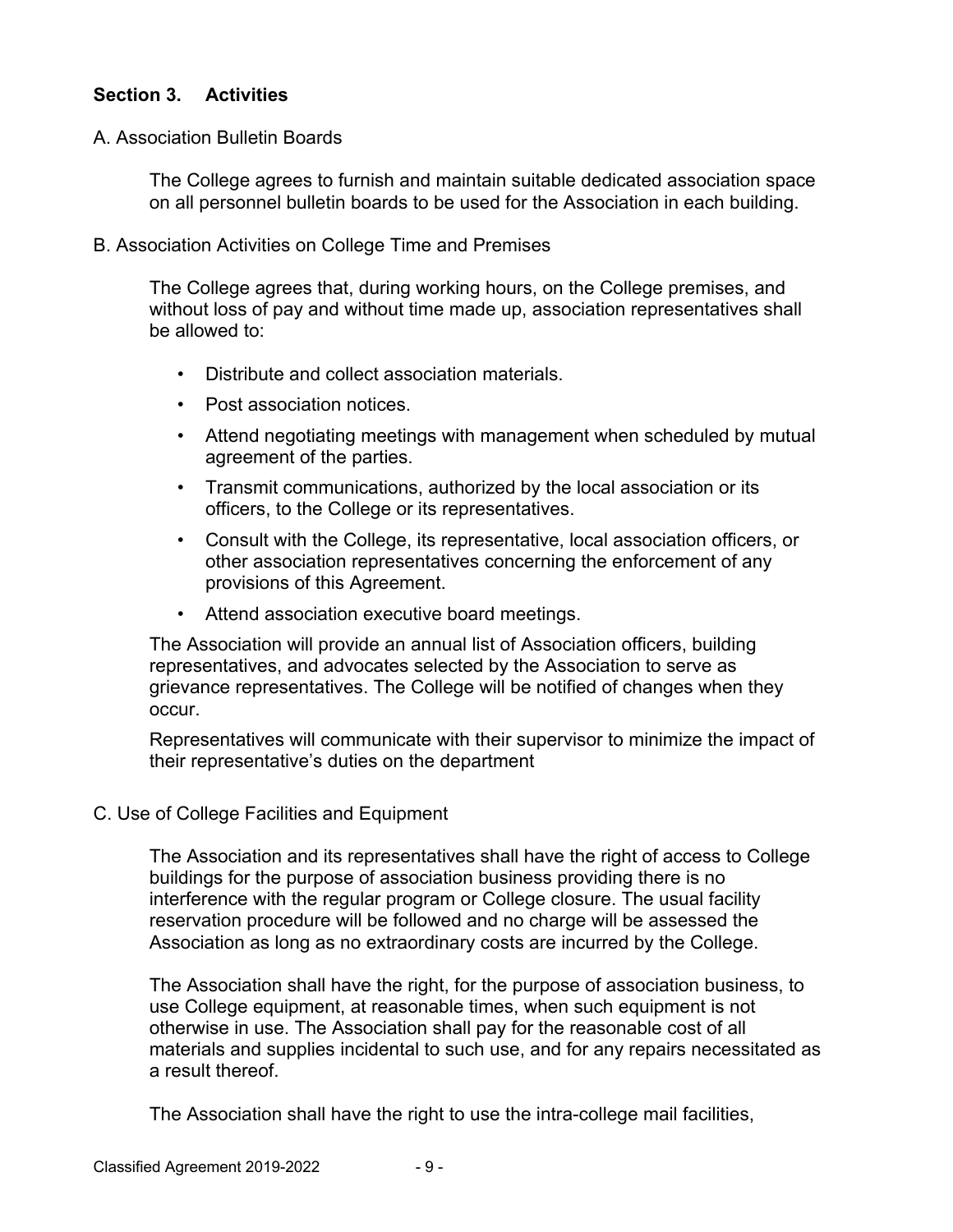employee mail boxes, and e-mail to communicate with employees regarding association business.

#### D. Visits by Association Representatives

The College agrees that accredited representatives of the Association, whether local association representatives, district council representatives, or international representatives, shall have full and free access to the premises of the College at any time during working hours to conduct association business as long as it does not interfere with the employee's work schedule.

#### E. Release Time for Association Activities

The College agrees that members of the Association may, during working hours, on the College premises, and without loss of pay and without time made up, attend the monthly general membership meeting of the Association. Members shall ensure that their normal responsibilities and deadlines will be met.

#### F. Association Files

The College will provide a secure, confidential office within one of the core buildings of the Oregon City campus for association business. The Association Board must consent prior to office space being relocated.

#### G. Labor Management / Quarterly Contract Maintenance Meetings

Quarterly informal contract maintenance meetings will be held with the Association President, management representatives and the Chief Human Resources Officer to discuss issues, application, and maintenance of the contract. Meetings may include the Association bargaining chair or bargaining team members. These meetings may be canceled or postponed with mutual agreement between management and the Association.

#### H. Bargaining Preparation Time

Members of the Association bargaining team shall be allowed release from regular duties to attend bargaining preparation meetings. Such release time shall be provided beginning in January of the year that the contract is due to expire through the conclusion of the bargaining process. It is expected that bargaining preparation meetings will occur both during and outside of regular work hours.

If the College deems the portion of bargaining preparation meetings occurring during normally scheduled work hours to be excessive, the College and Association will meet to explore alternatives. Bargaining team members will give their supervisor notice of meetings at least five (5) days in advance or as soon as possible after the meetings are scheduled.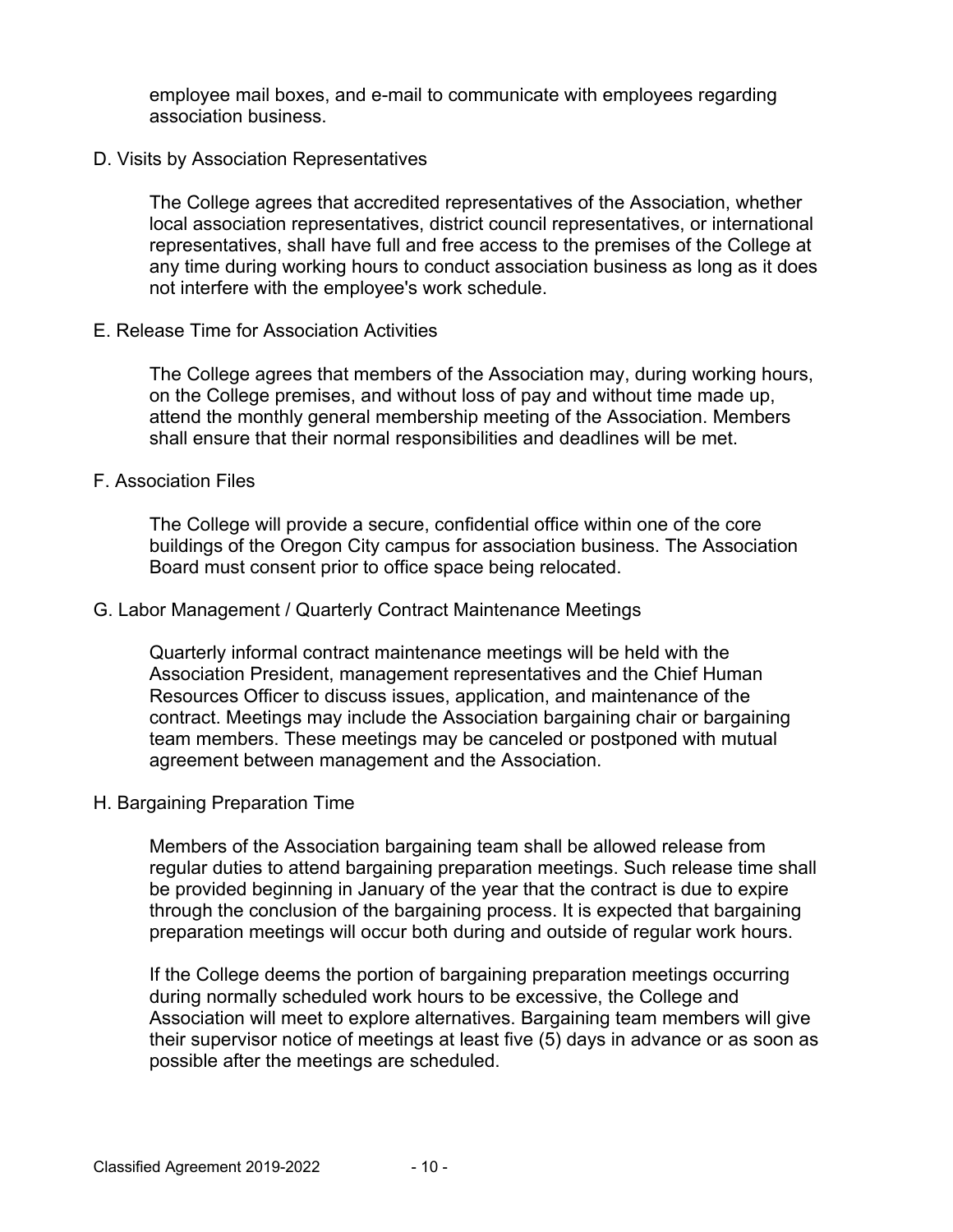#### I. Conferences of Affiliates

The Association shall be allowed up to a total of twenty (20) days of release time per year to attend conferences, workshops or meetings of state and national affiliated organizations for matters directly relating to the collective bargaining relationship with the College. The employee will request such release time from their supervisor after prior approval for such a request from the Association President. The request for release time should be made at least five (5) working days in advance or as soon as possible after the release time request is approved by the Association President.

#### J. Association President

- 1. The Association President or association appointed designee(s) shall attend all meetings of the Presidents' Council or other meetings called by the College President or President designee. Other meetings include but are not limited to College Council, Vice Presidents' meetings, and Board of Education meetings.
- 2. The College and the Association agree that the Association President shall have up to 25% release time for working on the items listed above. The Association co-president can draw from the President's release time. The Association Vice-president shall have up to 15% release time. The Association President can negotiate with management in the case of extraordinary circumstances. All release time shall be documented and provided to the supervisor(s) on a monthly basis.

#### K. Mentoring

The employer and the Association agree that the mentoring of incoming employees by experienced employees in similar job families is beneficial to the success of the employee, the college and students.

The parties agree to collaborate on the development of a college wide mentor program, with the goal of providing recommendations to the College by June 30, 2022.

#### L. New Employee Orientation

When new employee orientation is offered in person, representatives of the Association shall be invited to attend for the purpose of speaking to the new employees about the association.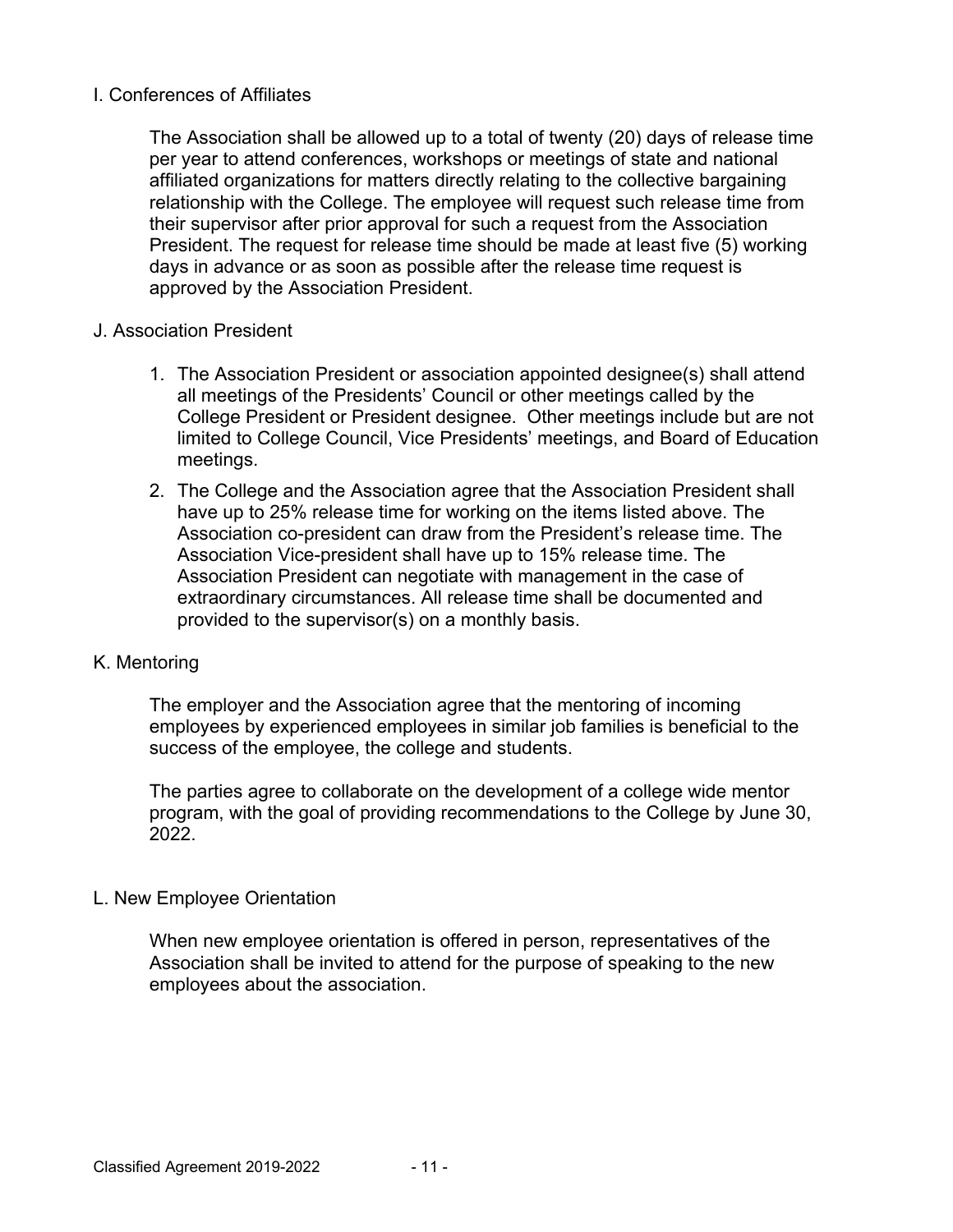## **Article 3. HOURS OF WORK AND CONDITIONS**

(For additional information on Holidays, see Article 7. HOLIDAYS)

#### **Section 1. Work Week**

The work week shall consist of seven (7) consecutive days in a pre-established schedule. The work day shall consist of any twenty-four (24) hour period of a preestablished work week. The regular work shift for full-time employees is based on a forty (40) hour work week.

An employee may submit a request to their supervisor for a flexible schedule. The supervisor has the right to approve or deny these requests.

Four Day Work Week: Nothing in the above paragraph shall prohibit an individual or a department from working a four (4) day work week of ten (10) hours per day. Such decisions shall be at the request of management and, in the case of entire departments, will reflect the majority opinion of the employees in the department. The practice of shift preference shall continue unless the selection will hamper the operation of the College.

Paid Time Off Counts Toward Overtime: An employee will be paid overtime or receive compensatory time as provided in Sections 3 or 4 when the employee has taken any paid leave as defined in **Article 9. LEAVES OF ABSENCE** during a pre-established work week and the hours of leave time combined with the hours of worked time exceed a normal work week. No employee will be required to make up time when a Vacation Request/Absence Report is submitted to the supervisor.

Weekend Holidays: For those employees who regularly work on Saturday and/or Sunday and receive two (2) consecutive days off during the week, the two (2) days off shall be treated as Saturday and Sunday in that order. Should any of the holidays observed by the College occur on such a "Sunday," the following day shall be considered as the holiday for such employees. Should any of the holidays observed by the College occur on such a "Saturday," the previous day shall be considered as the holiday.

Vacation Accrual for 4/10 Schedule: Employees working a four (4) day work week shall receive equivalent vacation hours for holidays listed in **Article 7. HOLIDAYS.** Bargaining unit employees who work less than full-time shall receive pro-rated holiday pay.

#### **Section 2. Rest Periods**

All employees shall be granted a fifteen (15) minute rest period for each four (4) hours of continuous work. Rest periods shall be utilized as near the middle of each four (4) hour period as feasible with the operational needs of the College as determined by its supervisors.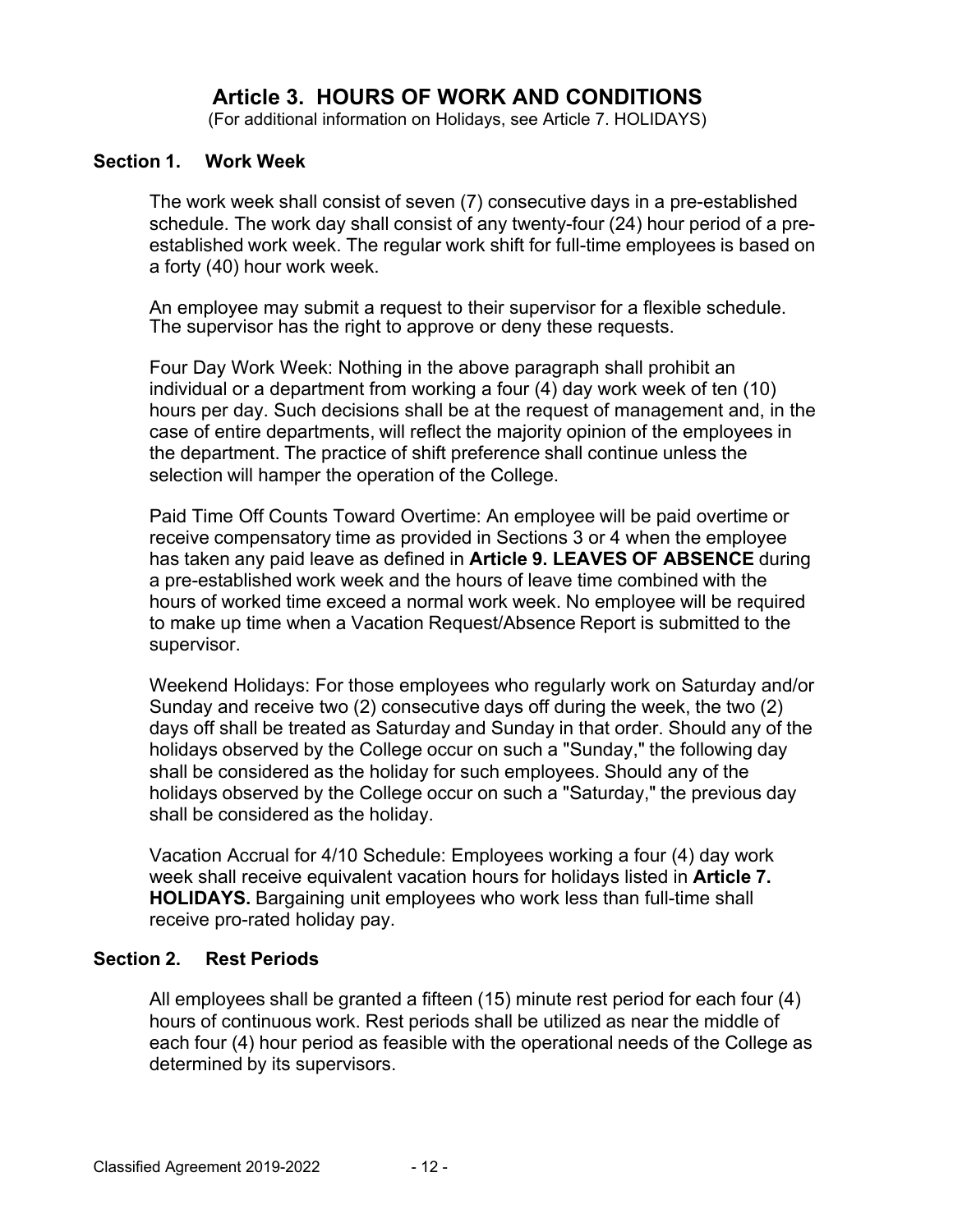#### **Section 3. Lunch Periods**

Employees shall be granted a lunch period of not less than one-half hour (30 minutes) during each work shift that is longer than 6 consecutive hours. Such lunch period shall be without pay and as near mid-shift as feasible with the operational needs of the College. Exceptions to this rule are shifts for campus safety, which include paid lunch periods.

#### **Section 4. Hours/Overtime**

Day Shift A work shift of a maximum of eight (8) or ten (10) consecutive hours, exclusive of lunch break, beginning at or after 5:00 a.m., but not later than 12:00 p.m. Exceptions to this rule are shifts for campus safety, which include paid lunch periods.

Swing Shift A work shift of a maximum of eight (8) or ten (10) consecutive hours, exclusive of lunch break, beginning at or after 12:00 p.m., but not later than 7:00 p.m. Exceptions to this rule are shifts for campus safety, which include paid lunch periods. Employees who work the swing shift shall receive a three percent (3%) per hour shift differential in addition to their regular rate of pay.

Graveyard Shift A work shift of a maximum of eight (8) or ten (10) consecutive hours, exclusive of lunch break, beginning at or after 7:00 p.m., but not later than 5:00 a.m. Exceptions to this rule are shifts for campus safety, which include paid lunch periods. Employees who work the graveyard shift shall receive a six percent (6%) per hour shift differential in addition to their regular rate of pay.

Notice of Schedule/Shift Change: Unless mutually agreed by the employee and the supervisor, five (5) working days' advance notice for temporary changes and twenty (20) working days' advance notice for regular or ongoing changes shall be given.

A temporary change is defined as up to one (1) calendar month. A regular or ongoing change is defined as a change lasting more than one (1) calendar month. Any work rule that the member feels is unjust or unfair shall be brought to the employer's attention by the Association. The parties shall attempt to resolve any such dispute to the mutual satisfaction of both parties.

Occasionally, shifts may be split over two days to accommodate the needs of a department.

Eligibility for Overtime: Eligible employees required by the College to work beyond their forty (40) hours, exclusive of lunch breaks, in any one-hundred sixty-eight (168) hour or seven (7) day period shall receive overtime payment of time and one-half  $(1\frac{1}{2})$  of the regular rate of pay, except when such time is a result of a scheduled shift change. Holidays and paid leave are considered as time worked.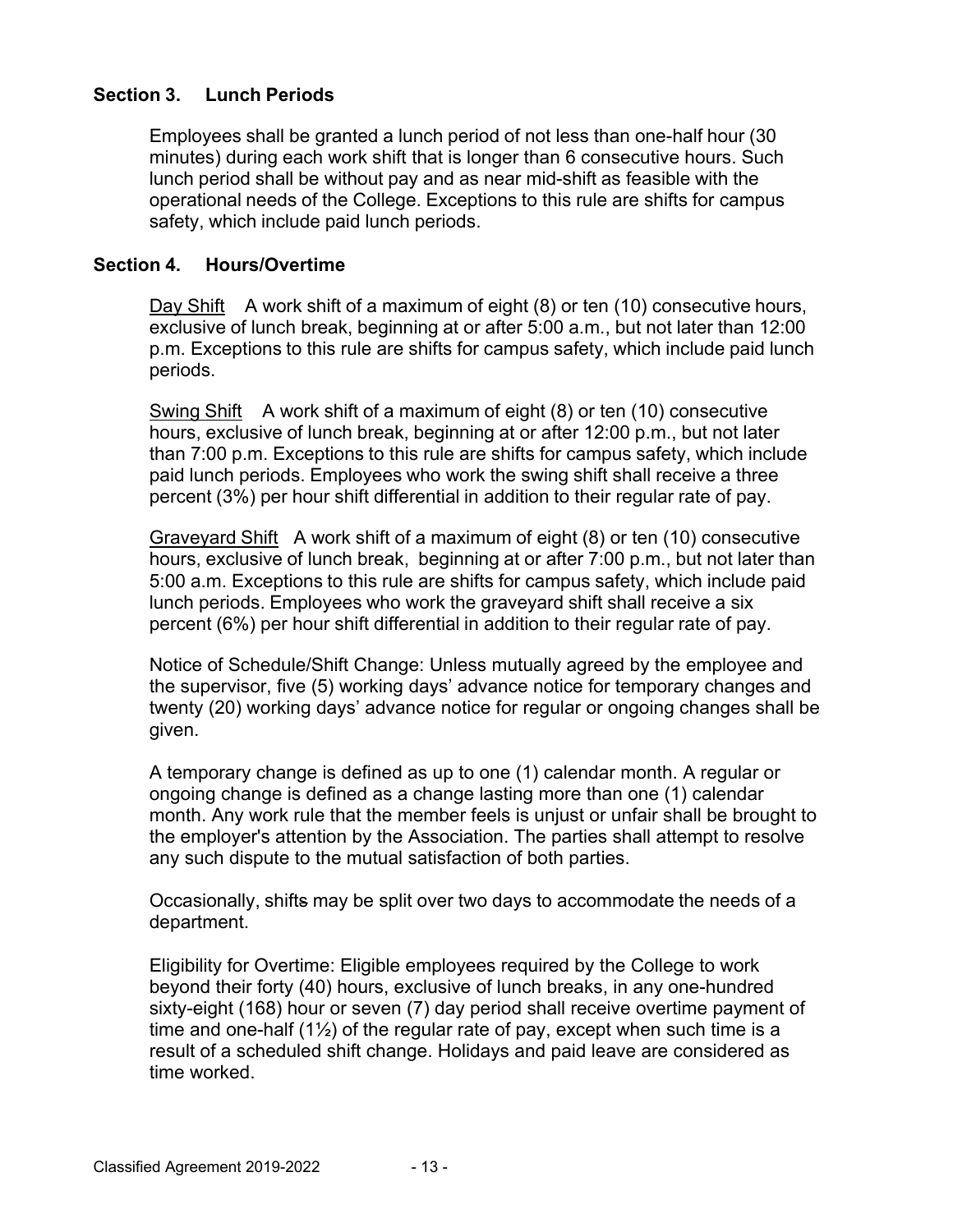Assignment of Overtime: All overtime must be assigned and/or pre-approved by the employee's supervisor. The employee's supervisor may delegate the approval of overtime to another College supervisor or manager with budget authority for a specific project. In the event that sufficient employees do not accept overtime on a voluntary basis or in the event of any emergency, such additional employees as are deemed necessary by the College may be required to work overtime. Except in the event of an emergency, employees will be given three (3) working days' advance notice of required overtime. Employees who work overtime shall be paid time and one-half  $(1\frac{1}{2})$  based on their regular rate of pay.

Once a member of the classified bargaining association has been prescheduled for overtime by the supervisor, the supervisor cannot personally replace that employee.

Pay for Holiday Worked: If an employee works on any of the holidays listed in **Article 7. HOLIDAYS**, that employee shall, in addition to respective holiday pay, be paid for all hours worked at the rate of time and one-half (1½) of that employee's regular rate of pay. With the exception of campus safety personnel, no employee will be required to work after 7:00 p.m. on New Year's Eve**,** unless in the event of an emergency.

College Emergency: Emergency shall be defined as an unforeseen situation in which college property or the safety of students or staff are potentially at risk, or where the direct delivery of services to students or staff would be impacted.

#### **Section 5. On Call and Call-in Pay**

#### **(**See also **Article 5. EMPLOYEE CATEGORIES/ VACANCIES/TRANSFERS Section 3. Designated Responders)**

#### A. On-Call

Employees who are designated responders may be required to be on-call by phone or pager. Employees who are not designated responders shall not be required to be on-call by phone or pager.

On-call employees will be paid at the rate of one-tenth (0.1) of their regular hourly pay for the designated on-call period. The supervisor will maintain a written schedule showing when employees will be on-call. The College shall provide employees with a cell phone, pager, or cell phone stipend of twenty-five (\$25) dollars for the duration of the period the employee is on-call.

#### B. Call-in Pay

An employee who is called-in to work at a time when that employee is not regularly scheduled to report for work shall be paid a minimum of two (2) hours pay at time and one-half (1½) of that employee's regular rate of pay, regardless of the actual amount of time worked. The college will provide any equipment and services essential to carry out those tasks. Employees will not receive on-call pay while they are receiving call-in pay.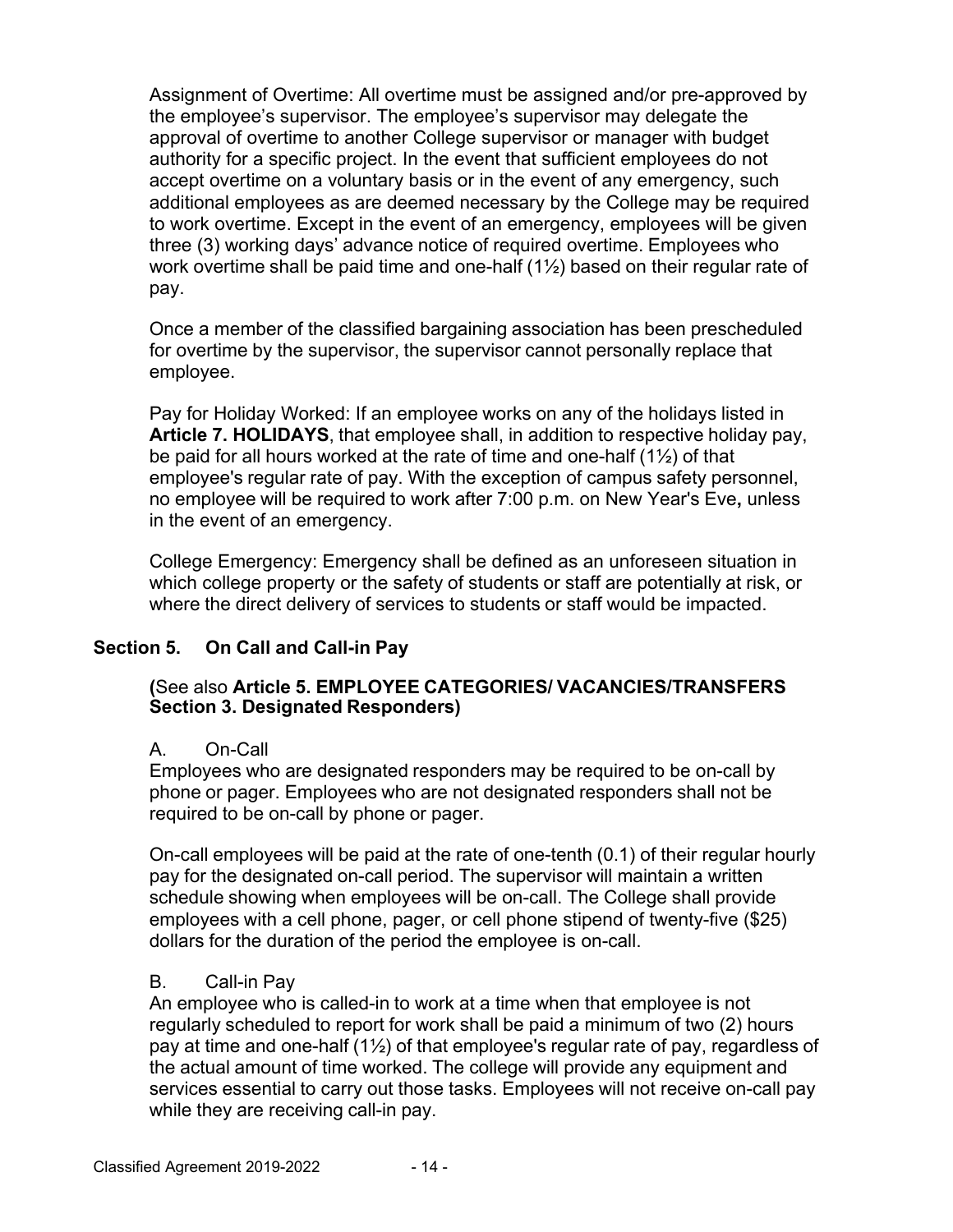An employee does not need to be on-call to be called in to work. Employees who are not on-call may be called in to work by the College and may accept or decline at their discretion and without prejudice.

Employees who are on-call are required to report if they are called-in to work.

#### **Section 6. Compensatory Time**

An employee may elect to receive compensatory time off in lieu of overtime pay at the rate of time and one-half  $(1\frac{1}{2})$  of the employee's regular rate of pay wherever overtime pay would otherwise be called for under this Agreement. Compensatory time must be used during a period when an employee is normally scheduled to work. Compensatory time not taken after 60 days of earning it shall be paid in the next scheduled pay period.

All compensatory time when earned and taken shall be reported to the Office of Human Resources by the immediate supervisor in accordance with College payroll procedures and federal regulations.

The use of compensatory time shall be scheduled by mutual agreement between the employee and that employee's supervisor.

#### **Section 7. Inclement Weather/Emergency Situations**

- A. In the event the College is closed due to inclement weather or other emergency under the procedure defined by Administrative Regulation, no employee shall work unless they are a designated responder who has been notified by their supervisor that they are to respond. In the event of a late opening, employees shall not be required to begin work until the designated opening time and, in the event of an early closing, all employees shall leave work at the time of the designated closing.
- B. All classified employees shall be compensated for the number of hours they are regularly scheduled to work during the closure period(s), until they are notified, per Section 4 of this Article, of an emergency schedule change.
- C. In addition to being compensated for the number of hours they were scheduled to work, if an employee is required to work during a College closure (i.e. designated essential staff), the employee shall receive overtime pay at time and one-half (1½) of that employee's regular rate of pay, or compensatory time at the employee's discretion, for actual time worked.
- D. If an employee is unable to report to work when the College is open or at the designated opening time, they may have the time deducted from their accrued compensatory time, personal leave or vacation balances. If the employee has used all accrued time, they may then use unpaid leave.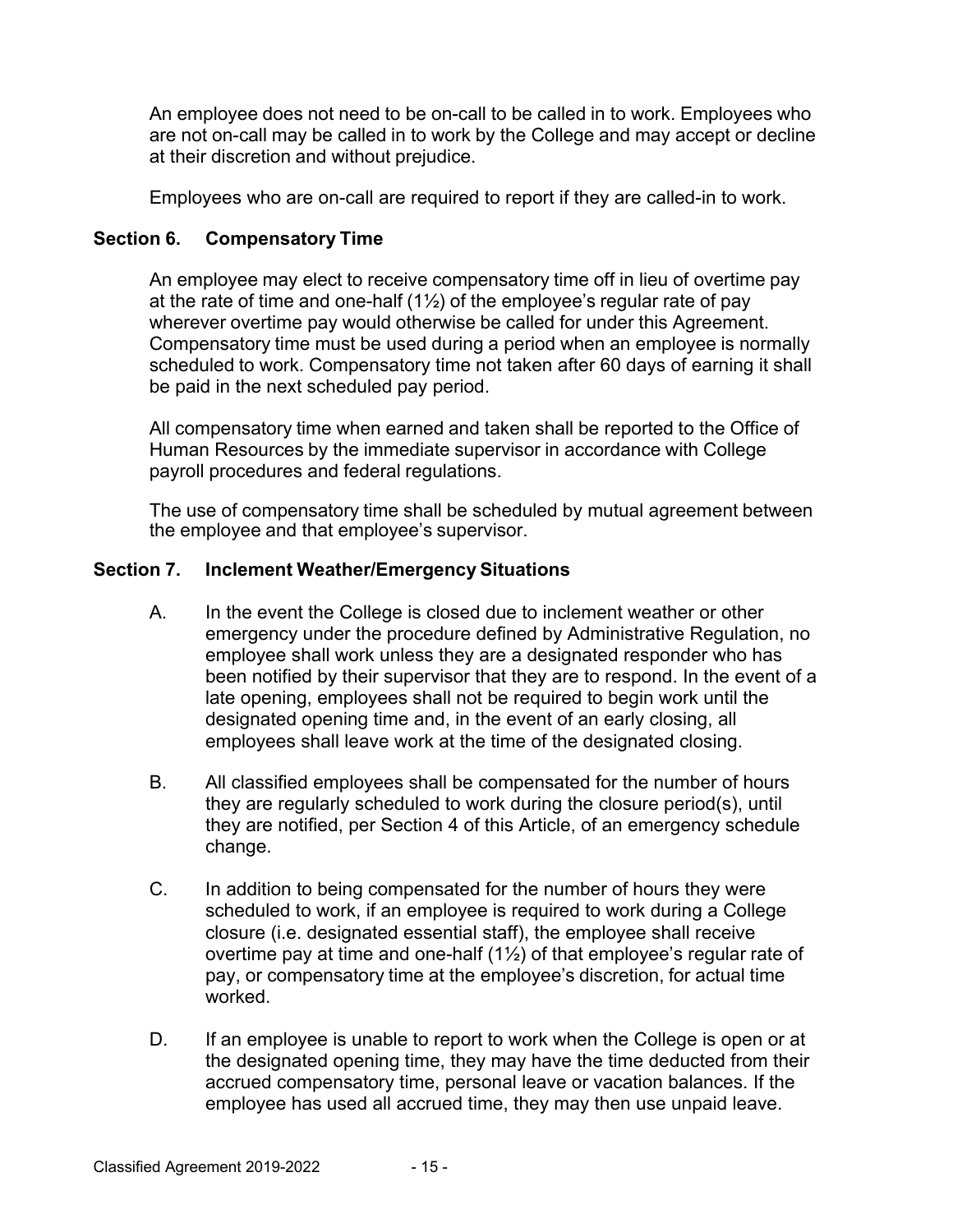E. Employees shall not be compensated for closure time if the employee is not scheduled to work or if the employee is on any form of paid or unpaid leave.

#### **Section 8. Hazard Pay**

In the event that the college executes its Incident Response Team, classified employee(s) on that team and who are assigned a specific at-risk role as determined by the Incident Commander, shall be paid a minimum of two (2) hours pay at four (4) times that employee's regular rate of pay, regardless of the actual amount of time worked. Membership on the Incident Response Team is voluntary and requires specific training as determined by the Incident Commander.

#### **Section 9. Multilingual Pay**

A. Multilingual skills shall mean the translation to and from English, the interpretation of another language or the use of sign language.

B. Employees are eligible for a monthly stipend allowance of \$200 if the employee is required to use another language as designated by the college. Employees who are less than 1.0 FTE will receive the incentive on a pro-rata basis. The stipend shall commence on the first day of the month following successful certification. Upon separation of employment, the stipend will be paidout on a pro-rata basis, based on the percentage of total work days performed in the employee's final month.

C. The stipend for multilingual pay is available to bargaining unit members in a position designated by the college as requiring multilingual skills and who is evaluated and formally certified as proficient by a college-approved certification professional.

D. It is the responsibility of the employee to keep their skills current. The college reserves the right to periodically re-evaluate an employee's language proficiency.

E. Those employees who receive the multilingual pay incentive will, when called upon, utilize their verbal or written language skill to respond to student/customer needs during their scheduled working hours.

F. Multilingual pay may be granted only with the approval of the applicable Vice President.

#### **Section 10. College Training**

As a matter of courtesy, supervisors will work with their employees to schedule completion of required trainings.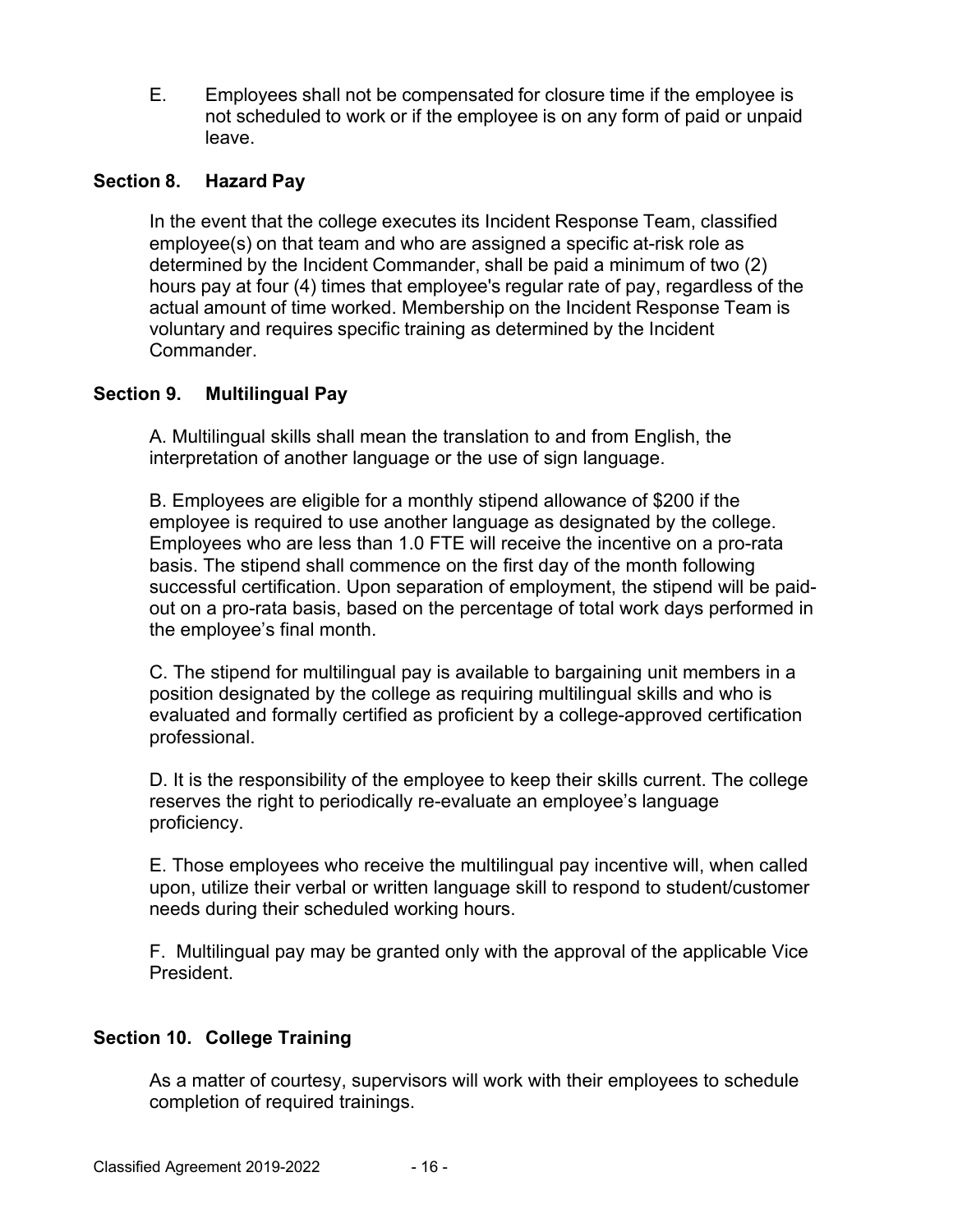#### **Section 11. Designated 4/9 Work Week**

The procedures in this section will be followed from the first week of summer term when the college shifts to the 4/9 work week through Labor Day weekend. Those employees scheduled to work a four (4) day work week will be required to work nine (9) hour days and be paid for ten (10) straight time hours through the designated nine (9) hour day period. Employees working five (5) days per week during the period of the 4/9 work week, but not scheduled to work a 4/9, will work a thirty-six (36) hour week**.**

Employees who do not work forty (40) hour weeks will work ninety percent (90%) of their normal schedule but be paid for working one-hundred percent (100%) of their normal schedule. Any overtime those employees are required to work will be based on a thirty- six (36) hour week.

During the designated nine (9) hour day period, those employees scheduled to work more than thirty-six (36) hours per week will receive equivalent time off, either in the form of additional days off during the nine (9) hour day period and/or additional time off after the nine (9) hour day period has expired. Any compensatory time not used by June 1 shall be paid within the following regular pay period.

#### **Section 12. Uniforms and Protective Clothing**

If any employee is required to wear a uniform, protective clothing, or any type of protective device as a condition of employment, such uniform, protective clothing, or protective device shall be furnished to the employee by the College. Uniforms will be replaced when they detract from the appearance of the employee or every other year starting from the date of issuance. Management shall have available a minimum of three (3) complete sets of raingear in the Campus Services' supervisor's office to be checked out as needed.

The College shall provide employees, at no cost, all protective clothing and equipment necessary to comply with the Oregon and Federal Occupational Safety and Health Acts (OSHA).

#### **Section 13. Training (Job)**

Whenever it is a requirement by the College that a member of the classified bargaining association attend training or educational activities, the employee shall be paid by the College for attending and reimbursed for expenses in accordance with the College travel policy. For professional development, see **Article 10. WAGES AND BENEFITS, Section I. Professional Development**.

Furthermore, the College acknowledges its obligation to provide for training to maintain currency, relevancy, and proficiency reasonably sufficient to implement changes to policies, procedures, and new technology.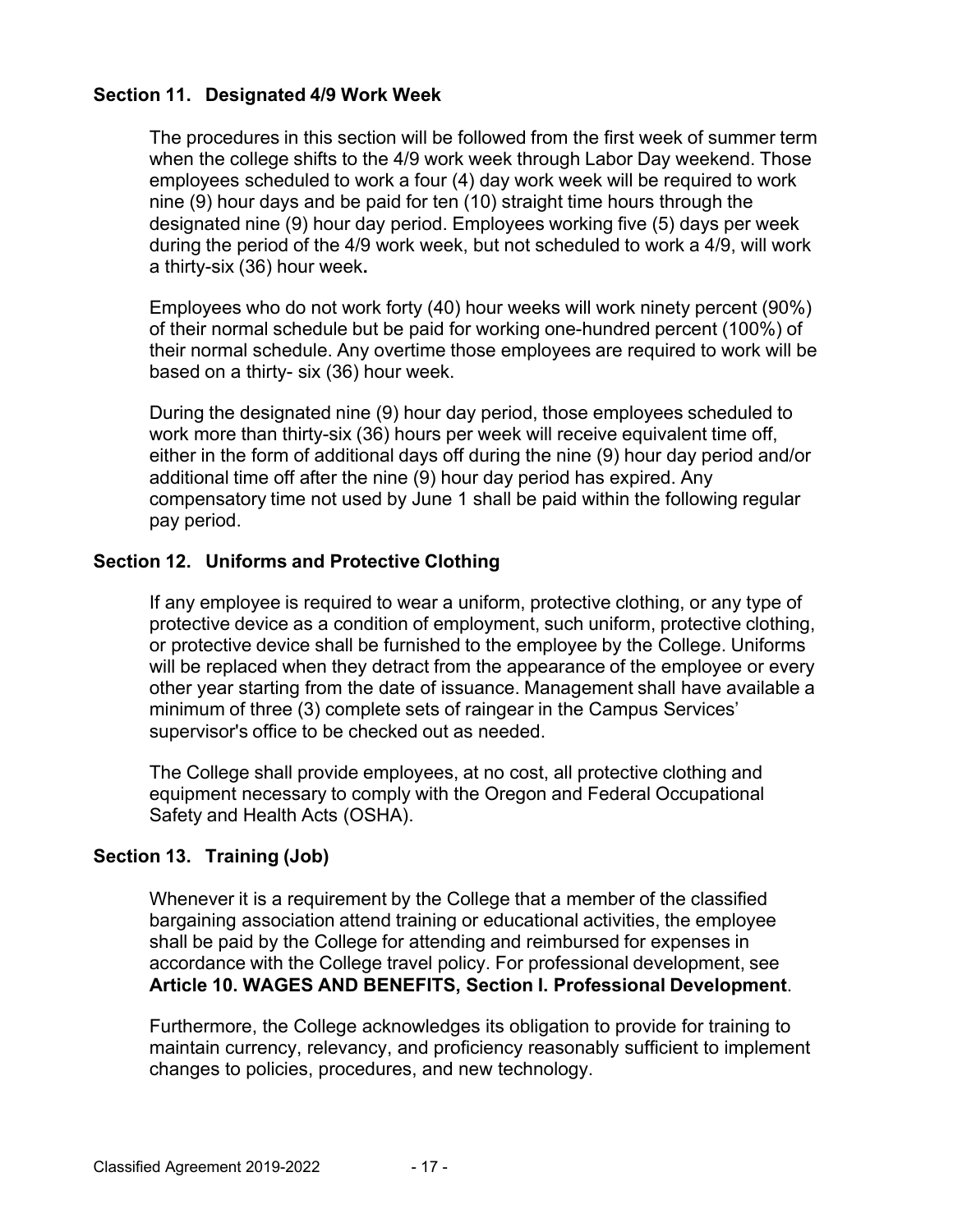#### **Section 14. Work Rules and Existing Conditions**

A. All existing and future departmental or area work rules and schedules shall be put into writing and made available to all employees.

B. Unless mutually agreed by the employee and the supervisor, five (5) working days' advance notice for temporary changes and twenty (20) working days' advance notice for regular or ongoing changes shall be given.

A temporary change is defined as up to one (1) calendar month. A regular or ongoing change is defined as a change lasting more than one (1) calendar month. Any work rule that the member feels is unjust or unfair shall be brought to the employer's attention by the Association. The parties shall attempt to resolve any such dispute to the mutual satisfaction of both parties.

#### **Section 15. Safety and Health**

The College and its employees will comply with the provisions of all safety codes and regulations to which the College is legally subject.

The College shall provide a safe and healthy working environment for all employees so employees will not be required to work under unsafe or hazardous conditions or to perform tasks which endanger their health, safety, or well-being. Association members will be informed as soon as possible if the College becomes reasonably aware that they are potentially exposed to serious contagious diseases, illnesses, or environmental hazards and instructed in appropriate protective and/or preventative actions.

Employees who believe that their working conditions are unsafe should file a report with their supervisor. If the supervisor fails to respond within five business days, the report may be submitted to the College Safety Committee. The minutes of the College Safety Committee are the joint responsibility of the Associations and the College and shall include the reports submitted to the Committee and any action taken.

Nothing in this article shall prevent an employee from submitting a complaint to Oregon OSHA or from exercising any other rights under Federal or State law relating to safety. No employee shall suffer retaliation from making such a report.

#### **Section 16. Harassment**

The Association and the College agree that the maintenance of a safe and healthy work environment includes the expectation that all employees shall interact with all other employees and the public in a professional, respectful manner. This includes refraining from any type of behavior (whether ongoing in nature or not), action or language that could be reasonably perceived as hostile, discriminatory, intimidating, violent or abusive. An unhealthy work environment where this behavior is allowed to happen, fosters disrespect for fellow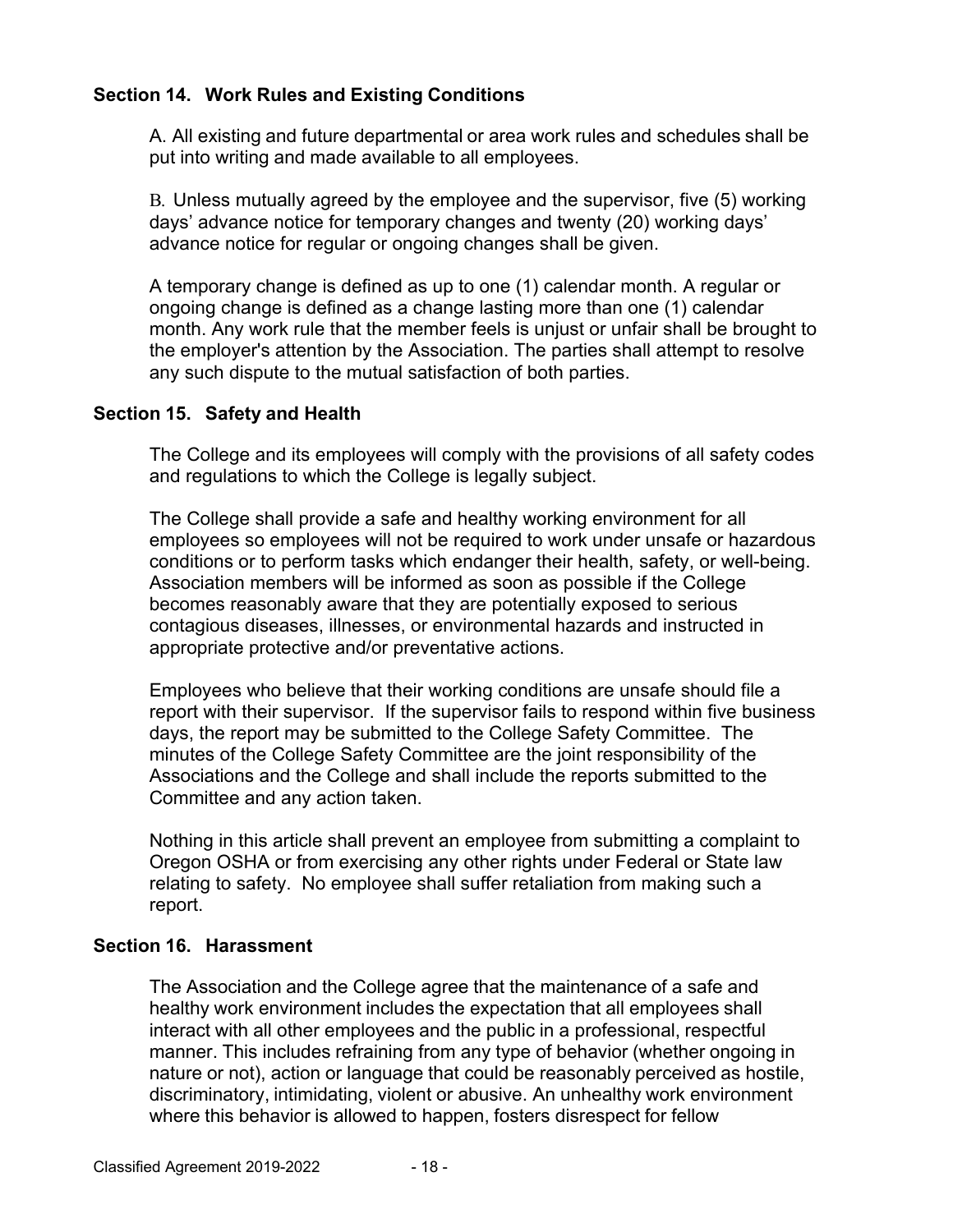employees, supervisors, and/or the public, interferes with the employees' work performance, and creates an intimidating work environment.

Upon receiving such complaint from an employee, the Chief Human Resources Officer shall conduct an investigation and propose a remedy to all affected personnel.

#### A. Discrimination

Clackamas Community College does not discriminate on the basis of race, color, religion, gender, sexual orientation, gender identity or expression, marital status, national origin/ancestry, disability, family relationship, or any other protected status in accordance with applicable law. The College's commitment to nondiscrimination applies to curriculum activity and all aspects of operation of the College.

#### B. Sexual Harassment

In accordance with Board Policy and Administrative Regulation, and ORS 166.065, the College shall maintain an environment that is free from any form of harassment related to a person's gender. Sexual harassment includes any unwelcome sexual advances, requests for sexual favors, sexually motivated physical contact or other communication of a sexual nature. Any employee who experiences sexual harassment or who has questions about sexual harassment should contact the Office of Human Resources.

#### **Section 17. Release Time for Service on College Committees**

It is understood that the College desires to have its classified employees involved in College committees whenever such involvement is appropriate and practical. In some instances, such as standing committees and hiring committees at the associate dean level and above, association representation will be required. Association representation will be requested for director level position, if the position directly supervises classified staff. Selection of members to fill the representative positions are to be made by the Association, with agreement by the committee chair.

There will be no more than one (1) classified employee on any one committee from any one (1) supervisor without the supervisor's approval. Other than the Association President and Association Vice-President, no individual classified employee will represent the Association on more than three (3) different standing committees in any fiscal year without the immediate supervisor's approval.

It will be the responsibility of the appointed classified employee to give the appropriate immediate supervisor notice of the meeting at least five (5) working days prior to such meeting or as soon as possible after the meeting is scheduled. Failure to give adequate notice could result in denial to serve on such committee.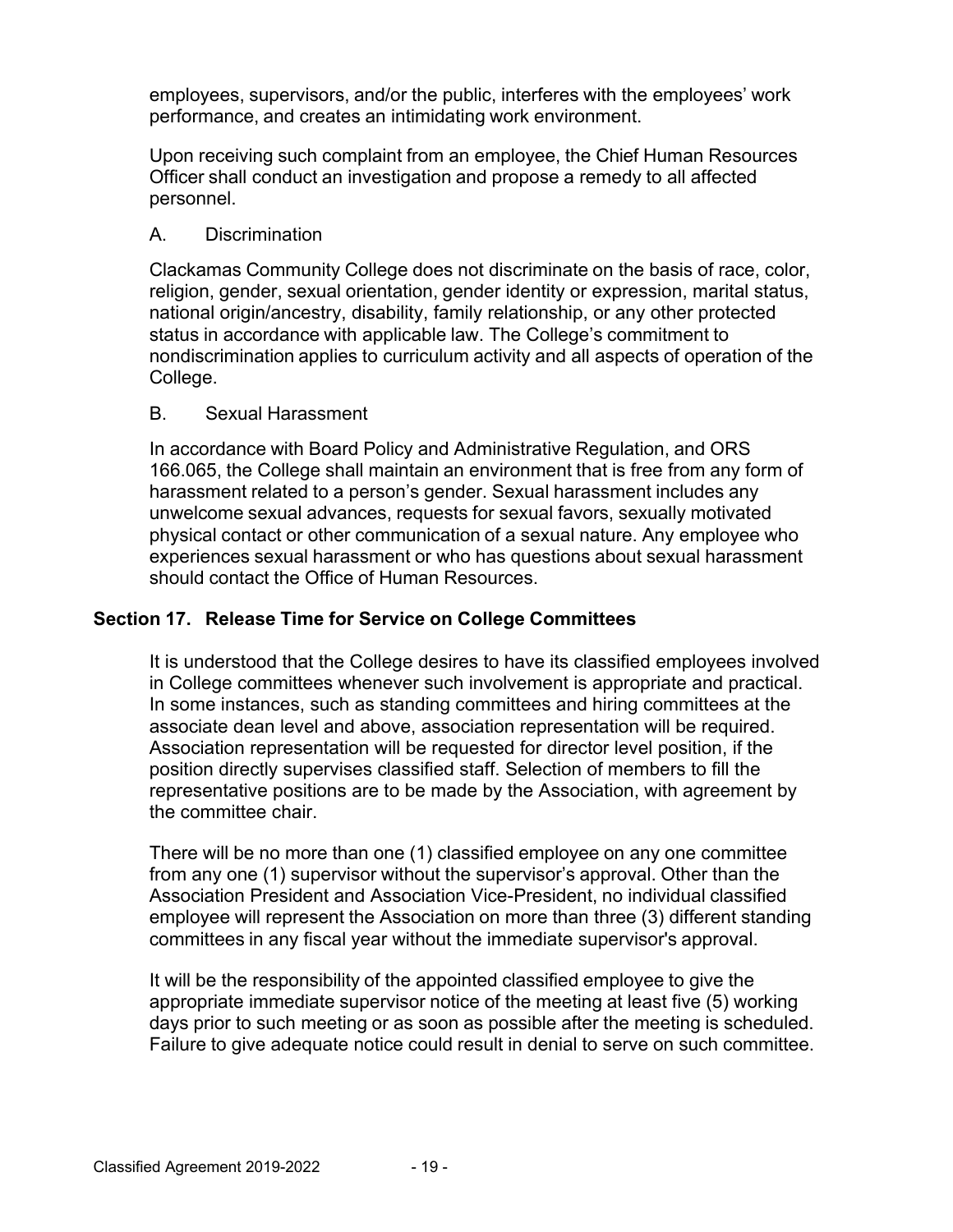Whenever the College shall hold a College-wide meeting or event, it will be the responsibility of the immediate supervisor to allow as many staff as possible to attend such meeting or event.

Further, if the Association President feels classified employees are not appropriately represented on a particular committee, the Association President may discuss such oversight with the appropriate Vice President or (when applicable) the President.

#### **Section 18. Telecommuting**

Telecommuting is a voluntary work option available to association members in accordance with Board Policy. All telecommuting arrangements shall be implemented in accordance with the current Administrative Regulation and defined in a Telecommuting Agreement. All relevant provisions of this contract will be applicable to a telecommuting association member.

Should a classified member be required by their supervisor to telecommute as part of their duties, and should the employee not have adequate hardware and/or software to perform their duties, the College will make those items available for the length of the requirement.

#### **Section 19. Sub-Contracting**

Except in case of emergency there should be no subcontracting of classified bargaining association positions without two (2) weeks' notice given to the Association, which can be waived by the Association. If the subcontracting results in a layoff, thirty (30) calendar days' notice prior to the subcontracting will be given to the Association so that the parties can discuss alternatives and the impact to employees. If a pattern of ongoing projects emerges across division(s) with contractor(s), the Association and the College will work to review the situation, which may result in the creation of an additional classified position. In the event subcontracting becomes necessary, the College will work with the Association to retain employment for affected association members.

#### **Section 20. Electronic Surveillance**

The College and the Association recognize the need to ensure the health, welfare, and safety of all staff, students and visitors to campus, and to safeguard facilities and equipment. It is not the intent of the college to use surveillance equipment to actively monitor employees. Therefore, the College and the Association agree to the following:

- A. Surveillance and security technology may be used only when deemed appropriate for protection of property or persons.
- B. Surveillance equipment will not be added to areas on campus without prior notice to the Association and the affected members.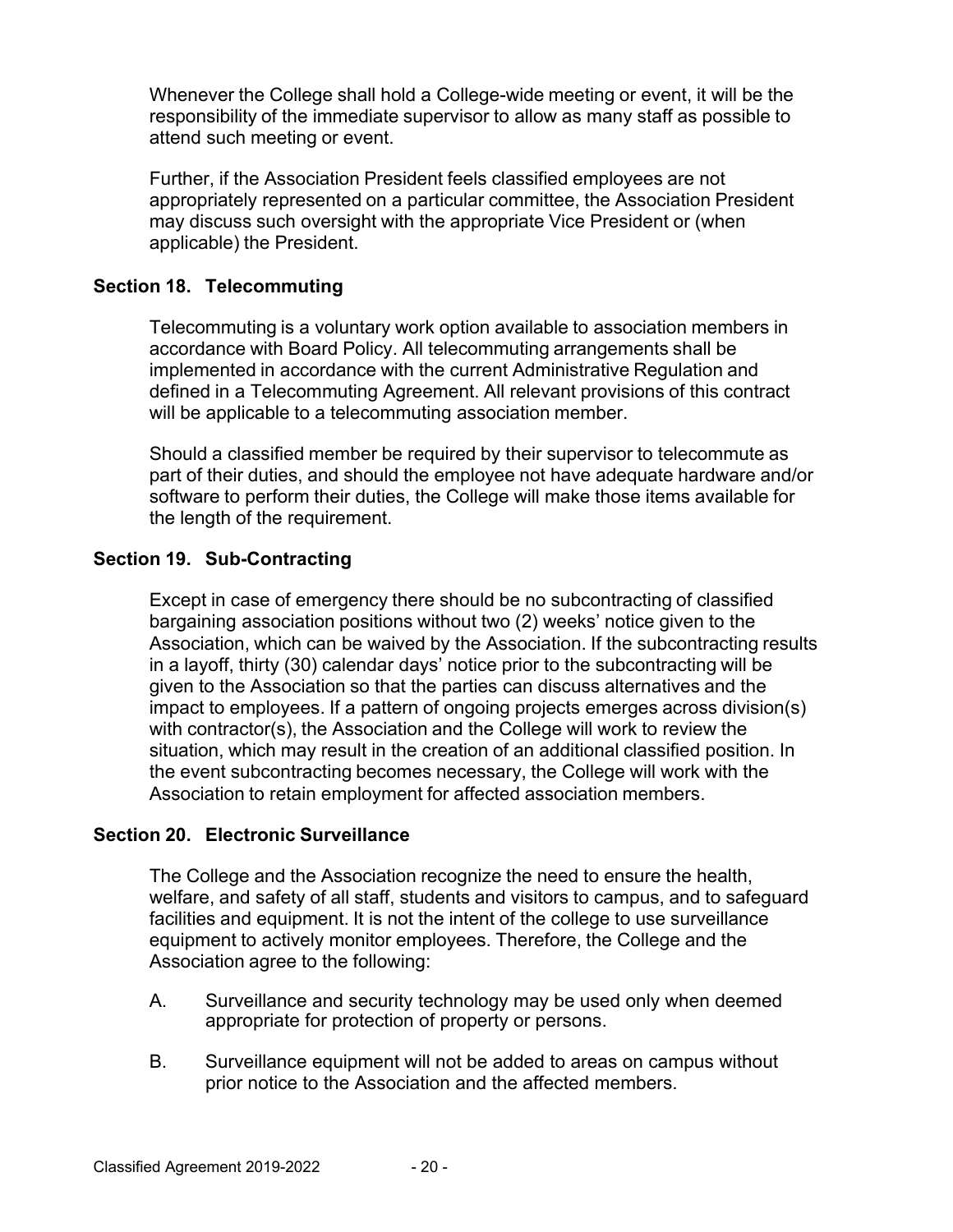C. Information derived from surveillance and security technology shall not be used in any way to document, substantiate or support disciplinary action against any member of the Association except in the situation where there is an allegation of flagrant misconduct, civil or criminal prosecution. The Association President will be informed of each occurrence and the purpose.

#### **Section 21. Electronic Communication**

The parties acknowledge that employees may be provided access to the College's computer network and communications systems, consistent with existing policy and procedure. The College and the Association have a mutual interest in ensuring that workloads are reasonable and in compliance with Bureau of Labor and Industries (BOLI) wage and hour laws.

Time, beyond de minimis, spent reviewing and responding to electronic communications that are part of the employee's work responsibilities are considered compensable for hourly employees. De minimis time or reviewing and responding to items that are not part of an employee's work responsibilities are not considered compensable time.

Time beyond de minims is subject to preapproval in the event that it might lead to overtime. An employee and supervisor may agree to flex time or overtime pay to compensate for after-hours reviewing and responding to electronic communications related to their work responsibilities.

#### **Section 22. CCC Ready Committee**

The CCC Ready Committee shall have at least two classified employee representatives. The committee shall have a role in developing policies and procedures related to potential emergencies on campus.

#### **Section 23. Cell Phones**

When a supervisor requires an employee to use their personal cell phone for College related business purposes, the employee will receive a stipend per College policy. The minimum stipend shall be \$25.00. The College policy may provide for higher stipend. Cell phone stipends shall be applied on a uniform and equitable basis.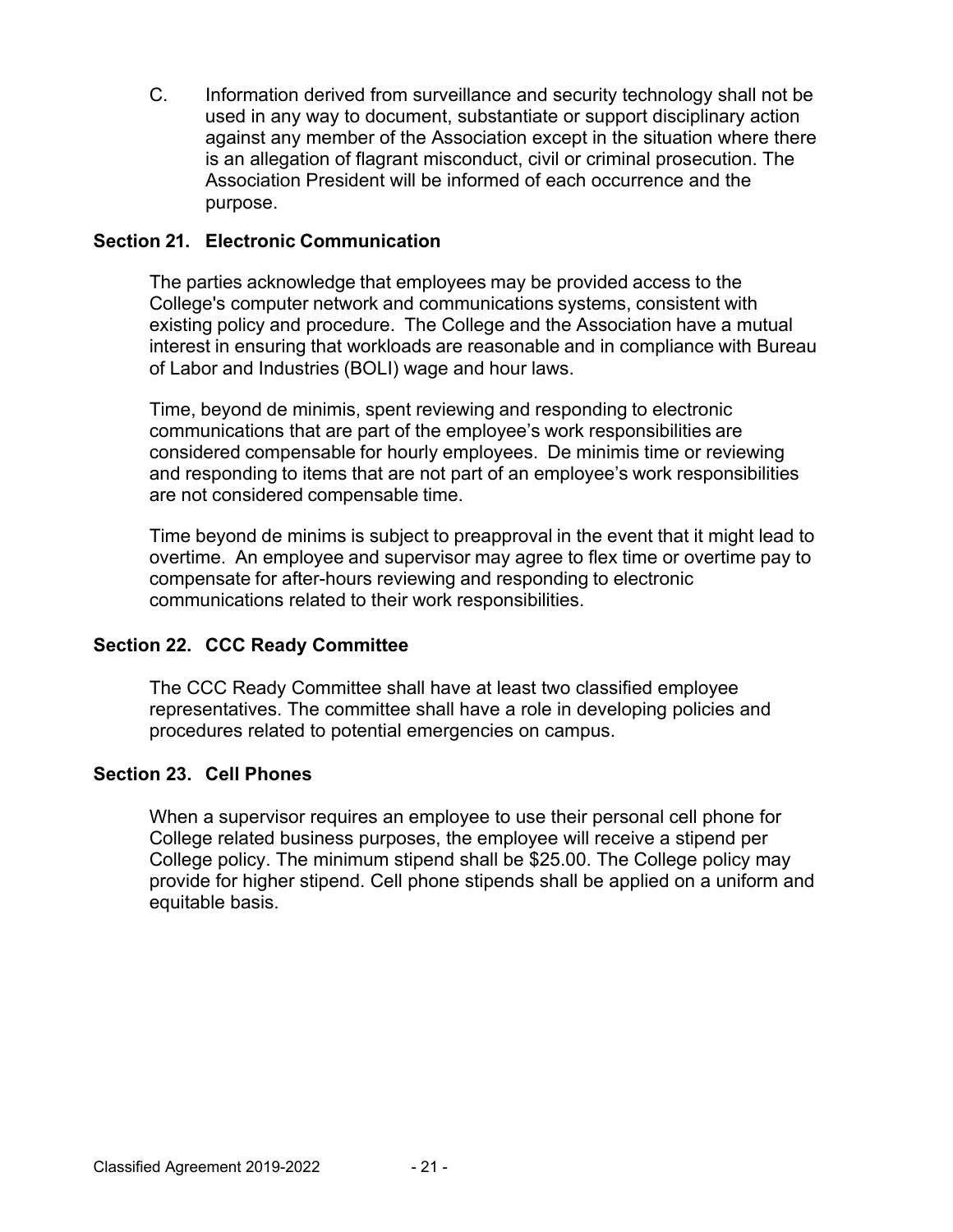## **Article 4. SENIORITY**

Seniority shall be defined as the length of an employee's continuous service within the classified bargaining association of the College. Length of continuous service shall be computed from the date of hiring into a classified bargaining association position.

In cases where the date of hire is the same, seniority will be determined by:

- 1. Total years of service, and then if a tie remains;
- 2. Seniority will be determined by random draw

Seniority is also subject to the following provisions:

#### **Section 1. Broken Service**

An employee's continuous service shall be broken so that no prior periods of employment shall be counted, and that employee's right to seniority shall cease upon the following:

- Voluntary termination of employment.
- Discharge for just cause.
- Layoff for more than eighteen (18) consecutive months.
- Failure to return to work within a period of ten (10) working days after employee has received notification by certified mail to return except as specified in Article 6. LAYOFF/REDUCTION-IN-FORCE/RECALL, Section I. Layoff/Reduction-in-force.

#### **Section 2. Layoff Period**

Seniority shall not accumulate during a period of layoff.

#### **Section 3. Re-employment**

When an employee whose continuous service has been broken by any of the reasons in Section 1 above, is again hired, that employee shall begin as a new employee of the College, unless broken service is less than eighteen (18) consecutive months.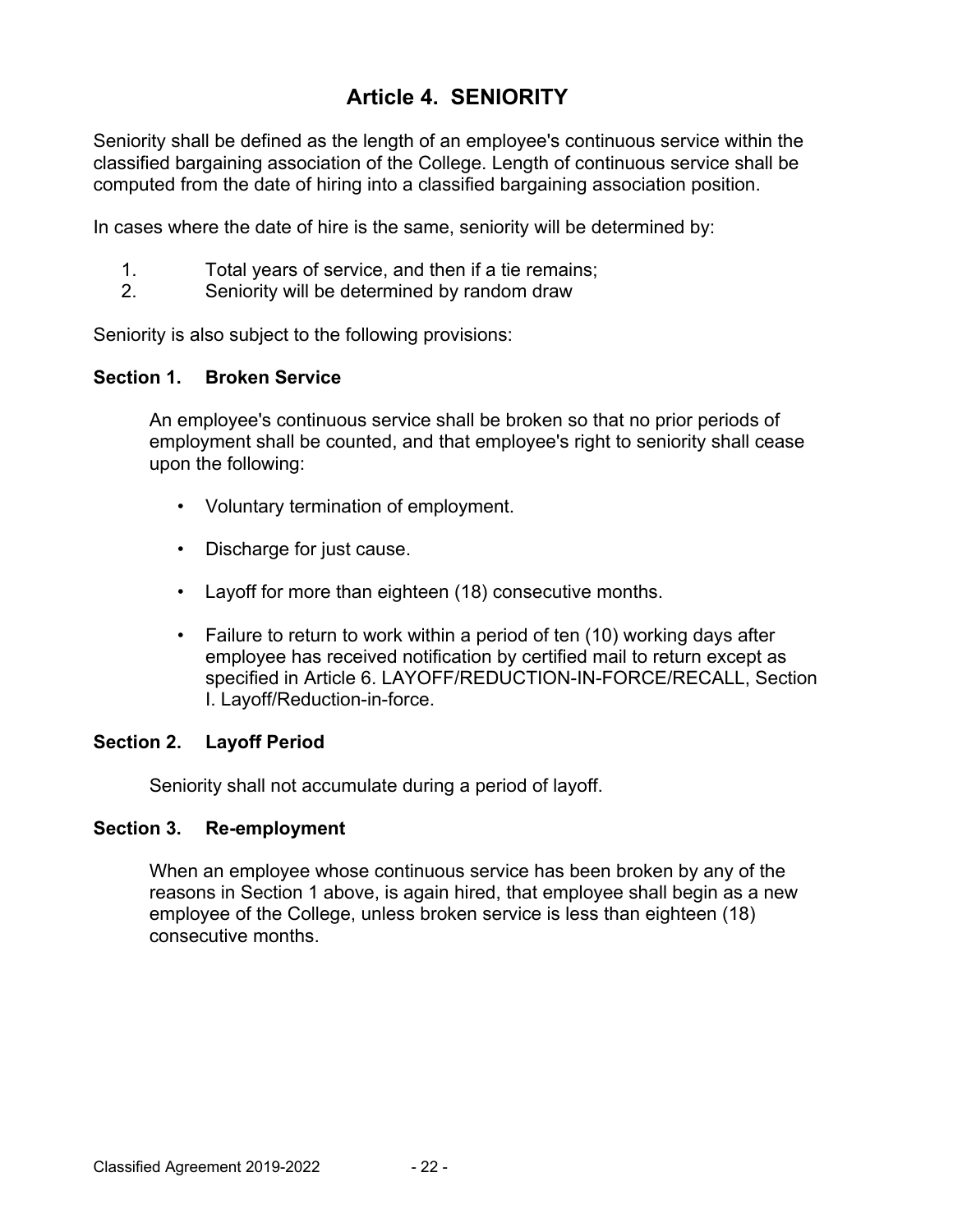## **Article 5. EMPLOYEE CATEGORIES/VACANCIES/TRANSFERS**

#### **Section 1. Probationary Employees**

All newly hired classified bargaining association employees shall be considered probationary employees for a period of one hundred and eighty (180) calendar days from their last date of hire. Probation may be extended only once by ninety (90) calendar days, for a new employee to learn the necessary skills for the position.

The Association will be notified if the probation period is extended. Extended probationary periods may only be issued with the intent of continued employment, if necessary skills are learned during the extension. Probationary employees are not eligible to vote or hold office until their probation, and extension if applicable, is completed.

Absence of probationary employees shall constitute an interruption of continuous service. Such absence will be added to the probationary employee's one hundred and eighty (180) calendar day period or, if probation has been extended, to the ninety (90) calendar day extended probation period.

This probationary period allows the new hire the opportunity to demonstrate their ability to perform the duties of the position and receive evaluation feedback on forms provided by the Office of Human Resources. It also allows the supervisor to assess the employee's performance and determine the appropriateness of the hire. Probationary employees will be evaluated by their immediate supervisor in writing at least once during the probationary period, not less than four weeks prior to the scheduled completion of probation.

A probationary employee with performance problems shall be given a written progress report and a minimum of ten (10) working days to improve the performance deficiencies. The ten (10) working days performance improvement period will be waived in exigent circumstances.

The Association recognizes the College's right to layoff, discipline, discharge, and/or terminate any probationary employee at any time for any cause. Probationary employees shall have no recourse to the Grievance Procedure of this Agreement in matters relating to layoff, discipline and/or discharge, or termination, but may grieve other alleged violations of this Agreement.

Probationary employees may not apply for transfer to a new position during the internal transfer period. If a probationary employee applies for a position after it has been opened to off-campus advertising and is hired for that position, the one hundred and eighty (180) calendar day probationary period will begin again on the date of hire for the new position.

Probationary employees shall be entitled only to those benefits as defined in **Article 7. HOLIDAYS, Article 9. SICK LEAVE, and Article 10. WAGES AND BENEFITS, Section 3. Description of Benefits (a-i), and Section 4.**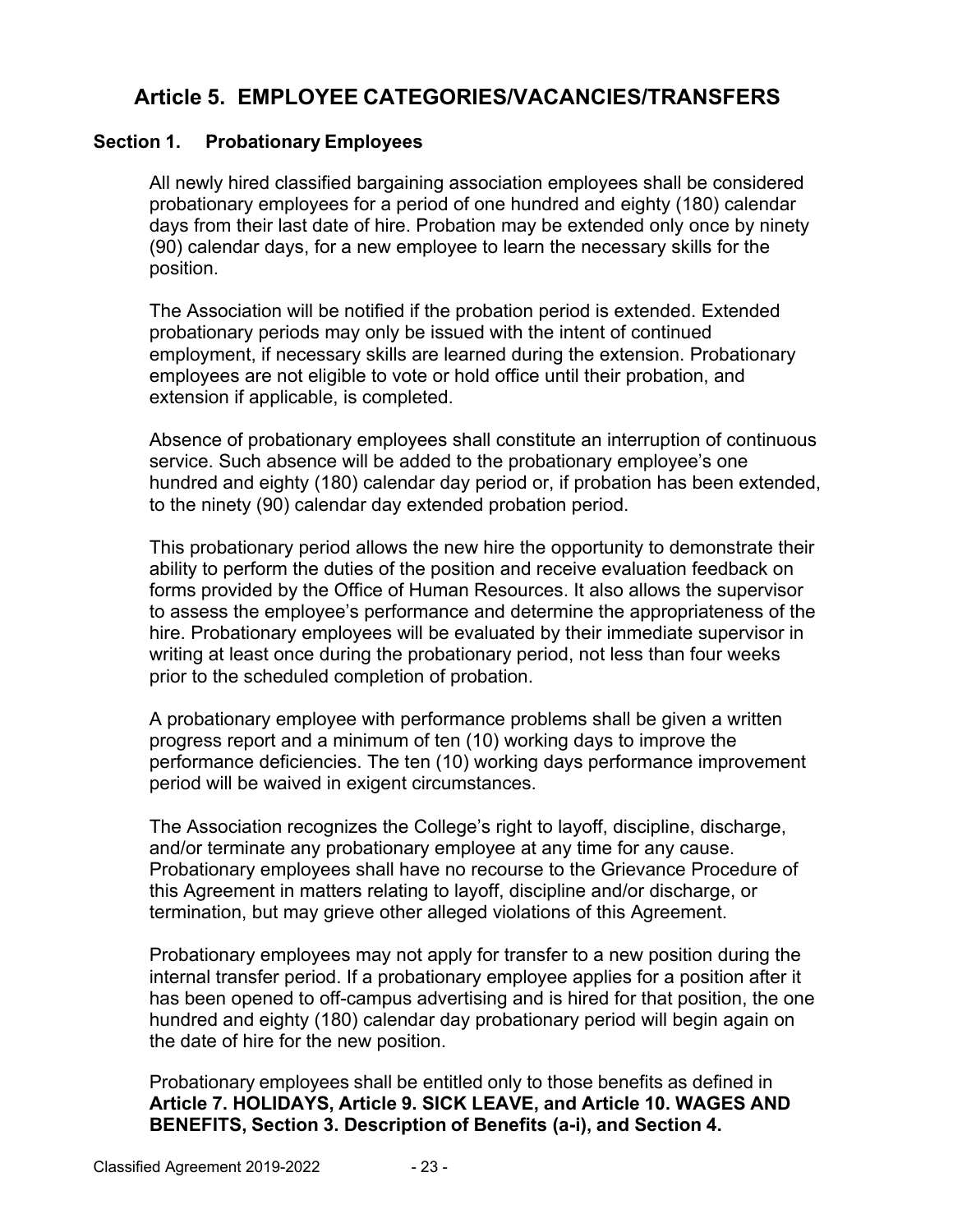**Tuition**. Said benefits are to begin the first day of the month following attending a mandatory orientation session. If such employee is retained beyond the probationary period, that employee shall immediately thereafter be classified as a regular employee, with appropriate seniority and accumulated vacation hours commencing as of the date of hire.

No later than two (2) weeks prior to the completion of probation, probationary employees will be notified in writing of extension of probation, termination, or movement to regular status. The Association President will receive a copy of the notice. For those on extended probation, a progress evaluation will be done forty-five (45) calendar days into the extended probation.

#### **Section 2. Lead Person/Team Leader**

In a team or crew setting, a lead person/team leader communicates work assignments/schedules and other information to individual team members and back to the supervisor. Such an assignment might be a regular part of the job assignment or it might not be a regular part of the job assignment but exists only when a specific work situation requires it.

The intent is to report on work assignments and issues affecting those assignments, not to monitor the performance of specific employees.

The College and the Association recognize the importance of preserving positive work team dynamics.

- A. The basic functions of a lead person/crew team leader are, under general supervision, to:
	- Coordinate the assignments of selected team/crew members within an area.
	- Perform on-the-job training to selected team/crew members of current methods and procedures used while performing the essential functions of a position.
	- Follow-up and/or review the work assignments and periodic reporting of the findings to the immediate supervisor.
	- There will be no responsibility for hiring, evaluating or firing of other association members.
- B. The basic characteristics of the lead person/team leader assignment are:
	- The employee has substantially the same duties as others in the work unit.
	- Responsibilities shall include the guiding, directing, and coordination of work assignments of a group of employees.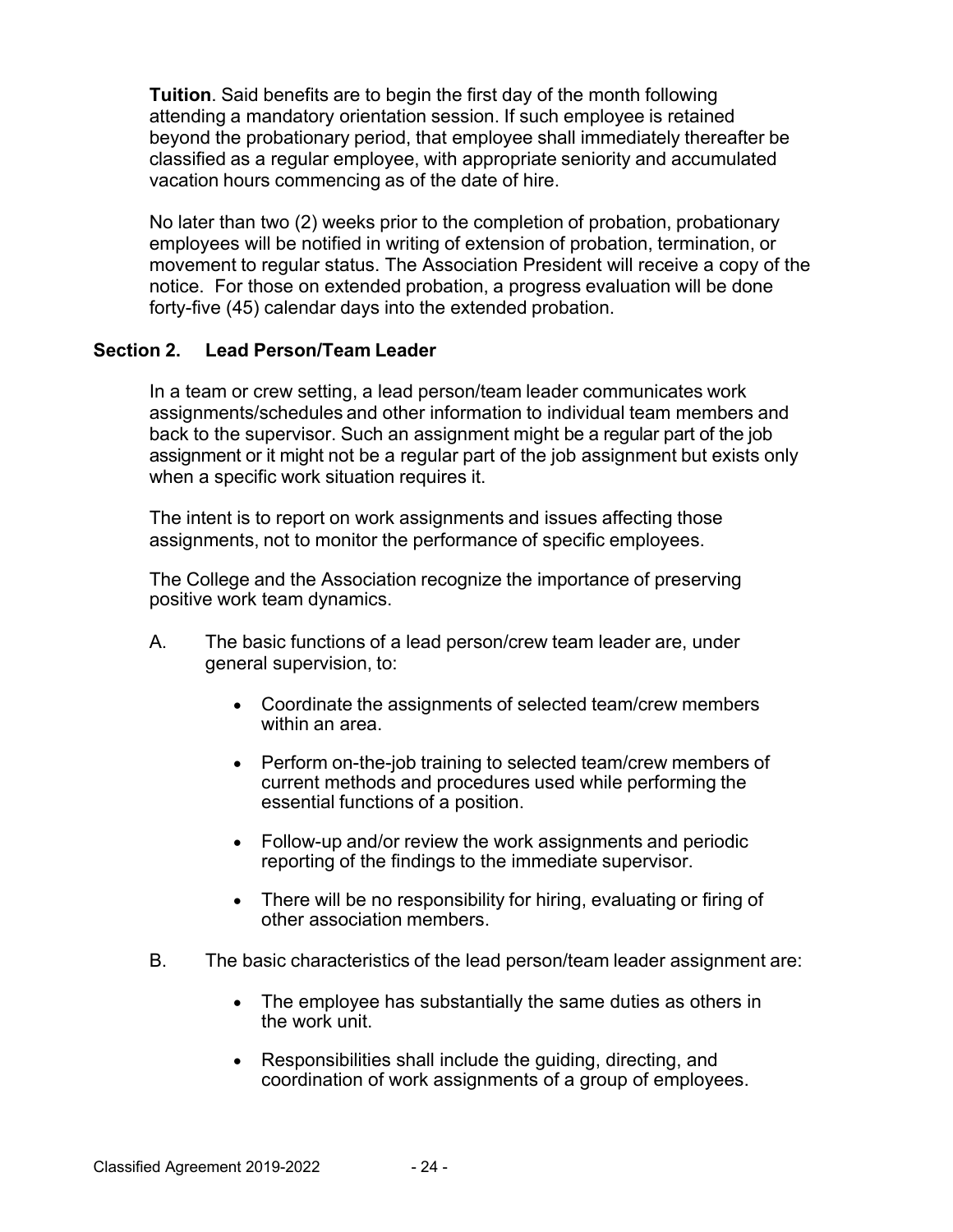- Lead scope of responsibilities shall include follow-up, work assessments, and measurements of assignments as established by the supervisor.
- A lead person/team leader will assume a leadership role and shall have the authority to delegate, assign, and coordinate work assignments of other employees as directed by the supervisor.
- The lead person/team leader will assume the responsibility to communicate the supervisor's instructions to the assigned employees and to communicate the employees' concerns to the supervisor.
- C. Process for regular lead assignments
	- A supervisor identifying a need for a regular lead person/team leader assignment shall follow the written process in the Office of Human Resources to obtain approval for the assignment and to select an employee for the assignment.
	- An employee selected for a lead person/team leader assignment must be past the probationary period.
	- The employee may decline lead person role responsibilities without affecting their existing status.
	- Performance of the lead person/team leader responsibilities shall be included in the evaluation of the employee's overall performance.
	- Removal of a person from the lead assignment will be in writing to the employee and the Office of Human Resources and may result from such things as no longer needing the role, a change in job assignment of the employee, or inadequate performance of the lead person/team leader assignment. Removal of lead assignment duties shall not be considered discipline.
	- The salary for a person removed from a lead assignment due to reorganization, or other reasons not related to performance, will be frozen until the pay grade reaches the employee's existing rate of pay.
	- The salary for a person removed from a lead assignment due to performance issues or voluntary termination of lead assignment will be at the grade and step the employee would have been on had they not served in the lead assignment.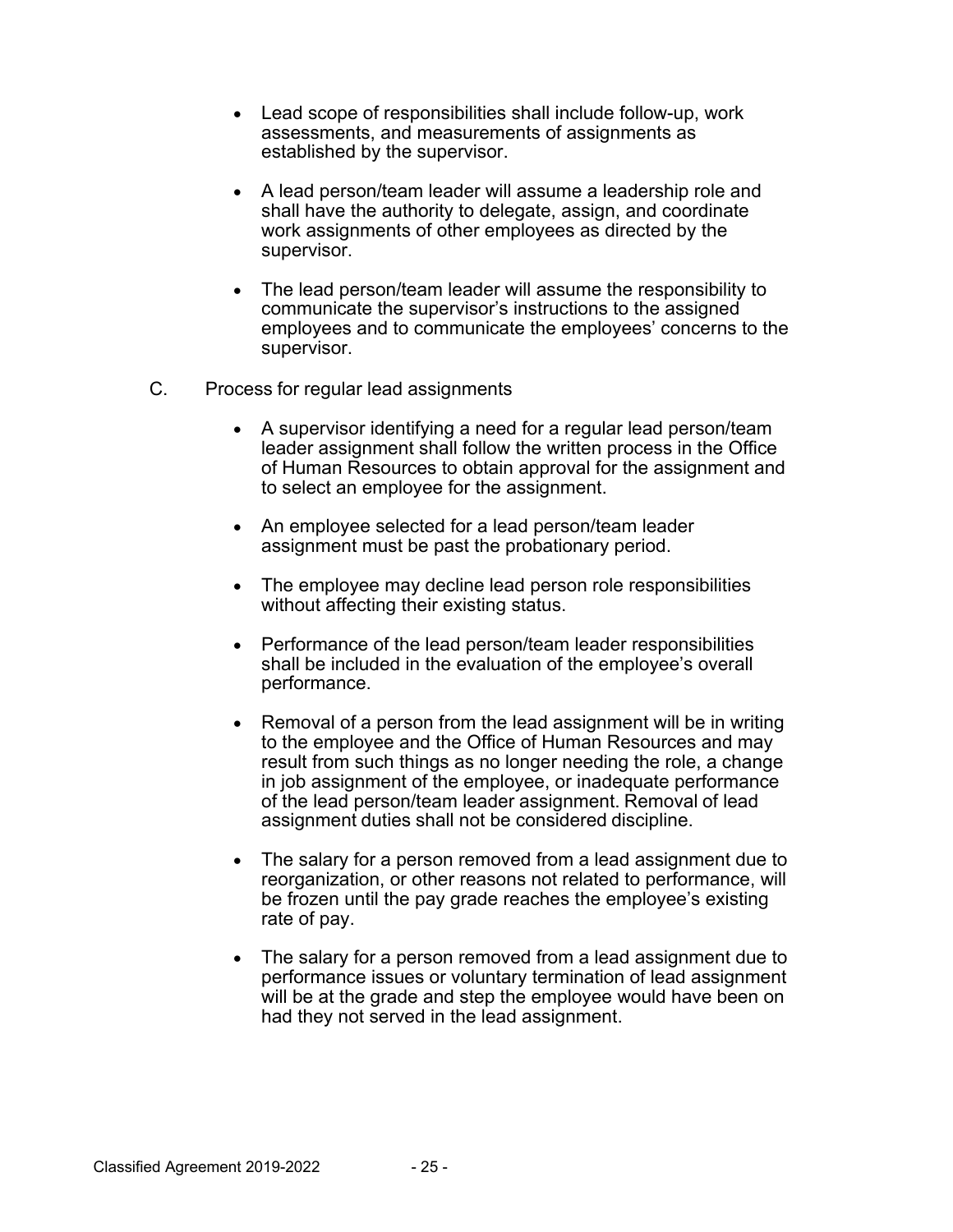- D. Process for temporary lead assignments
	- A supervisor identifying a need for a temporary lead person/team leader assignment shall follow the written process in the Office of Human Resources to obtain approval for the assignment and to select an employee for the position.
	- An employee selected for a temporary lead person/team leader assignment must be past the probationary period.
	- Temporary Lead assignments will be a minimum of thirty (30) days.
	- The employee may decline temporary lead person role responsibilities without affecting their existing status.
	- For the duration of the temporary lead assignment, the employee will receive a six percent (6%) pay differential on top of their regular pay.
	- Performance of the temporary lead person/team leader responsibilities shall not be included in the evaluation of the employee's overall performance. This does not preclude the supervisor from providing feedback to the employee about the performance of these duties.
	- Removal of a person from the temporary lead assignment will be in writing to the employee with 30 calendar days' notice and the Office of Human Resources and may result from such things as no longer needing the role, a change in job assignment of the employee, or inadequate performance of the lead person/team leader assignment. Removal of lead assignment duties shall not be considered discipline.
	- The salary for a person removed from a temporary lead assignment will be at the grade and step the employee would have been on had they not served in the lead assignment.

#### **Section 3. Designated Responders**

Designated responders are College employees designated by their supervisor as essential in certain emergency or critical situations. Designated responders will be expected to report to work or continue working during certain periods of unanticipated College closure or other emergency. Designated responders will be notified in writing of the particular types of situations for which their assistance may be required based upon their job responsibilities. It is the responsibility of the College to make sure the employee understands their status as a designated responder.

It is the supervisor's responsibility to notify a designated responder in the event of an emergency or critical situation. In the event that an emergency or critical situation arises outside of the employees regular work hours or during a college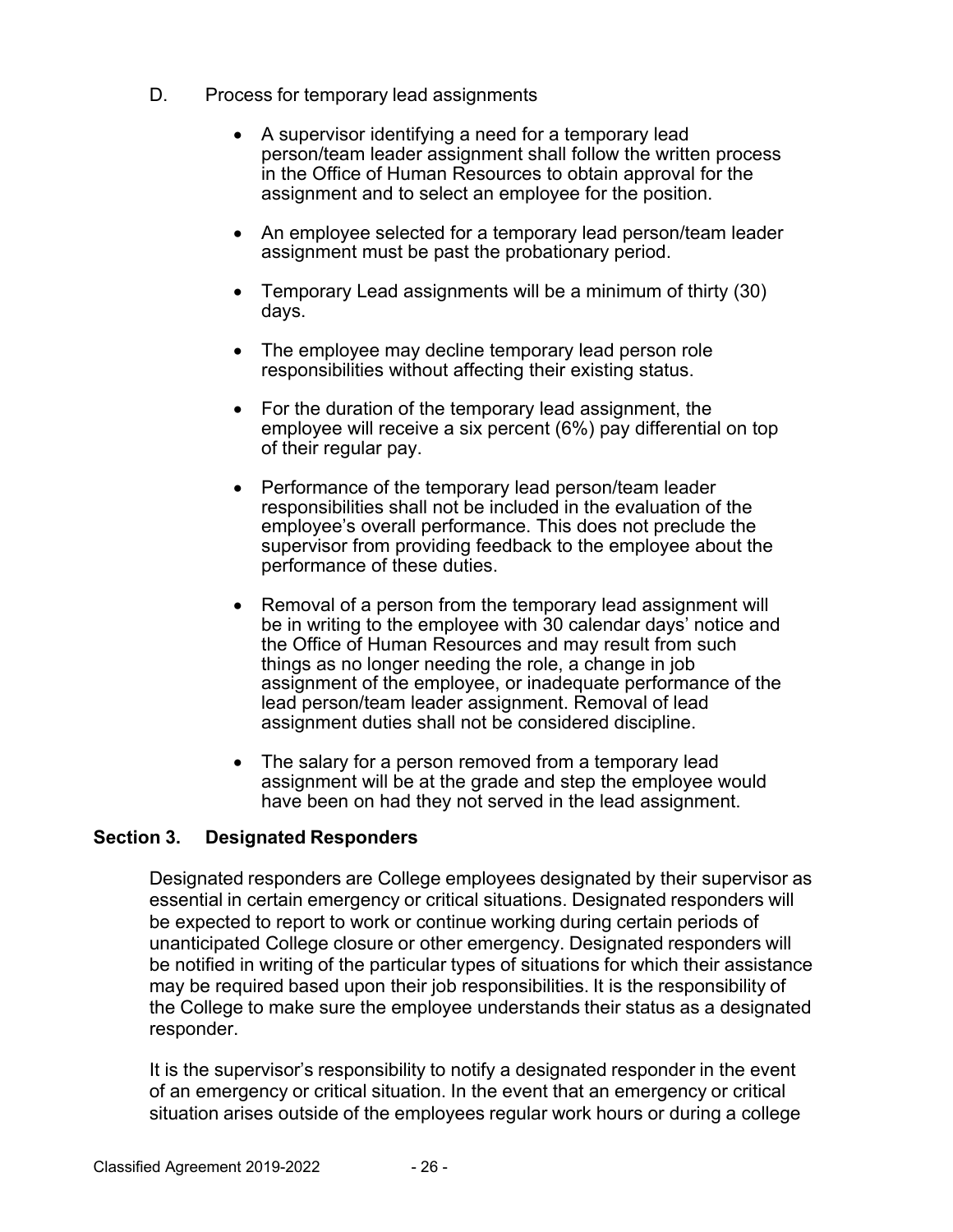closure, the designated responder should check with their supervisor before responding. On-call designated responders are required to respond when requested; designated responders who are not on-call may accept or decline at their discretion and without prejudice. (See **Article 3. Hours of Work and Conditions. Section 5. On-Call and Call-In Pay.**)

#### **Section 4. Temporary Employee**

A temporary employee may only be hired to fill a position which cannot be filled by a regular classified employee, either because of a temporary change in the job assignment or a vacancy for a limited and specified period of time.

Temporary employees work twenty (20) or more hours per week and for not longer than six (6) months in the same position. Whenever a temporary assignment is expected to extend beyond the six (6) month period, or if circumstances require extension of a temporary assignment beyond six (6) months, the Association shall be notified in writing.

#### **Section 5. Part-time Employee**

Part-time employees may work up to nineteen and one-half (19.5) hours per week, but not more than 1,014 hours per year, or 507 hours over a six (6) month period. If the need arises for a position to work over the established hours for longer than six (6) month period, the Association will be notified in writing.

Part-time employees may not schedule, supervise, evaluate, discipline or fire any classified employee or act in a lead capacity.

#### **Section 6. Independent Contractors**

Independent contractors may not schedule, supervise, evaluate, discipline or fire any classified employee or act in a lead capacity.

#### **Section 7. Vacancies**

All full-time bargaining unit job openings (both faculty and classified) will be posted for internal employees' transfer opportunities a minimum of eight (8) calendar days prior to external advertising.

All qualified members will be given equal opportunity to apply for any open College position(s).

Application will be made to the Office of Human Resources. Internal candidates who meet the minimum qualifications will be granted an interview. If the candidates are not selected, they have the right to request a written response from the interview committee as to why they were not selected.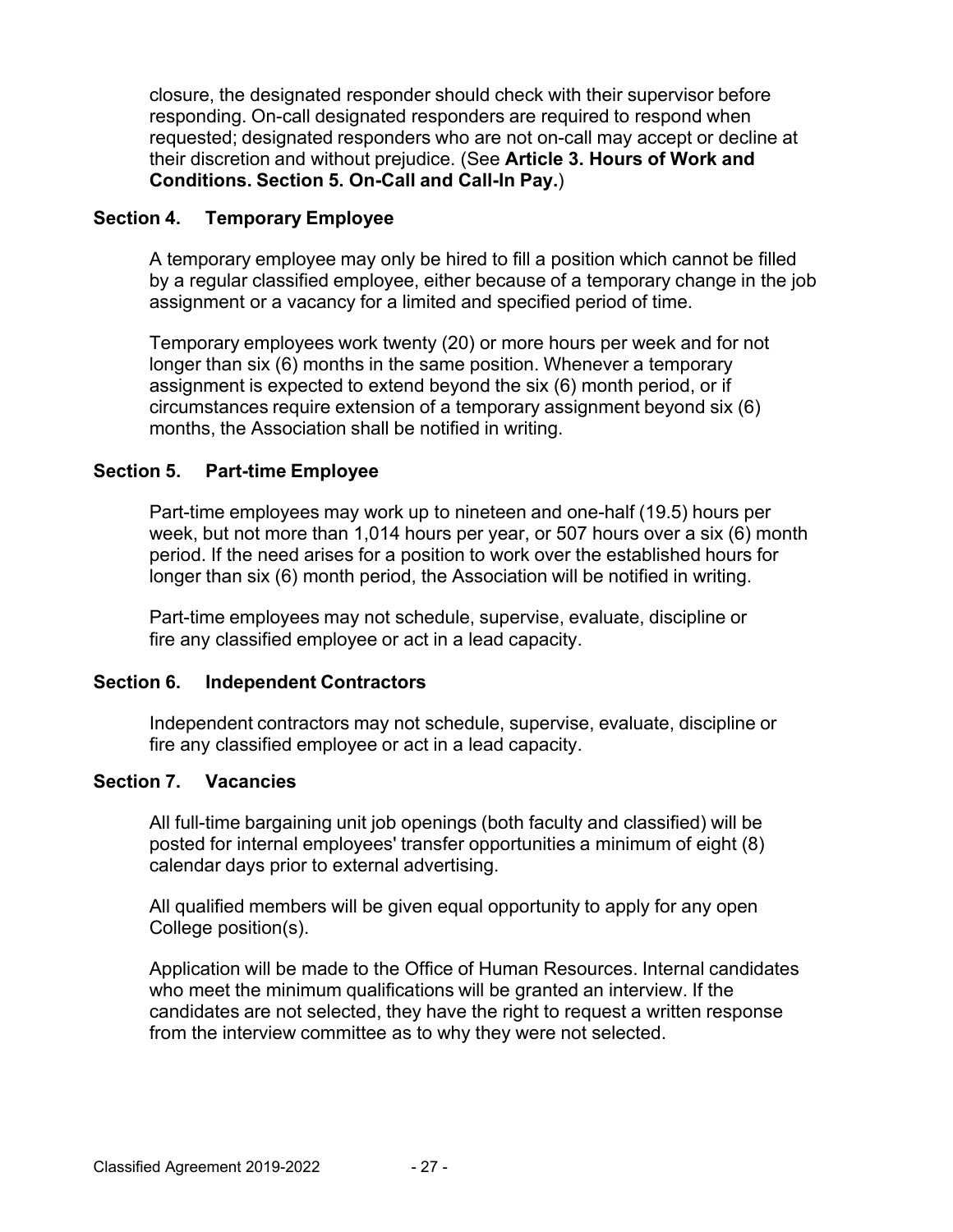#### **Section 8. Transfers**

- A. Voluntary Transfer Classified bargaining association employees may apply for a voluntary transfer by making application for any existing open College position. See **Section 7. Vacancies** of this current Article. The transferred employee may request and that employee's current and past supervisors may mutually agree, in writing, to a transfer back to the employee's former position, if it is vacant.
- B. Management Initiated Transfer For budgetary or re-organizational purposes, management may transfer an employee to another College position. These positions will not be open for internal applications.
	- 1. Notice to Association

The Association will be provided at least fifteen (15) working days' notice of the decision to initiate a transfer, prior to notice to the impacted employee. The parties shall meet to discuss the decision and propose alternatives and the College's plans for implementation.

2. Notice to Employees

After the Association has been notified, the employee shall receive written notice at least thirty (30) calendar days prior to the transfer and be given the opportunity to review the job description and work rules related to the new position, to meet with the supervisor and other employees in the new department, and to see a written description of the training and other special considerations to be provided, if appropriate.

3. Training

Employees involuntarily transferred will be provided with meaningful training and orientation to the position, consistent with Article 3, Section 11.

4. Salary Changes

When a transfer results in a change in salary grade, the new salary will be determined in the following manner:

If the new salary grade is higher than the employee's current grade, the employee's salary will be at the lowest step of the new grade which represents an increase in salary of at least one step above the current salary.

If the new salary grade is lower than the employee's current grade there shall be no reduction in the employee's current salary. In those cases in which the employee's current salary falls within the new grade, the placement will be made to the step closest to, but not less than, the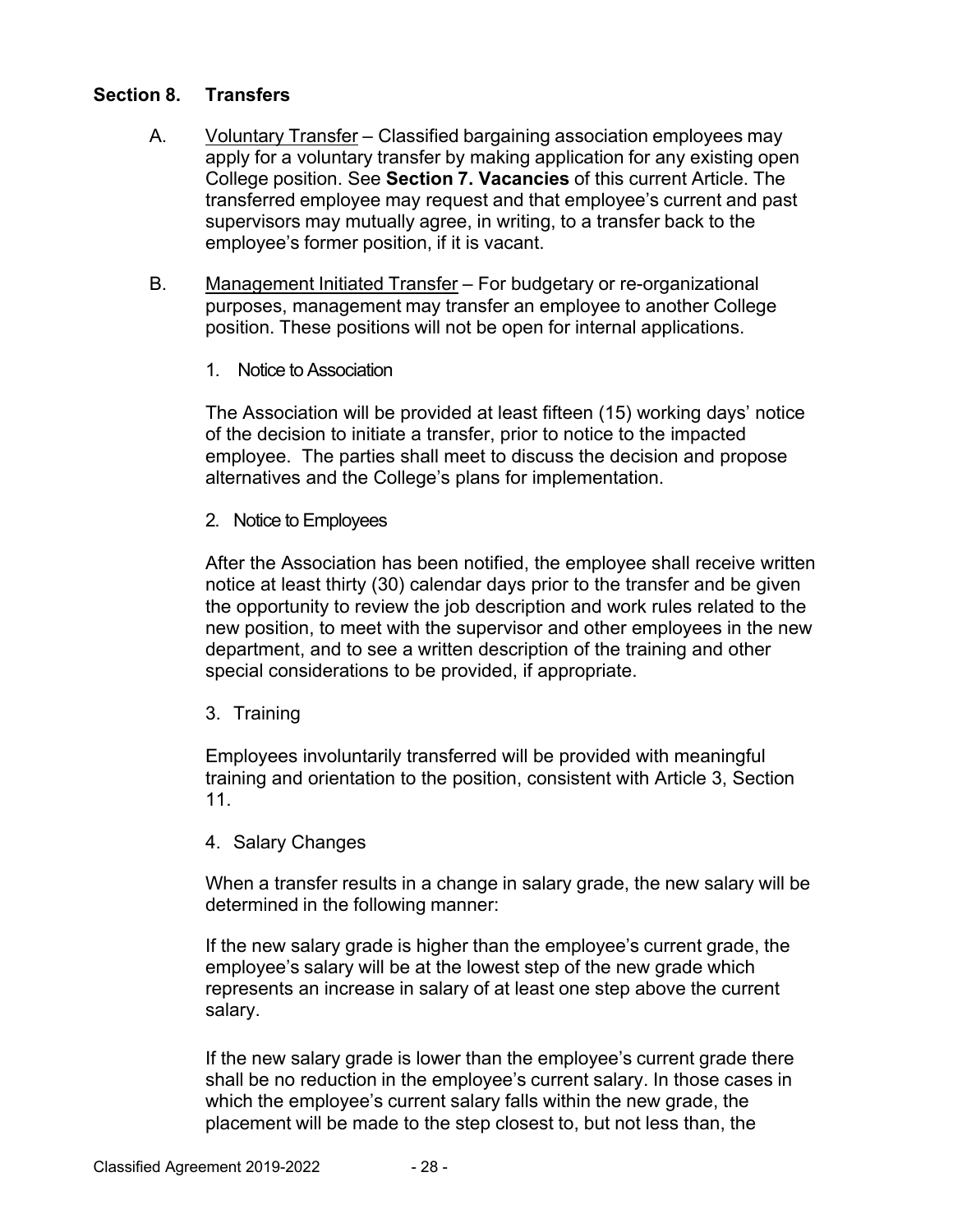current salary. If the current salary falls above the new grade, the employee will be considered topped out at the salary grade. The employee shall continue to be paid the current salary until such time as the grade range catches up with the current salary. Once the new grade range catches up with the current salary, the employee will resume bargained salary increases at scheduled times.

#### **Section 9. Temporary Assignments**

A. Working in a Higher Pay Grade

Employees temporarily assigned by the College to assume a significant portion of the duties and/or responsibilities of a position in a higher pay grade shall, after ten (10) consecutive workdays in such an assignment, receive a six percent (6%) pay differential on top of their regular pay or the rate of the first pay step of the new classification range, whichever pays the greater amount for the remainder of the assignment. The salary adjustment should be appropriate to the amount of change in the assignment. At the conclusion of temporary assignment, the salary will be at the grade and step the employee would have been on had they not been given the temporary assignment.

B. Other Temporary Assignments

If an employee is doing a significant portion of another classified job, they can request that the Chief Human Resources Officer review their rate of pay.

#### **Section 10. New Employee Placement**

The Chief Human Resources Officer shall be the decision-making authority when placing new employees on a step within a salary grade. The following considerations will be made regarding the placement decision:

- Appropriateness of prior experience.
- Ability to assume full job responsibilities immediately.
- The competitive hiring for similar positions.

An offer may not be extended to a candidate beyond Step 4. The above three criteria shall be used to place a new hire appropriately in relation to incumbents doing the same job in the same department.

If a new hire is placed at a higher step than current staff doing the same job in the same department, the Association will be notified and the Chief Human Resources Officer will provide the information (relating to the 3 criteria above) upon which the decision was based. Current staff doing the same job will be given the opportunity to upgrade skills and increase knowledge and/or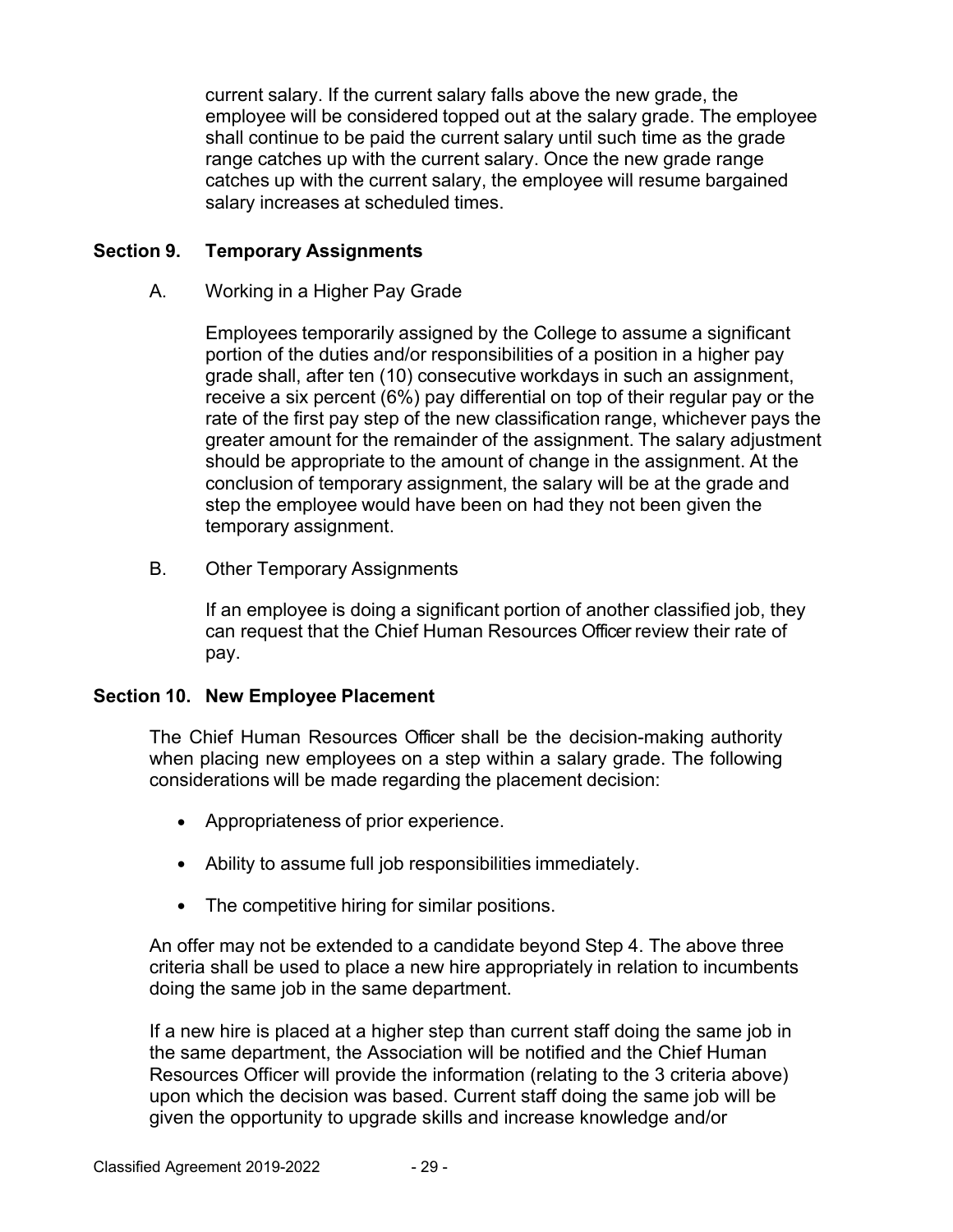experience in order to be placed at the same step as the new hire. The criteria and plan for this will be mutually agreed to by the immediate supervisor and employee.

#### **Section 11. Reclassifications**

#### **Purpose:**

The purpose of the reclassification process is to review positions for appropriate placement on the salary schedule. Association members may request association support or representation during any part of this process.

The job reclassification process starts when there is a perceived, significant change in a position's scope or responsibilities. This may be the result of:

- reviewing the job description during the evaluation process
- changes made to work assignments
- modifications made to a vacant position prior to opening
- creation of a new position

Classification review requests should be limited to once every two years to document significant job changes, but exceptions can be made during reorganizations. In the event that positions are impacted by the reorganization, classification review requests can be submitted by the employee within the first year following the reorganization.

The College and the Association will review the classification system periodically for accuracy of job descriptions. Job descriptions should be reviewed, and any updates made, during the regular employee evaluation process.

#### **Process:**

A. Either the employee or supervisor may initiate the classification review process with Human Resources.

B. Human Resources will have a formal meeting with the supervisor(s), including the Dean, and/or employee(s) to discuss the work assignments and determine if the job has or will change sufficiently enough to warrant a review of classification.

i. If it is determined that some assignments currently performed by the employee are clearly outside of the employee's current job description, the supervisor and Dean may remove those responsibilities to keep the job duties in line with the current job description. If this occurs, the classification review process will not be initiated and out-of-class pay will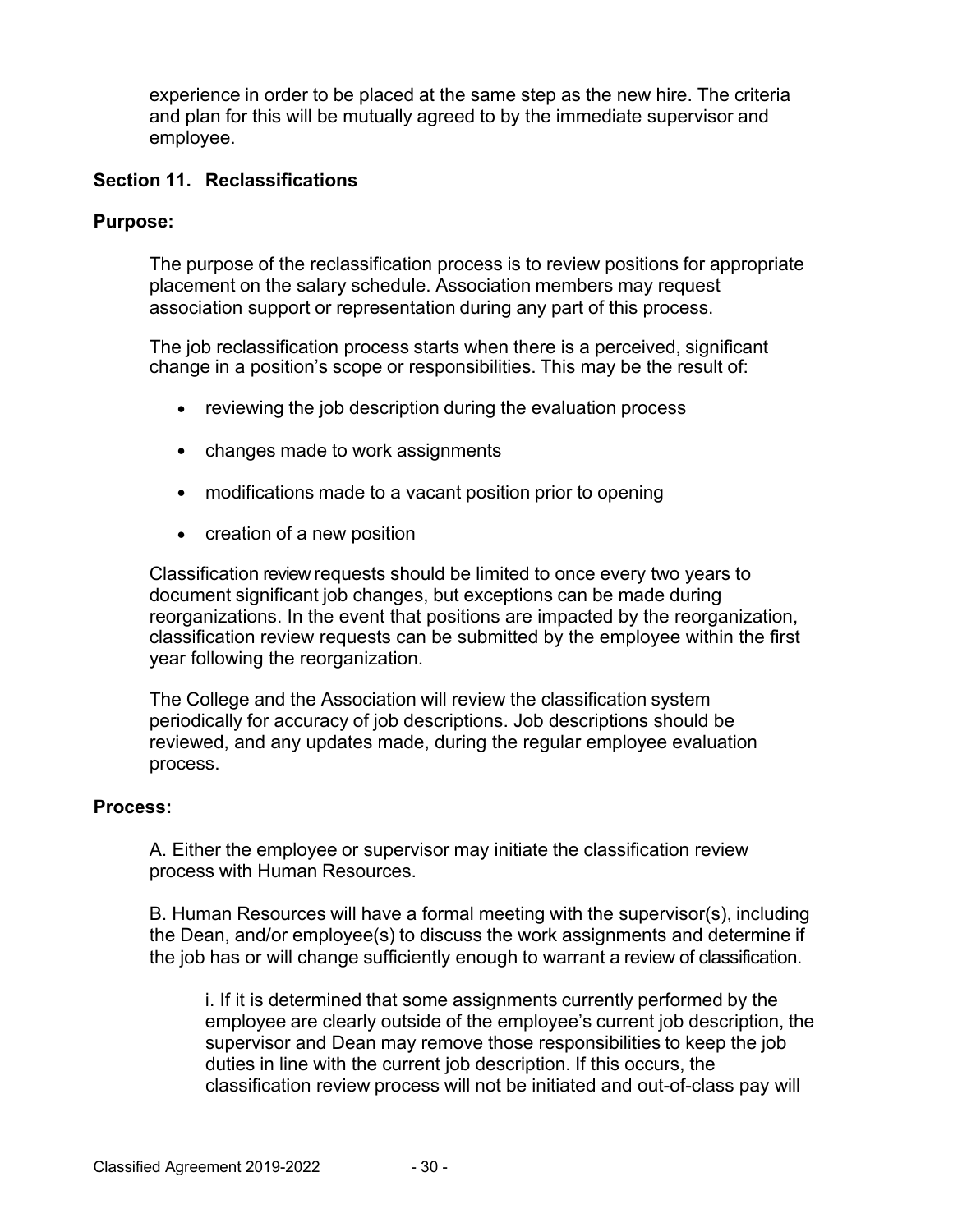be paid from the date of the initiation of the classification review process to the date the duties are removed.

If it is determined that a classification review is warranted for a job description that multiple employees share, all employees under that job description will be notified.

ii. If it is determined that completion of a classification review is not warranted, those who initiated the request will be given the rationale for the denial in writing.

iii. If it is determined that a classification review is warranted, a request for classification review form must be completed.

The form must be signed by the affected employee(s), supervisor(s), and Dean(s) verifying that the form accurately reflects the duties that are or will be performed. If problems arise during this process, the Chief Human Resources Officer will help mediate a solution.

C. Human Resources will review classification review requests and, if necessary, meet with the employee(s) and supervisor(s) to clarify unclear, inaccurate, or ambiguous data. Once the form is determined to be complete, the employee(s) will be notified.

D. Human Resources will meet with the employee(s) and supervisor(s) to communicate the resulting job description and pay grade. If pay is impacted, payroll change forms will be completed and turned in within three business days.

i. If the salary grade of the position is increased, it will be retroactive to the date of the formal meeting with Human Resources when the determination was made to complete the classification review.

ii. If the salary grade of the position is decreased, the employee's salary will be frozen until the new pay grade reaches the employee's existing rate of pay.

The Association will receive a copy of the final decision by Human Resources.

#### **Appeal:**

An employee may make an appeal to the Vice President of College Services within thirty (30) days of the decision by submitting a letter with specific concerns. Only one (1) appeal per classification review submission is permitted, and the classification review form may not be altered during appeal.

The Association shall be given a copy of each appeal and the final decision of the Vice President.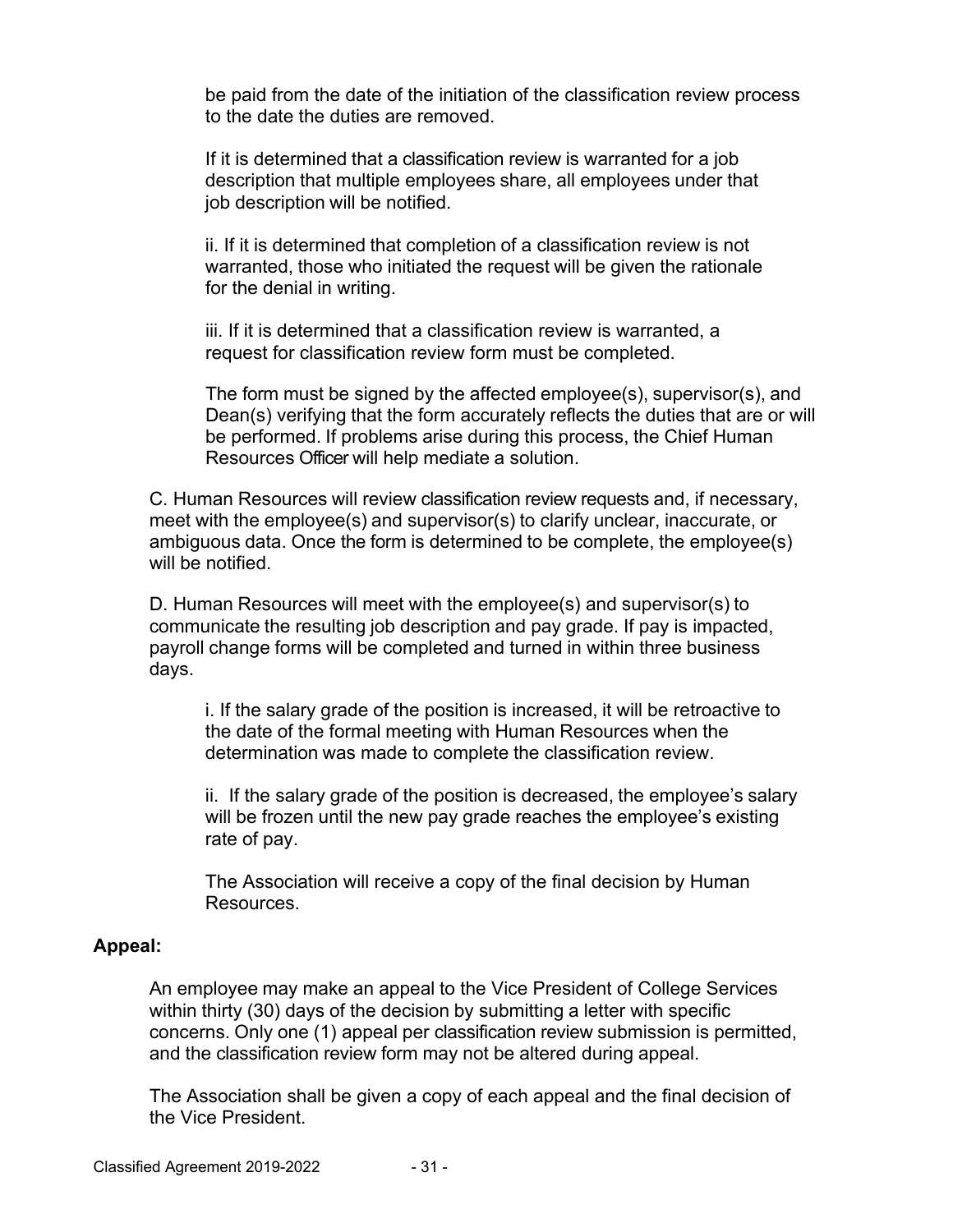## **Article 6. LAYOFF / REDUCTION-IN-FORCE/RECALL**

This article will be invoked when the College determines other remedies have been exhausted and it is necessary to reduce the work force by eliminating positions, resulting in formally issuing a written layoff notice to an individual.

The College and the Association engage in robust shared governance processes. These processes will be used to engage the association when the College intends to layoff classified staff.

#### **Section 1. Layoff/Reduction-in-force**

Probationary, substitute, and temporary employees filling classified bargaining association positions shall be laid off first. In departments where reductions will be made, to the extent possible or practical, part-time classified positions will be reduced.

In certain situations, it may be necessary to change the funding of certain college positions from general fund to grants/bonds in lieu of position eliminations.

Current members who have had their funding changed from general funds to grants/bonds will remain in the Association.

Members whose positions are eliminated or who are bumped during the reduction-in-force process may be placed in grant/bond funded positions for which they are qualified. These employees shall retain their membership in the Association.

Employees shall be given a minimum of forty-five (45) working days' advance written notice of layoff. This notice will indicate the circumstances that make the layoff necessary. Employees who are on scheduled leave will receive notification when they return and their deadlines will be adjusted accordingly. A copy of each layoff notice shall be sent to the Association President at the same time it is sent to the employee.

Any employees still on probation as of the date of the layoff will be served with a layoff notice effective the date of the layoff if such layoffs could be used to prevent the layoff of non-probationary employees. Affected employees whose probation could be extended past the layoff date due to leave taken will be given notice of the layoff date cutoff.

Deans will handle the notification of employees whose jobs have been eliminated. The affected member may have an association representative present when the layoff notice is given. The College shall make available, not less than annually, or when layoff is imminent, a seniority list showing the classification series and length of continuous service of each employee covered by this Agreement. A copy of said list will also be furnished to the Association.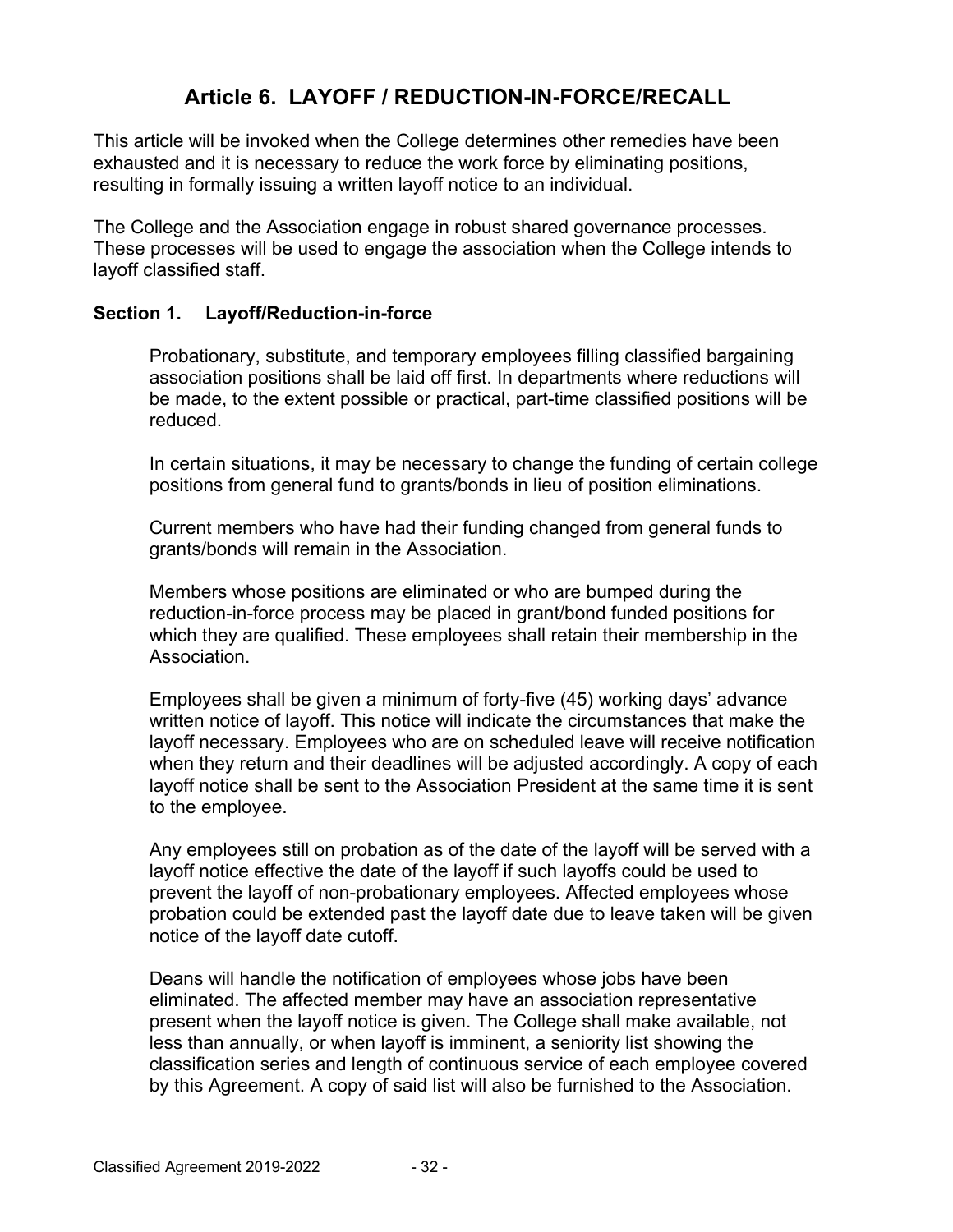Upon receipt of written notice of layoff, an employee will have ten (10) working days to respond to the Chief Human Resources Officer indicating an interest in exercising their bumping rights. Failure to make application within the a aforementioned ten (10) working days shall result in waiver of all bumping rights, but shall have no effect on recall rights.

The College shall provide, for all laid-off employees, insurance benefits equal to the amount being provided at the time of layoff, for a period of three (3) months or the employees may request a lump-sum payment equal to the employer cost of maintaining these benefits. If electing a lump-sum payment, it must be requested at the time of layoff. The amount shall be subject to applicable taxes and deductions.

#### **Section 2. Bumping Rights**

Employees have the right to exercise their bumping rights, based on seniority provisions and minimum qualifications. The Chief Human Resources Officer will review the affected employees' qualifications.

Minimum selection criteria for the position held by the least senior member within the same salary grade will be reviewed first. If the affected employee does not meet the minimum selection criteria for the least senior position, review of minimum selection criteria would then proceed to the second least senior member. If all avenues of less senior members within the same salary grade are exhausted, the process moves to the least senior member at the next lower salary grade. This procedure shall be repeated until the least senior member has been displaced, or the original affected member is laid off. Whenever a member exercises their bumping rights and that action results in another member being bumped out of their current position, the member being bumped will also be served a layoff notice.

The review will be completed within ten (10) working days and the affected employee and the Association will be notified in writing. If the employee disagrees with the Chief Human Resources Officer's interpretation of qualifications, the employee may appeal said decision, in writing, stating the basis of the disagreement. The appeal must be filed with the President's Office within five (5) working days following notification of qualifications decision and the College President will review the appeal. The President's decision shall be final and binding on all parties and is not subject to the grievance procedure.

In all instances of bumping, pay shall be at the appropriate salary grade for the position. An employee forced by layoff to take a position at a lower salary grade shall be placed at the salary step equal to or greater than the salary at the former salary grade or shall be placed at the highest salary step, whichever is less.

In the event an employee is not eligible and/or chooses not to exercise their right to bump as granted in this Article, they will be notified of the layoff in writing and they will be retained on a Recall List for a period of eighteen (18) months starting the day after the layoff date.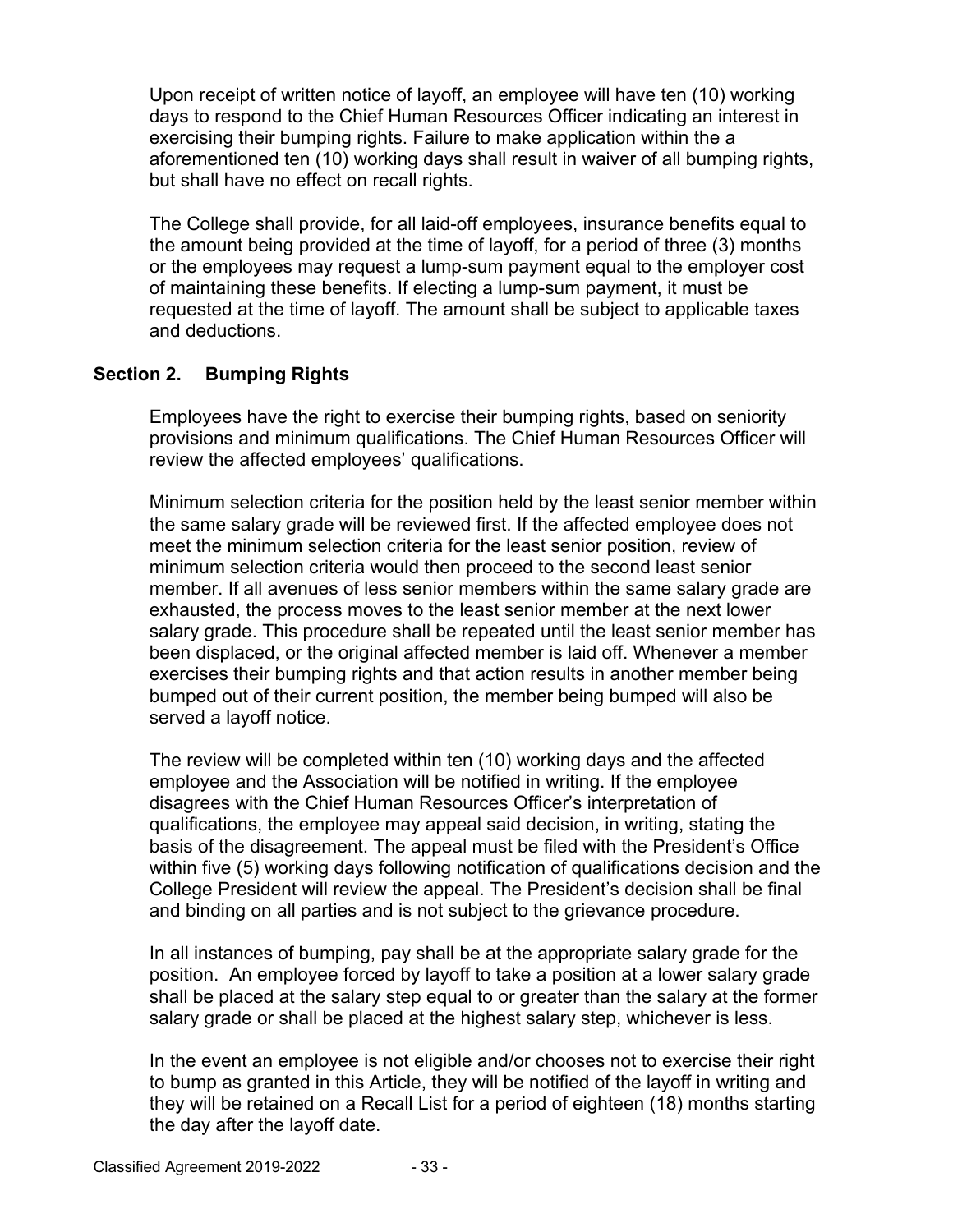#### The terms "SALARY GRADE" as used herein, shall be as indicated in **Appendix A. CLASSIFIED SALARY SCHEDULE 2019-20, Appendix B. CLASSIFIED SALARY SCHEDULE 2020-21, Appendix C. CLASSIFIED SALARY SCHEDULE 2021-22.**

The Reduction-in-force/Recall documents, including FAQ's, shall be located on the Human Resources website. Any changes to the current Reduction-inforce/Recall process in these documents will be discussed first at a Quarterly Contract Maintenance meeting for agreement of said changes before changes are made to the documents.

#### **Section 3. Recall**

The Recall List will be created as a result of members who have been laid off and who are either not eligible to bump and/or choose not to exercise their right to bump as a result of that layoff, or who were bumped from their current job by another member. Members will be retained on this Recall List for a period of eighteen (18) months starting the day after their layoff date. During the recall period, laid off employees will have access to Clackamas Community College tuition waiver for six (6) months and will be provided with their current level of insurance benefits for three (3) months.

Employees shall be recalled on the basis of seniority to any classified staff position for which they are qualified or become qualified by the date of the position opening. Any laid-off employee may reject a recall notice without forfeiting rights to recall under this agreement.

The only exception to recall-by-seniority is that an employee will be notified and have the right to return to their original position if it is reinstated within twenty-four (24) months of the date of layoff and they have not accepted a recall to another position. If the employee has been recalled to another position and the original position is reinstated, the employee may apply as an internal candidate.

All benefits to which an employee was entitled at the time of their layoff will be restored to them upon their return to active employment, and they will be placed on the appropriate step of the salary schedule.

In the event there are members on a Recall List when job openings occur, priority for filling those job openings will begin with the most senior member on the Recall List who meets the minimum qualifications. If no members on the Recall List are interested and/or qualified to fill the job, the hiring process will move to the standard hiring process as stated in **Article 5. EMPLOYEE CATEGORIES/VACANCIES/TRANSFERS, Section 7. Vacancies**.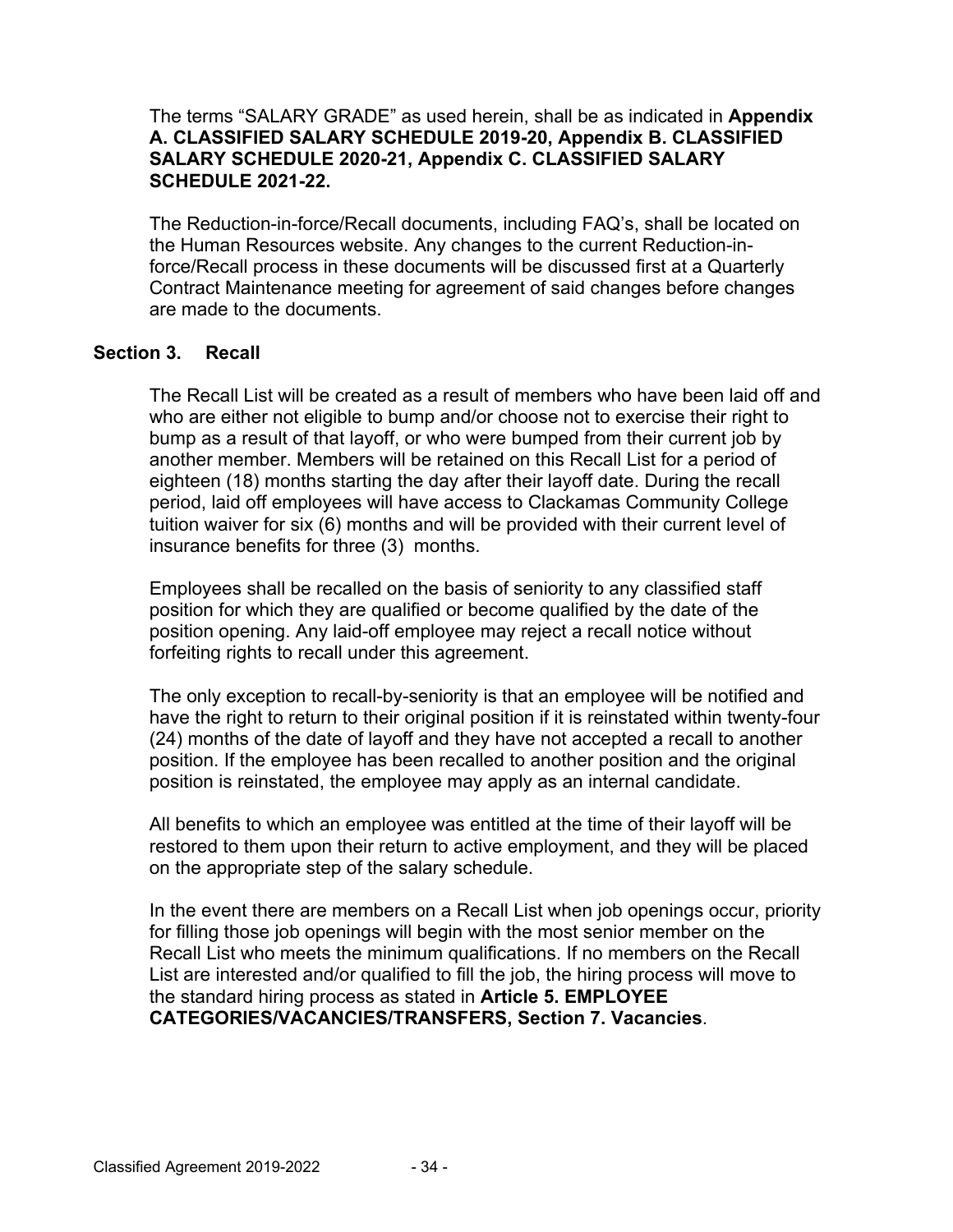## **Article 7. HOLIDAYS**

(For information on Hours of Work and Overtime, see also Article 3)

For the purpose of this Agreement, the term "holiday" shall mean each of the following days:

| Independence Day                          | July 4                      |
|-------------------------------------------|-----------------------------|
| Labor Day                                 | <b>First Monday in Sept</b> |
| <b>Veterans Day</b>                       | November 11                 |
| <b>Thanksgiving Day</b>                   | Fourth Thursday in N        |
| Friday after Thanksgiving                 | Fourth Friday in Nov        |
| The working day before or after Christmas |                             |
| Christmas Day                             | December 25                 |
| New Year's Day                            | January 1                   |
| Martin Luther King Day                    | Third Monday in Jan         |
| <b>Presidents Day</b>                     | Third Monday in Feb         |
| <b>Memorial Day</b>                       | Last Monday in May          |

irst Monday in September lovember 11 ourth Thursday in November ourth Friday in November

ecember 25 anuary 1 hird Monday in January **hird Monday in February** 

Observation of these holidays will be determined by the academic calendar. If the college releases staff early before a holiday, staff required to stay at work will be granted compensatory time to be used on another date.

Days designated as "closed to the public" on the academic calendar are considered working days.

Holiday During Paid Leave If recognized holidays fall during any paid leave, the holiday(s) will not be charged against members' leave hours.

Regular and probationary employees shall be paid for each of the holidays set forth above, which occur during the period in which that respective employee is normally employed.

An employee shall forfeit respective holiday pay under the following conditions:

- A. Failure to report to work or to give notice of no-show prior to and after the holiday.
- B. Notice of termination that is designed to include only the holiday benefit. In order for the terminating employee to receive the holiday pay, that employee must work one (1) day following the holiday. Exceptions may be made by the Chief Human Resources Officer.
- C. An employee properly suspended and not reinstated from work or other disciplinary action that would result in a pay deduction.
- D. While on leave without pay with the following exceptions:
	- o Unpaid sick leave which continues for less than two (2) weeks' duration.
	- $\circ$  Unpaid leave which continues for one (1) month or less for eleven (11) month employees.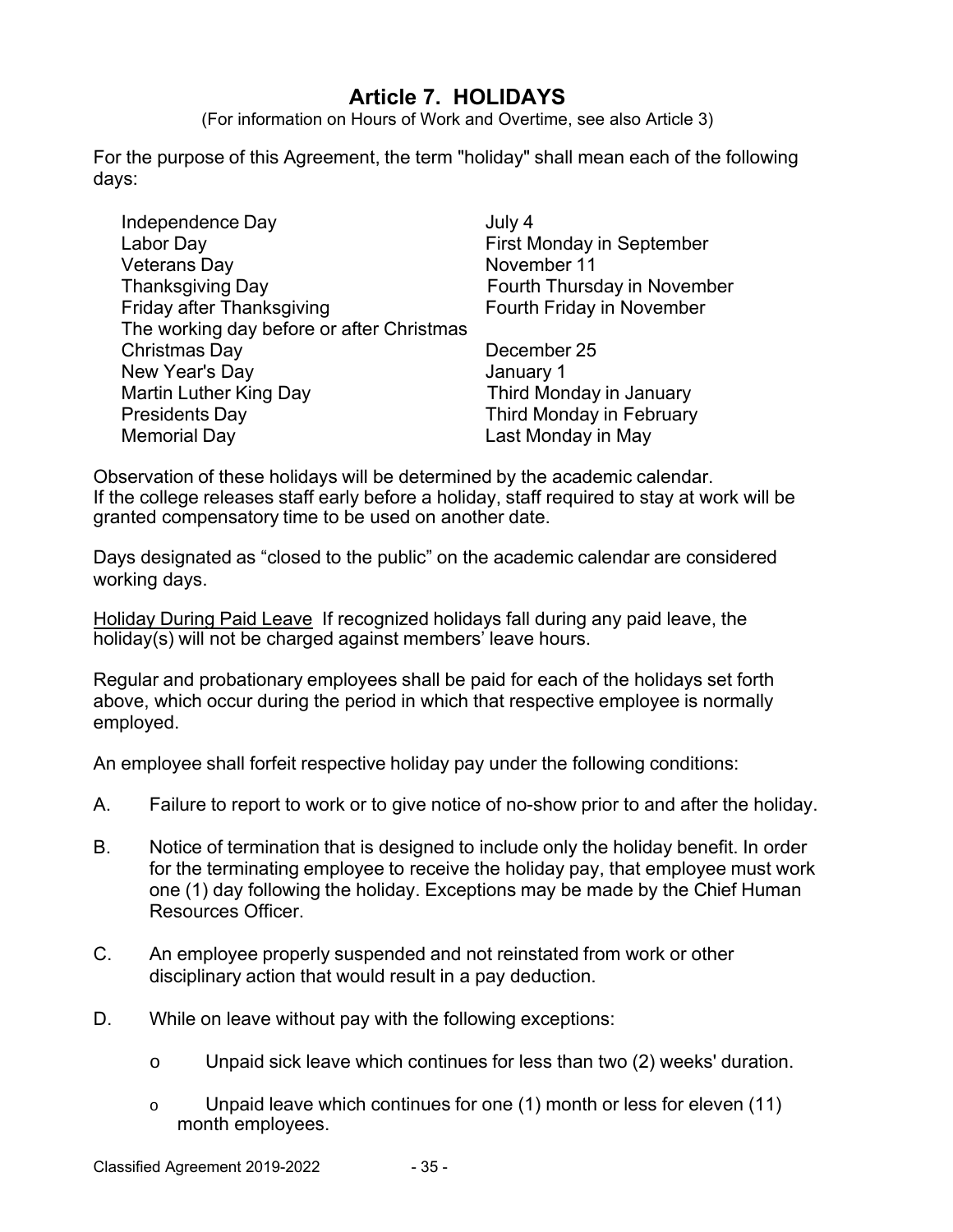## **Article 8. VACATIONS**

Employees covered by this Agreement shall accrue vacation with pay, according to the following schedule:

| Number<br>Years:<br>∵of |     | -   |                       |                          |                                            |     |    |     |    |              |           |
|-------------------------|-----|-----|-----------------------|--------------------------|--------------------------------------------|-----|----|-----|----|--------------|-----------|
| Number of Days:         | . . | . . | $\overline{ }$<br>. . | $\overline{\phantom{a}}$ |                                            |     |    |     | ١٤ | 10<br>ن،     | n r<br>20 |
| Hours.                  | 96  | 96  | 96                    | 04                       | $\overline{A}$<br>$\overline{\phantom{a}}$ | 136 | 36 | 136 | 44 | م کا ا<br>ےں | 184       |

Employees shall be able to take their vacation during their employment year on a firstcome, first-served basis within their departments in consultation with their supervisor. The purpose of the vacation time need not be disclosed. However, in the case of a conflict in scheduling, the senior employee shall have first choice, provided the application was submitted forty-five (45) calendar days prior to the commencement of the vacation. The forty-five (45) day period is to be used only for the purpose of preserving the employee's seniority and does not imply that vacation time must be requested forty-five (45) days in advance. If the supervisor is going to deny the vacation request, the denial will be within five (5) working days of the day the employee submits the vacation request.

Length of vacation shall only be limited if it impedes on the operational goals of the college.

Vacation computation and accounting shall be on a fiscal year basis (July 1- June 30).

Vacation hours shall be credited monthly according to the above table, prorated to percent of employment.

- A maximum of two-hundred twenty-four (224) hours of earned vacation can be carried over from one (1) fiscal year to the next.
- Accrued vacation hours in excess of two-hundred twenty-four (224) hours not utilized will be lost.
- $\bullet$  In order to prevent accumulated excess vacation time at June 30, the supervisor and employee will work together to support the employee's use of accrued and projected time by February 15 of each year. Consistent with this agreement, supervisors may provide employees with alternative dates to those requested by the employee sufficient to avoid the loss of accrued and projected time. Employees subsequently denied the right to utilize previously approved vacation time due to departmental needs, shall be paid excess time, equivalent to the canceled time-off, as of June 30 of each year. The excess time paid to the employee shall be deducted from their accrued vacation. Vacation requests made after February 15 will not be qualified for payout.

The College and the Association agree that as a matter of courtesy, vacation requests to supervisors should be given two weeks or more in advance and employees should be given 30 days advanced notice of a planned blackout period. Pre-approved vacations will be allowed during blackout periods, except in extenuating circumstances.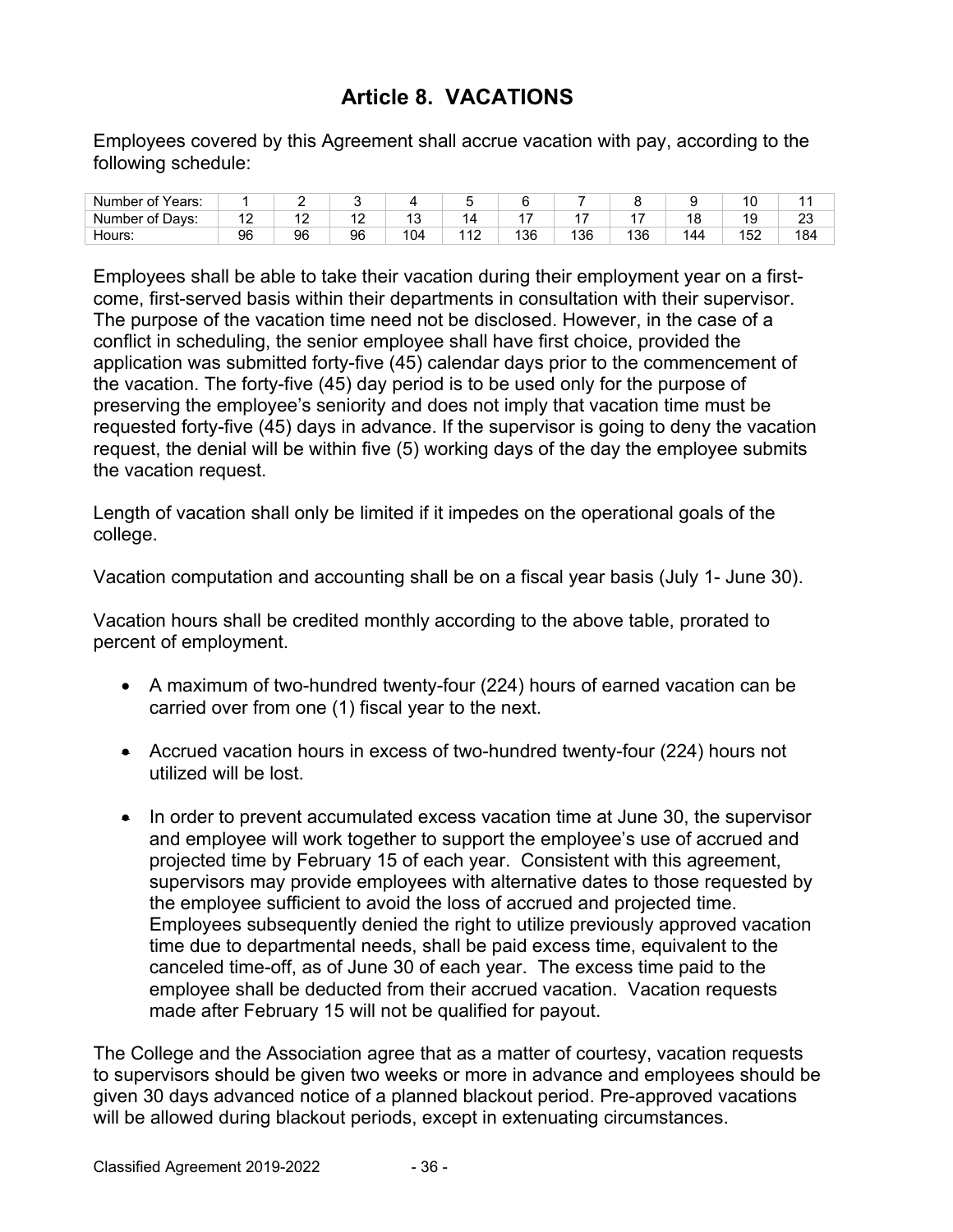Any employee who terminates for any reason shall receive respective accrued vacation entitlement and pay pertaining thereto.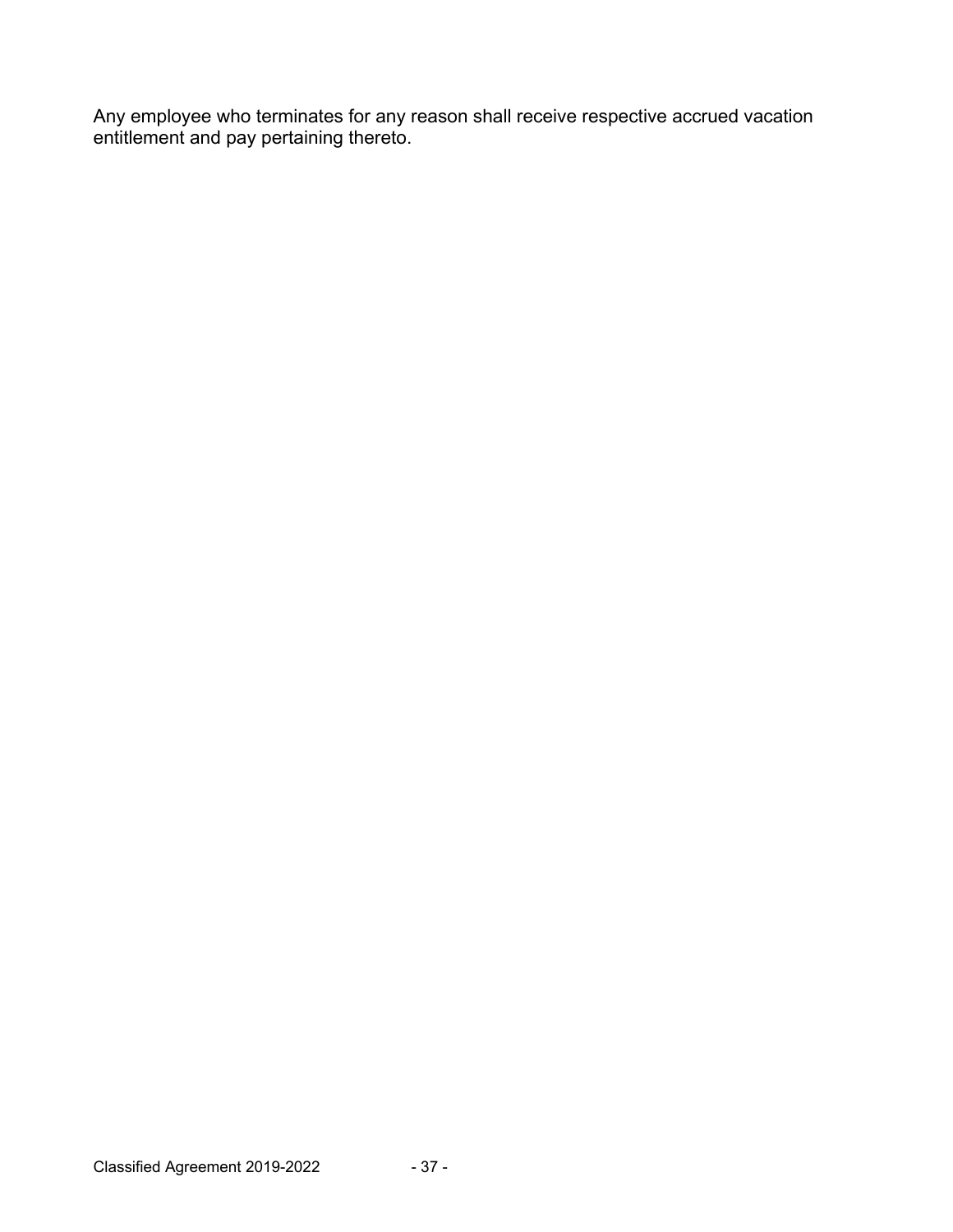## **Article 9. LEAVES OF ABSENCE**

Consistent with this agreement and federal and state law, leaves of absences are administered through the College's Office of Human Resources. Information provided by Human Resources includes, but is not limited to: qualifying absences, responsibility for scheduling, providing notice to the College, reporting leave use, and medical certification.

### **Section 1. Definition of Family**

For the purposes of FMLA and OFLA, protected leaves of absence, "family member" will be defined by the applicable leave law.

At a minimum, under FMLA, qualifying family member includes child, spouse, and parent (or in loco parentis).

At a minimum, under OFLA and per Bureau of Labor and Industries (BOLI), qualifying family member includes spouse, parent (or in loco parentis), parentsin-law, child, grandparents, grandchildren, same-gender domestic partner, and children and parents of same-gender domestic partner.

For the purposes of leaves of absence available through College policies, qualifying family member also includes opposite-sex domestic partners and children and parents of opposite-sex domestic partners.

#### **Section 2. Parents Extended Pregnancy Disability Leave**

- A. Temporary disability resulting from pregnancy or a complication resulting from pregnancy shall be treated no differently than any other temporary disability that would be covered by the College sick leave policy, regardless of whether the mother or the father is an employee of the College.
- B. If the mother of the newborn child experiences a temporary disability resulting from pregnancy or a complication resulting from pregnancy, either the mother or the father shall be eligible to request parents extended pregnancy disability leave in writing.
- C. Parents extended pregnancy disability leave-without-pay for a reasonable period, not to exceed six (6) months, less any leave for this same purpose under OFLA or FMLA, shall be granted by the College at the request of the employee. Complications affecting return to work shall be considered for extension of the leave of absence for an additional period not to exceed six (6) months.
- D. Upon return from parents extended pregnancy disability leave, the employee shall have the right to return to the same position held before going on parents extended pregnancy disability leave, or to an equivalent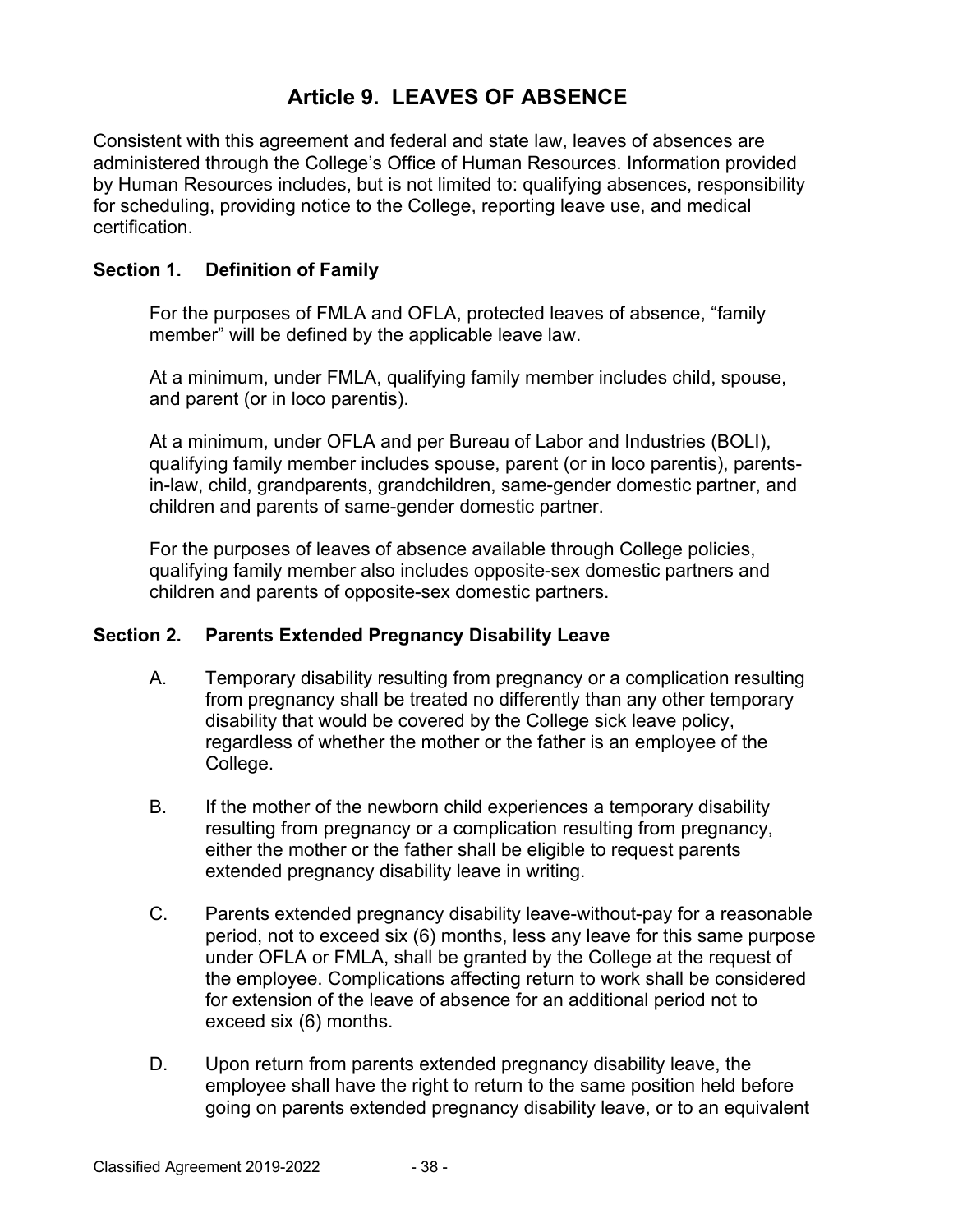position for which that employee is qualified.

- E. If an employee is eligible for protected leave under FMLA and/or OFLA, that time would need to be exhausted before being eligible for unpaid parents extended pregnancy disability leave.
- F. All paid time-off, including vacation, sick leave, personal and compensatory time, must be exhausted before unpaid parents extended pregnancy disability leave will be approved**.**
- G. An employee's seniority, as defined in **Article 4. SENIORITY**, is not impacted by parents extended pregnancy disability leave.

#### **Section 3. Family Medical Leave**

Employees may request, in writing, leave in accordance with state and federal laws and this agreement. These laws currently include, but are not limited to, the Family Medical Leave Act (FMLA) and the Oregon Family Leave Act (OFLA).

These laws, together and separately, provide job-protection for absences related to: birth, adoption and foster placement of a child, serious medical condition of the employee or employee's family member(s), bereavement, military duty, and family members with military-related illness or injury.

Eligible employees may be placed on Family Medical Leave either at the employee's request or at the employer's discretion. The employee is required to use vacation, sick leave, personal and/or compensatory time concurrent with Family Medical Leave time. The employee may designate the order of paid leave to utilize. In the absence of such designation, the order shall be the following: sick leave, compensatory time, personal time, vacation time.

An employee's seniority, as defined by **Article 4. SENIORITY**, is not impacted by Family Medical Leave.

#### **Section 4. Sick Leave and Donation of Sick Leave**

Accrual: Full-time employees shall accrue sick leave at the rate of eight (8) hours for each month worked to be used in the event of employee illness or illness of a family member, as well as for medical/dental care. Less than full-time employees will receive prorated accrual, based on their FTE. Sick leave shall be accrued without limit.

Medical Certification: If the use of sick leave is more than five (5) consecutive days, or if a pattern of absences occurs which becomes problematic, the College may require medical certification prior to returning to work. Reasonable out-ofpocket costs not covered by insurance, including office co-pays and coinsurance, shall be reimbursed to employees who are required to provide medical certification.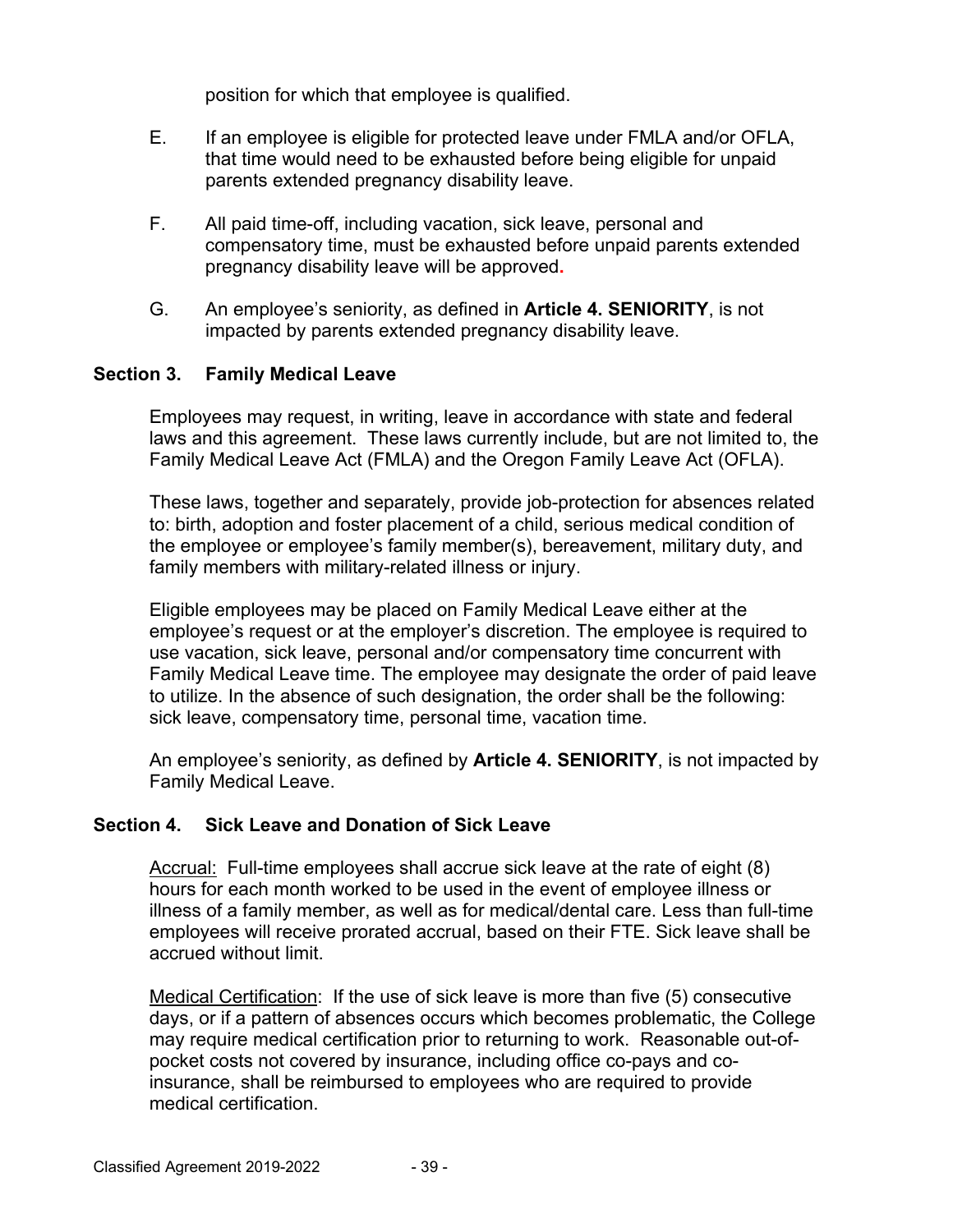Workers' Compensation Charges: Absence resulting from illness or accident compensated by worker's compensation is chargeable as sick leave. Compensation received shall be deducted from college pay.

The College agrees to maintain Workers' Compensation benefits not less than the same level provided by the State Accident Insurance Fund and will be calculated according to the member's current salary.

Voluntary Donation of Sick Leave Time: Employees with a minimum of eightyeight (88) hours of accumulated sick leave may donate up to ten percent (10%) of their current sick leave time each pay period to any classified employee(s) who has exhausted all sick and personal leave and all vacation, compensatory, and other accumulated time due to illness or injury or medical condition of the employee or a family member. The Office of Human Resources should be contacted for the appropriate form. Employees who are terminating for any reason may not donate their accumulated sick leave to other employees. The decision of each individual employee whether to donate is a voluntary decision.

Donation of sick leave is also meant to assist the employee as a bridge to Long Term Disability, and is not meant to be used as a replacement of long-term disability.

## **Section 5. Bereavement Leave**

An employee shall be granted five (5) days of paid bereavement leave for each occurrence in the event of death in the family of the employee to make household adjustments and/or attend funeral services. If the member needs additional bereavement leave, they may use accrued vacation, sick, personal, or unpaid leave. Paid bereavement leave will run concurrently with OFLA bereavement leave, as applicable.

## **Section 6. Jury Duty**

- A. All employees called for jury duty or subpoenaed as witnesses to a College-related activity shall suffer no loss of pay except any pay for such duty will be endorsed to the College. Any payment for reimbursement of expenses shall be retained by the employee.
- B. Employees appearing in court on their own behalf or subpoenaed as witnesses for other than a College-related activity will have to file either vacation or personal business leaves of absence.

## **Section 7. Military Leave**

Military leave is granted to eligible employees who are inducted or enlist for military duty in any branch of the armed forces of the United States pursuant to ORS 408.290 and the Uniformed Services Employment and Reemployment Rights Act (USERRA).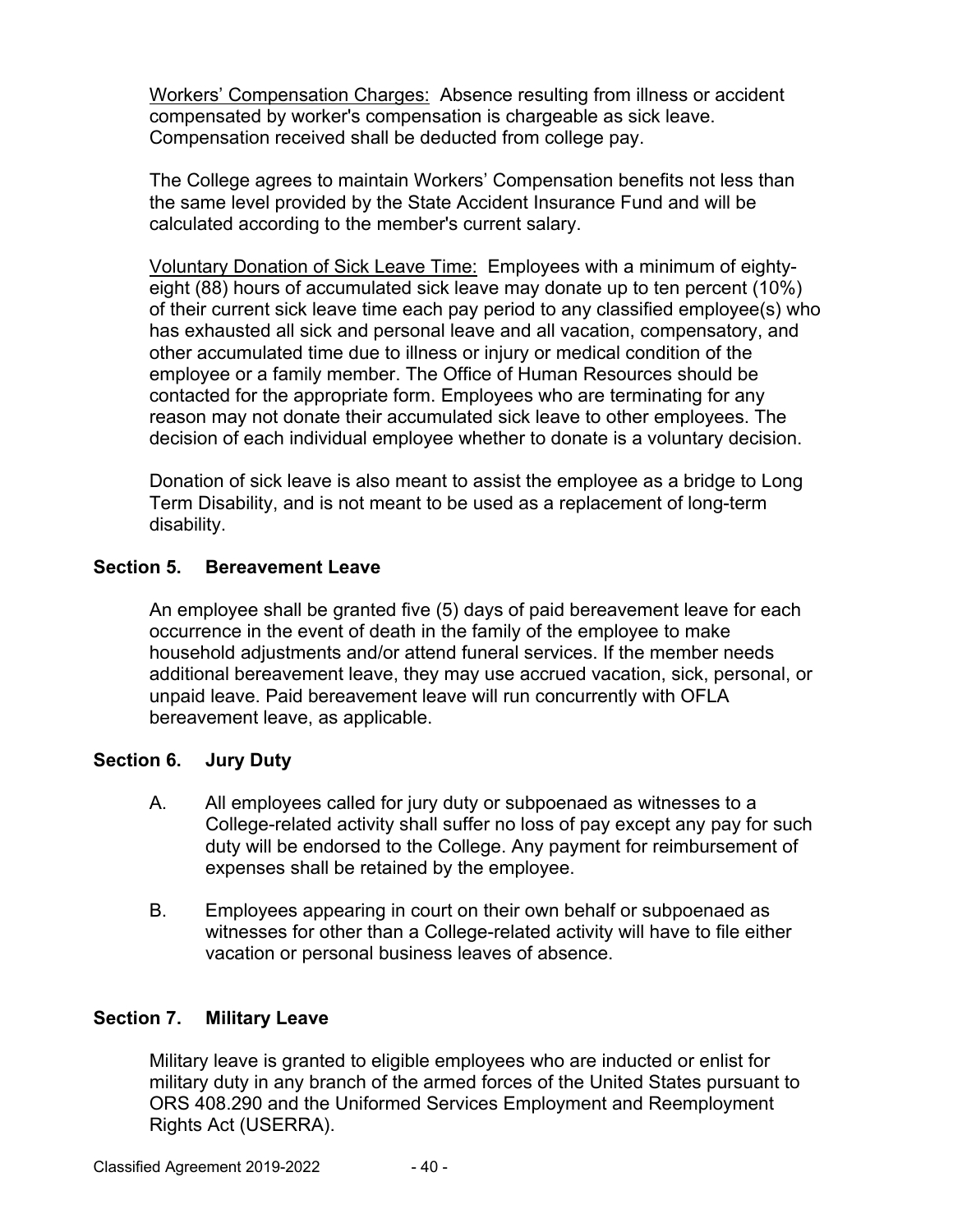### A. Paid Military Leave

Employees required to attend military training as members of the Armed Forces Reserves or the National Guard will be granted a military leave of absence with pay for a period not to exceed fifteen (15) consecutive calendar days in any training year. In compliance with ORS 408.290, an employee shall have been employed for at least six (6) months with the College before applying for paid military leave. The employee should not be on military leave at the time of application.

Employees who attend military training and who are away from home until the day before their return to work, shall be provided one additional paid day off in the week following their return to work.

B. Unpaid Military Leave

If an employee is called to military service, the College will grant military leave in accordance with provisions of the Uniformed Services Employment and Re-Employment Rights Act (USERRA) or applicable state law.

- C. Requests for military leave should be made as far in advance as possible to allow supervisors time to schedule workloads properly. A copy of military orders assigning leave must accompany requests for military leave.
- D. "Service" means the performance of such military duty on a commission or non-commission status, and on a voluntary or involuntary basis, in a uniformed service.
- E. Veterans Day Leave for Veterans

An employee who qualifies as a veteran may be granted leave without pay to celebrate the actual Veterans Day when the College-observed Veterans Day does not coincide with the actual Veterans Day.

#### **Section 8. Association Leave**

Association members shall be granted the right to use accrued vacation or personal leave to attend authorized OEA or NEA functions.

## **Section 9. Professional Development Leave**

A leave of absence, without pay, shall be granted to any employee, upon application, for the purpose of participating in exchange programs in other states, territories or countries; the Peace Corps or Missionary service of respective Religion; or cultural travel or work program related to that employee's institutional responsibilities; provided said employee states the intention to return to the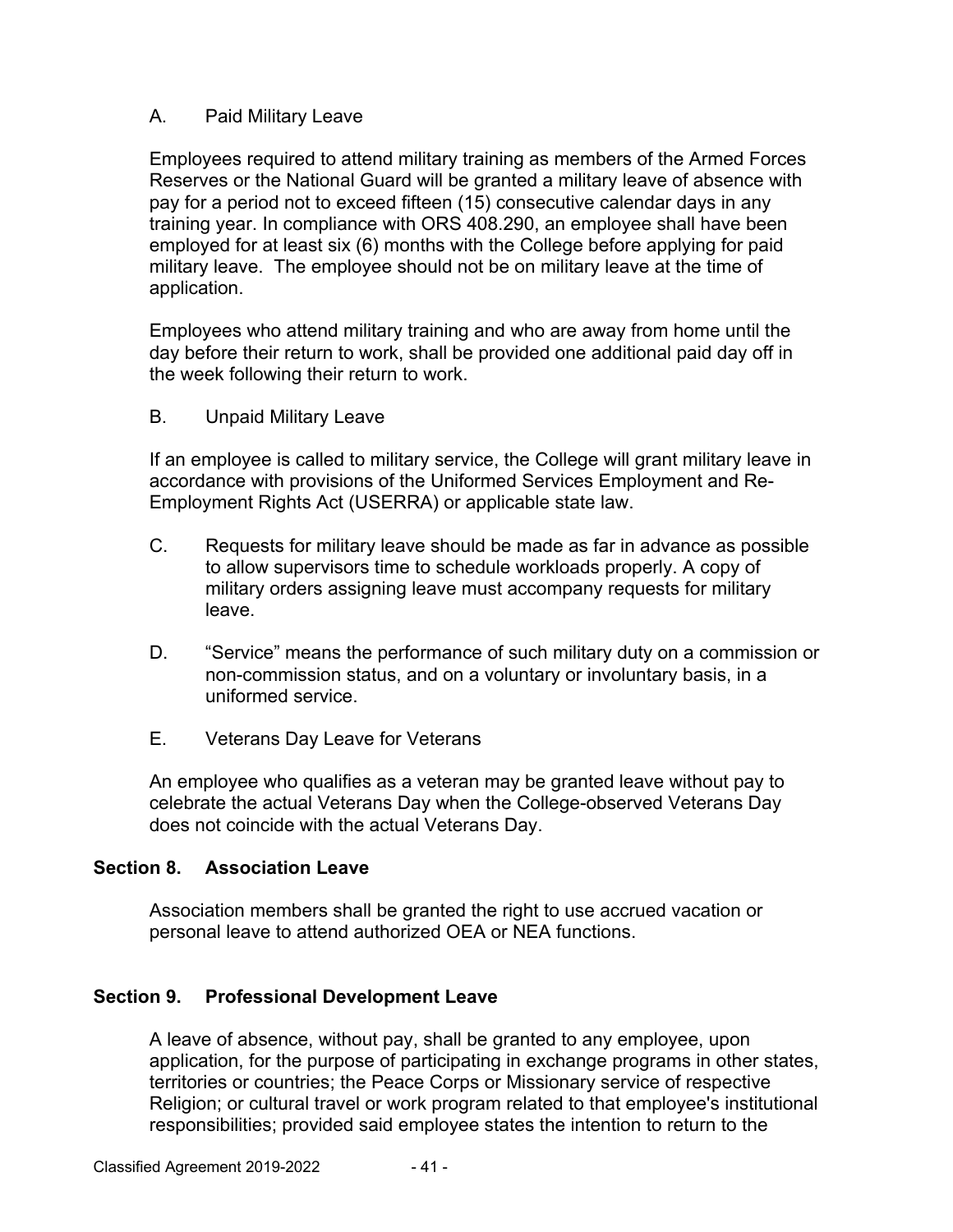College.

Application for such unpaid leave will not be accepted until the employee has served two (2) full years at the College. A second application, under this Article, will not be considered until the expiration of five (5) years after the employee returns to work from the previous leave.

If a manager must choose between employees requesting professional development leave, preference will be given on the basis of seniority up to (but not after) the date of approval.

While on leave the employee must notify the College of the intent to return to work at least ninety (90) days prior to the expiration of the leave. Lack of notification could lead to termination of the employee.

An employee's seniority, as defined in **Article 4. SENIORITY**, is not impacted by Professional Development Leave.

## **Section 10. Educational Leave**

After completing one (1) year of service, an employee, upon request, may be granted a leave of absence without pay for educational purposes at an accredited school when it is related to that employee's employment.

The period of such leave of absence shall not exceed one (1) year, but it may be renewed or extended at the request of the employee when mutually agreed upon between the College and the employee as coordinated by the Office of Human Resources.

One (1) year leave of absence with any requested extension for educational purposes may not be provided more than once in any five (5) year period.

Employees may also be granted leaves of absence without pay for educational purposes, for reasonable lengths of time, to attend conferences, seminars, briefing sessions, or other functions of a similar nature that are intended to improve or upgrade the individual's skill or professional ability, provided it does not interfere with the operation of the College.

An employee's seniority, as defined by **Article 4. SENIORITY**, will not be impacted by Educational Leave.

## **Section 11. Personal Leave**

A. Employees shall be entitled to thirty-two (32) hours of personal leave per year to be used at the employees' discretion. Except in cases of an emergency, a written application for personal leave shall be made to the immediate supervisor at least three (3) days in advance of the leave. Such leave shall be used for matters which cannot be scheduled outside normal working hours.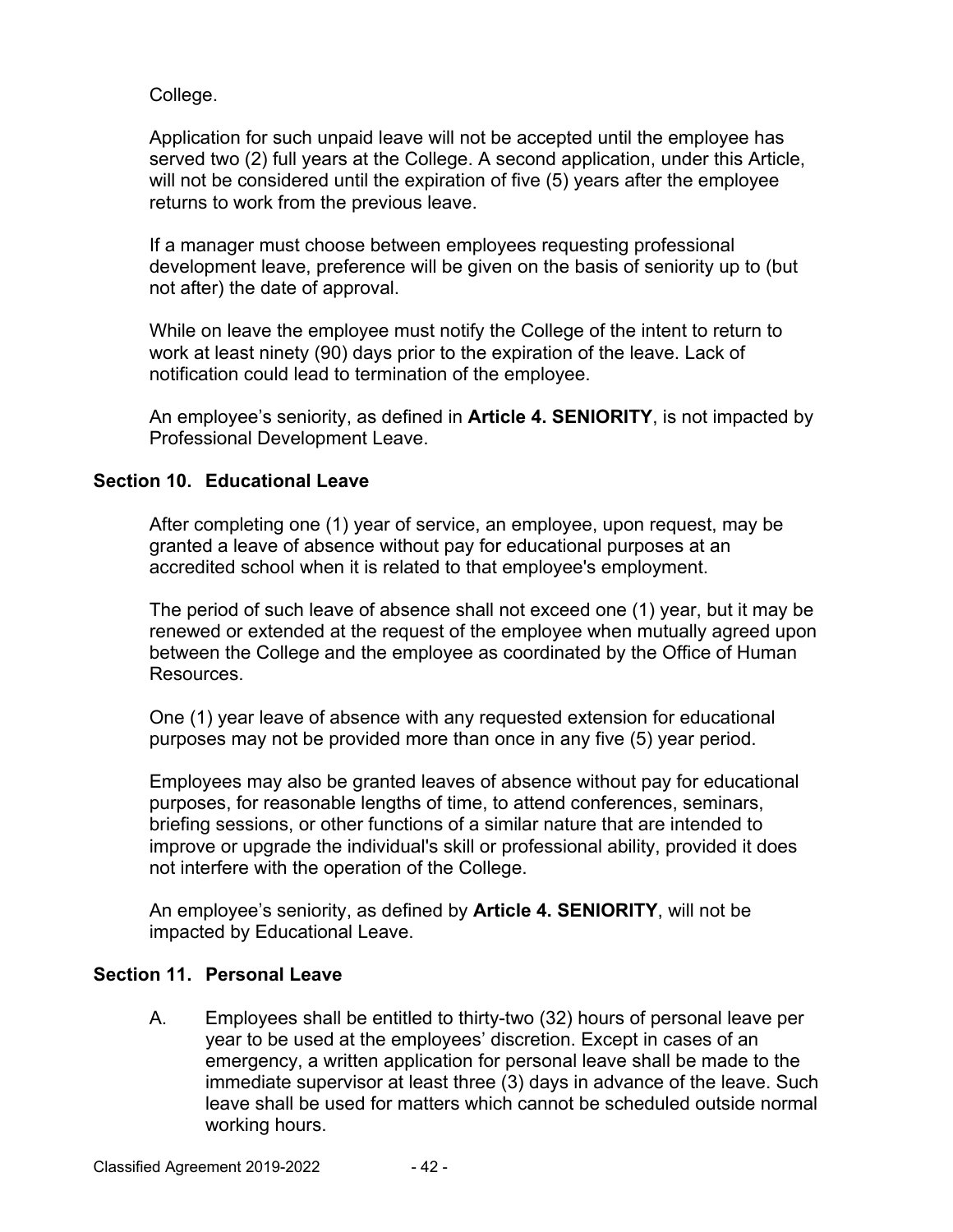B. Upon completion of probation, all full-time classified bargaining association members will receive and be entitled to use the following number of Personal Leave hours:

| If Hired Any Day<br><b>During the Month of:</b> | <b>Personal leave Hours Due</b><br><b>Upon Completion of Probation</b> |  |  |  |  |  |  |  |
|-------------------------------------------------|------------------------------------------------------------------------|--|--|--|--|--|--|--|
| July                                            | 32                                                                     |  |  |  |  |  |  |  |
| August                                          | 29.33                                                                  |  |  |  |  |  |  |  |
| September                                       | 26.67                                                                  |  |  |  |  |  |  |  |
| October                                         | 24                                                                     |  |  |  |  |  |  |  |
| November                                        | 21.33                                                                  |  |  |  |  |  |  |  |
| December                                        | 18.67                                                                  |  |  |  |  |  |  |  |
| January                                         | 32                                                                     |  |  |  |  |  |  |  |
| February                                        | 32                                                                     |  |  |  |  |  |  |  |
| March                                           | 32                                                                     |  |  |  |  |  |  |  |
| April                                           | 32                                                                     |  |  |  |  |  |  |  |
| May                                             | 32                                                                     |  |  |  |  |  |  |  |
| June                                            | 32                                                                     |  |  |  |  |  |  |  |

- C. On July 1 of each year, all full-time employees will be granted a balance of thirty-two (32) hours of personal leave to use during the fiscal year ending June 30.
- D. Nine (9) month employees will be treated as full-time (1.0 FTE) for purposes of paragraphs A and B. A nine (9) month employee who is hired in September for the entire academic year however, will be entitled to the full thirty-two (32) hours of Personal Leave when he/or she completes probation in or about March. Employees who work less than full-time (e.g. six (6) hour/day employees) will be entitled to Personal Leave on a prorated basis.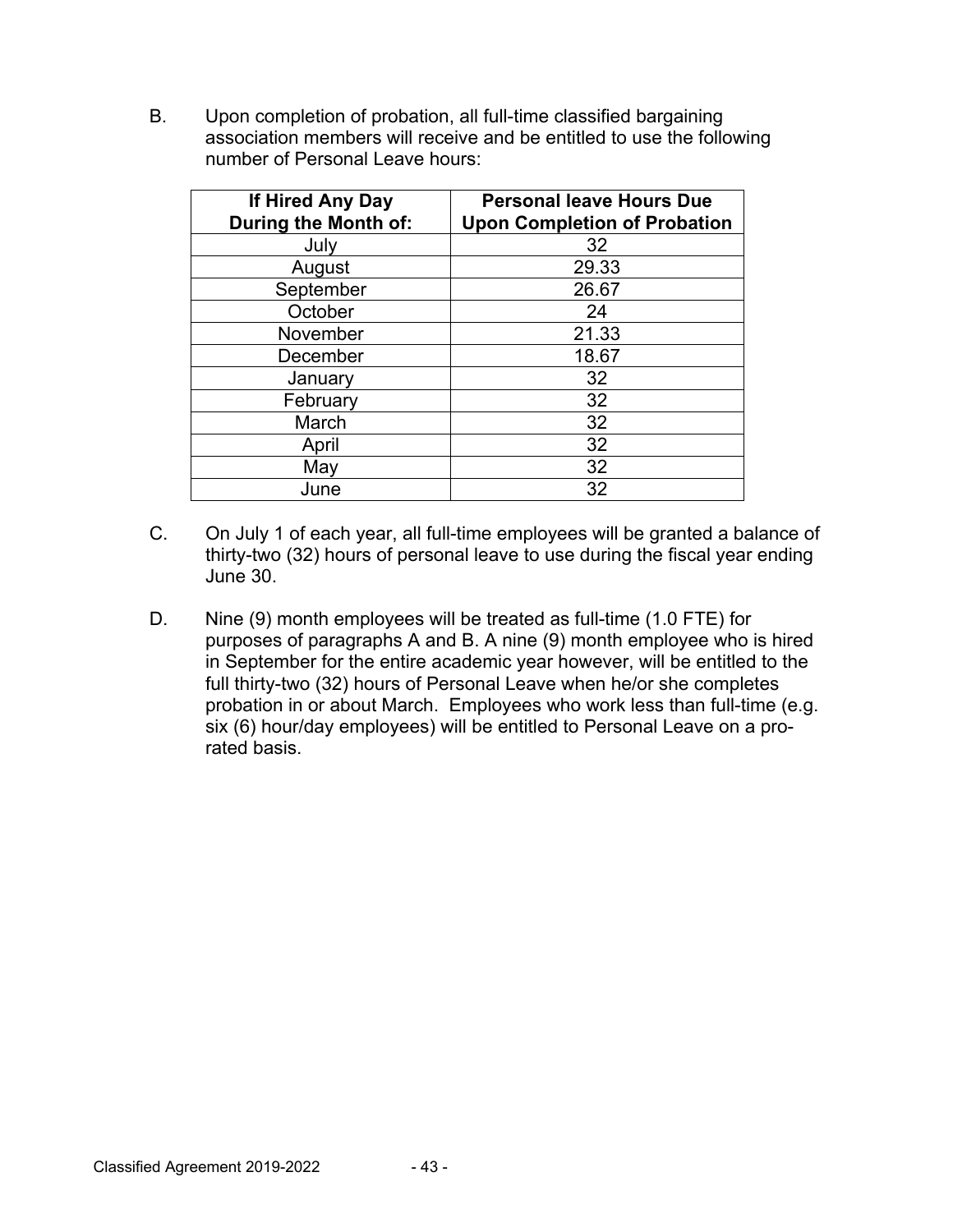## **Article 10. WAGES AND BENEFITS**

### **Section 1. Salary**

Effective July 1, 2019, the salary schedule shall be increased by 3.7% as indicated in **Appendix A. CLASSIFIED SALARY SCHEDULE 2019-20**.

All classified employees represented by the Association will receive a onetime bonus of \$750 less applicable taxes, upon ratification of the Agreement by both parties. Bonus and retro amounts shall be paid at the time longevity checks are issued.

Effective July 1, 2020, the salary schedule from 2019-20 shall be increased by the annual increase of the Consumer Price Index (CPI) of West Region A published in February with a minimum of 2.25%. This will be appended to the Agreement as **Appendix B. CLASSIFIED SALARY SCHEDULE 2020-21** by May 15, 2020.

Effective July 1, 2021, the salary schedule from 2020-21 shall be increased by the annual increase of the Consumer Price Index (CPI) of West Region A published in February with a with a minimum of 2.25%. An additional 1% will be added to the salary schedule in the event that CCSF for the 2021-23 biennium is \$700 million or more and reimbursable FTE enrollment for 2020-21 has increased over 2019-20. This will be appended to the Agreement as **Appendix C. CLASSIFIED SALARY SCHEDULE 2021-2022** by May 15, 2021.

#### **Section 2. Step Advancement**

Scheduled step advancements are effective July 1. A new employee must complete their probation to be eligible for step movement.

Individual step advancement will occur annually as follows:

Effective July 1, eligible employees not yet on step 15 will advance one step.

If an employee is absent for more than six and one-half  $(6\frac{1}{2})$  consecutive months due to any form of leave other than Professional Development or Educational Leave, or has reached Step 15, will serve longer than the required one (1) year before step advancement.

Employees at Step 15 for more than one year will be given an annual bonus equal to two percent (2%) of their annual salary.

#### **Section 3. Description of Benefits**

A. Life Insurance

The College shall provide each eligible employee with a life insurance policy of \$50,000. The college will pay the premiums.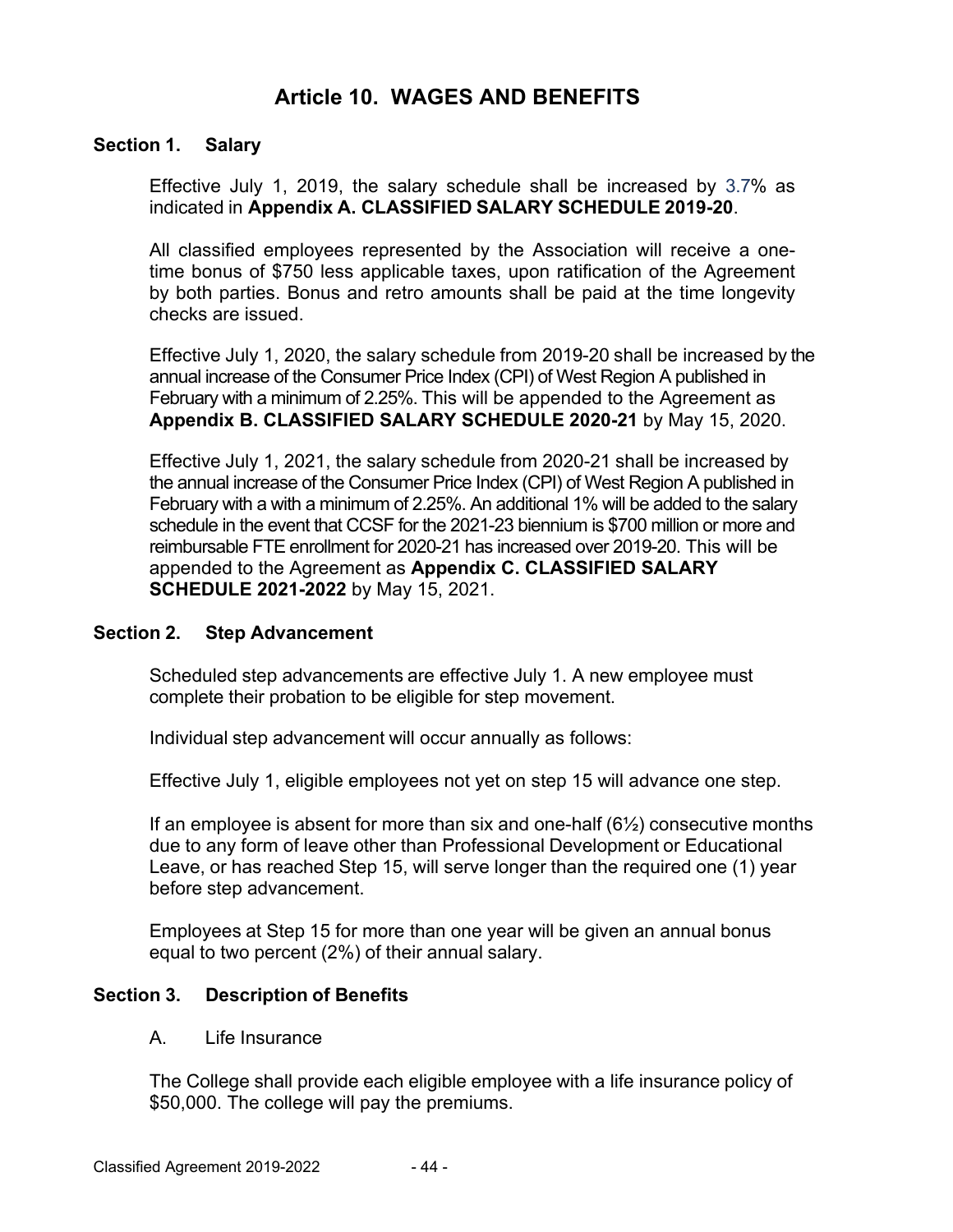### B. Long-term Disability

The College shall provide each employee with long-term disability insurance. The college will pay the premiums.

### C. Accidental Death and Dismemberment

The College shall provide each employee with accidental death and dismemberment insurance. The college will pay the premiums.

The following provides a summary of the benefits included in the College's group health insurance plan. The cost of providing the employee's enrollment election under the College's group health insurance shall be deducted from the Collegeprovided health insurance benefit package. If the health insurance benefit package is insufficient to cover the costs of the employee's enrollment election, then the College shall deduct the balance from the employee's monthly salary.

#### D. Dental Insurance

The College shall provide a dental plan for each employee and dependents, with dependent coverage being the employee's option.

#### E. Health Insurance

The College shall provide medical and vision insurance plans for each employee and dependents, with dependent coverage being the employee's option.

The Insurance Committee shall review college supplemental life, medical, vision and dental insurance programs on a year-to-year basis and make recommendations regarding premium charges, coverage and renewal. The committee also deals with Employee Assistance issues.

The Insurance Committee shall contain at least two (2) classified bargaining association members. Selection of members to fill the representative positions are to be made by the Association.

#### F. Employee Assistance Plan

The College shall provide an Employee Assistance Plan (EAP) at no cost to employees. The EAP shall provide confidential short-term counseling and referral services for employees and/or their family members. Information about how to contact the EAP provider directly shall be provided to all employees. Only statistical summary information about employee contacts will be given by the EAP provider to the College.

#### G. Insurance Carrier

The insurance programs identified in this Article shall be provided only in accordance with the underwriting rules and regulations set forth by the insurance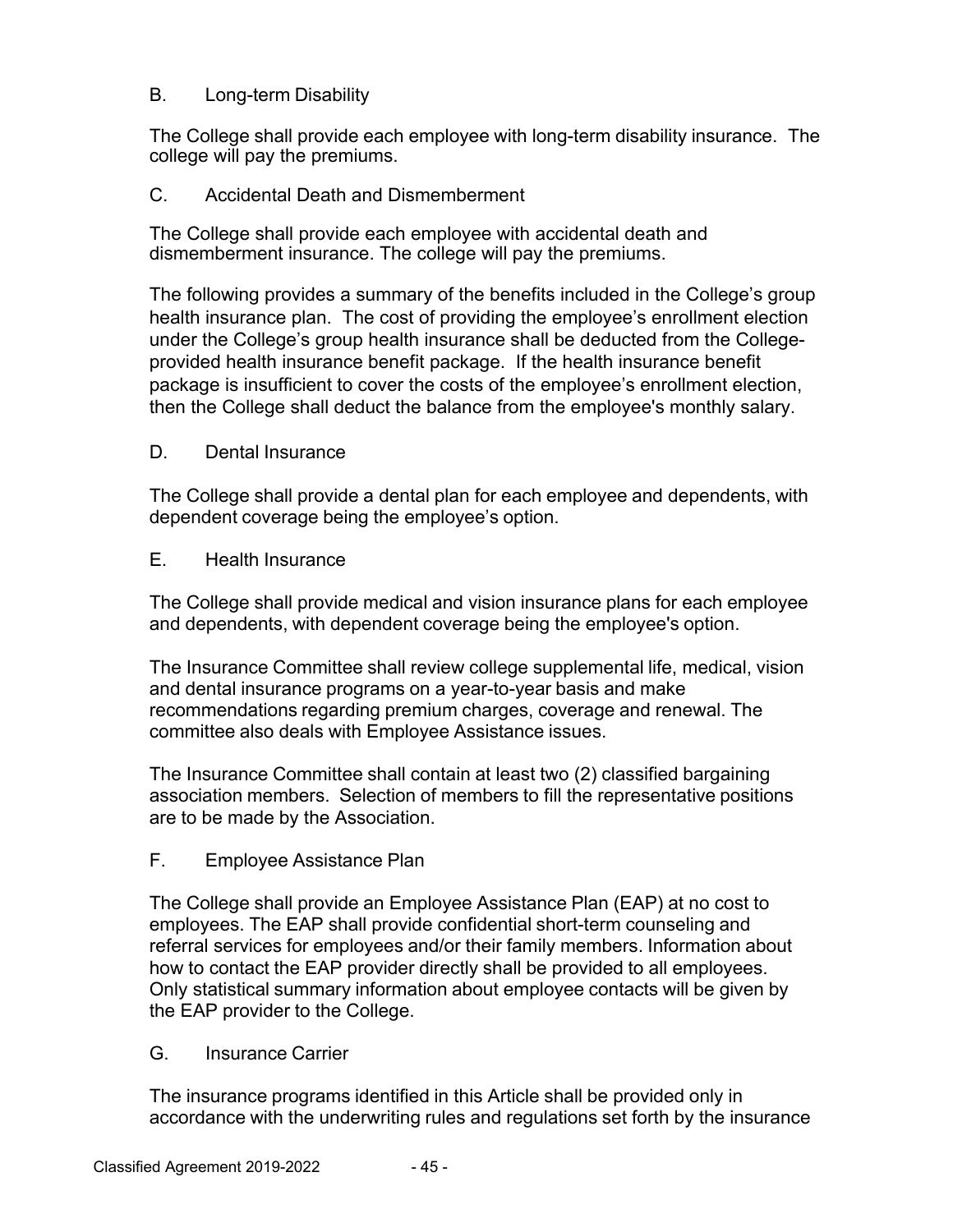carriers in policies retained by the College. Nothing in this agreement shall change the interpretations, meanings or intent of the provisions of the insurance contracts between the College and the insurance carriers. The College is not obligated under any circumstance to pay for any expense not covered by the insurance carriers. Nothing in this Agreement, however, limits an employee's right to appeal or otherwise challenge against the carrier any interpretation, meaning, or intent of the provisions of any insurance contract applied by the carrier.

### H. Insurance Benefit Package

Effective upon ratification of this agreement, the total College contribution to a Section 125 plan for the above benefits shall be according to the table below. If the total contribution is insufficient to cover the needs of the individual employee, then the College shall deduct the balance from the employee's monthly salary.

|                           | 2019-20 | 2020-21 | 2021-22 |
|---------------------------|---------|---------|---------|
| <b>Employee Only</b>      | \$844   | \$903   | \$966   |
| Employee + Spouse/Partner | \$1,527 | \$1,623 | \$1,718 |
| $Emplovee + Child(ren)$   | \$1,405 | \$1,493 | \$1,578 |
| Employee + Family         | \$2,052 | \$2,185 | \$2,319 |

Benefits shall be prorated as follows:

One-half ( $\frac{1}{2}$ ) but less than three-fourths ( $\frac{3}{4}$ ) time = fifty percent (50%) Three fourths  $(3/4)$  to full time = one-hundred percent (100%)

Benefits shall be paid for nine (9), ten (10) and eleven (11) month employees on recess periods, prorated according to hours of employment.

The College may elect to provide a high-deductible medical insurance plan, currently known as Moda Plan 6. The plan may or may not result in lower costs to enrolled employees depending on their medical use during the plan year. It is the employee's responsibility to determine whether they are eligible under federal guidelines to participate in this type plan. For staff choosing this plan, effective October 1 of each plan year identified in this agreement, the College will place single premium savings, equivalent to the difference between single tier Plan H premium and the least expensive single tier plan premium of other available plans, into the health savings account (HSA). Savings on other tiers will be in the form of lower out-of-pocket expenses and will not result in college paid contributions into a health savings account (HSA).

Eligible employees may opt out of coverage under the College's group health insurance plan.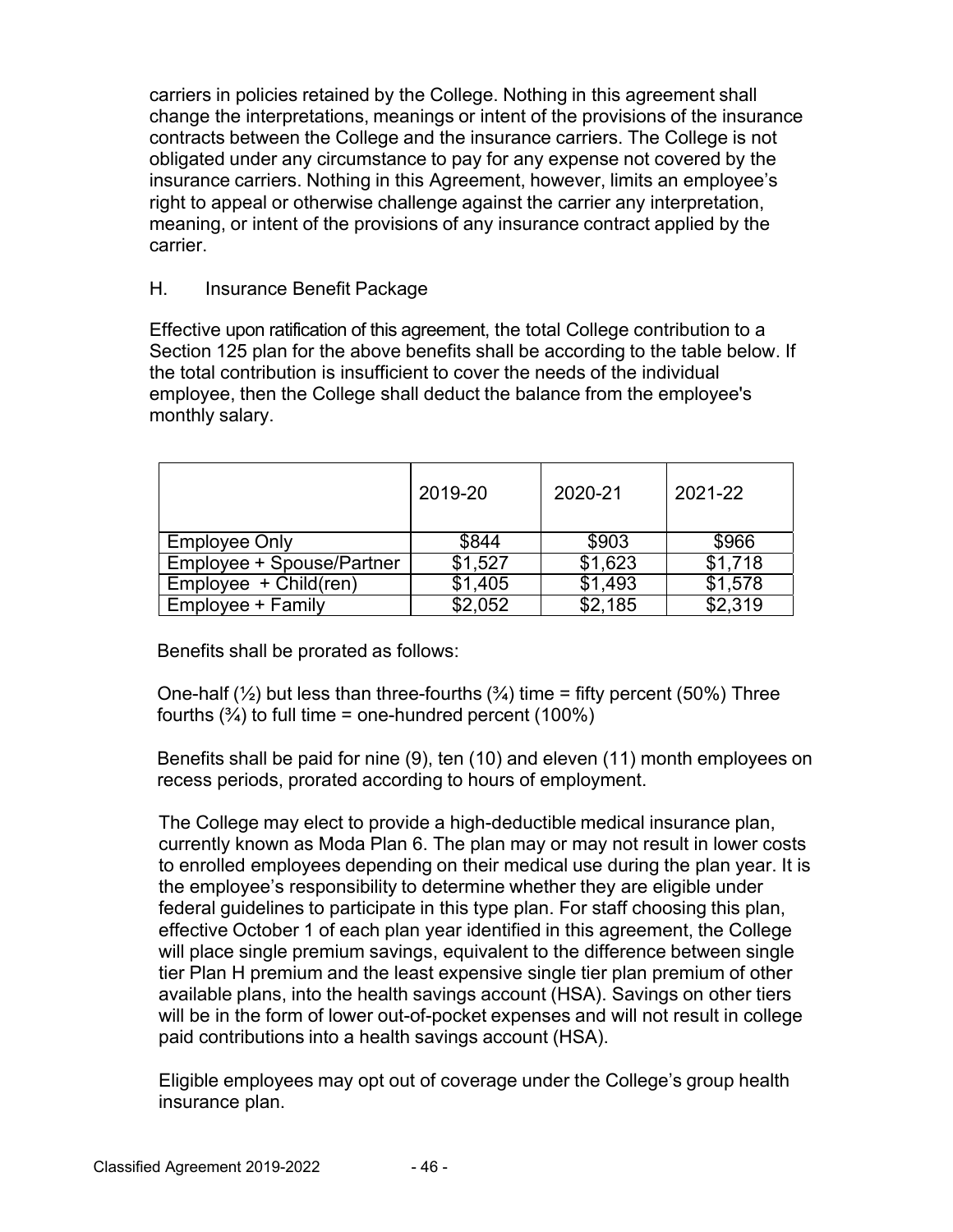Eligible employees who elect to opt-out must maintain coverage under another employer-sponsored medical benefit plan and provide proof of current coverage under another employer-sponsored group medical benefit plan.

Note: participation or enrollment in the Oregon Health Plan/Medicaid, Veteran's Administration Benefit Programs, Medicare or Student Health Insurance does not quality as an "employer-sponsored group medical benefit plan" and therefore enrollment in these plans does not qualify an employee to opt-out of the College's group health insurance plan.

Each employee who opts out of medical, dental and vision coverage shall be deemed to have elected the cash-out option under the Section 125 plan. \$200 per month will be automatically paid to the employee as taxable compensation subject to applicable withholding, less any fees charged for providing an opt-out incentive. The remainder of the college contribution will be forfeited and will revert to the College.

Waiving only dental or vision coverage does not qualify for the cash-out option under the Section 125 plan.

No employee selecting employee-only medical insurance shall pay for the cost of their benefit selection regardless of their selection of dental or vision insurance.

I. Insurance Benefits During Leaves

Employees may purchase College insurance benefits while on any official unpaid leave of absence up to twelve (12) months of authorized extension, if approved by the insuring agency.

J. Professional Development

Professional Development is intended to build and improve professional competencies and skills. It is recognized by the Board that attendance at professional meetings, participation in optional trainings, or enrollment in appropriate courses and/or workshops that build these competencies and skill sets makes a more knowledgeable and valuable employee.

To facilitate participation in such activities, the college will provide \$30,000 per year of this contract for professional development available to classified employees on a first- come, first-served basis with no person utilizing more than \$1,000 per year.

Where training is a requirement by the College, refer to **Article 3. HOURS OF WORK AND CONDITIONS, Section 11. Training (Job).**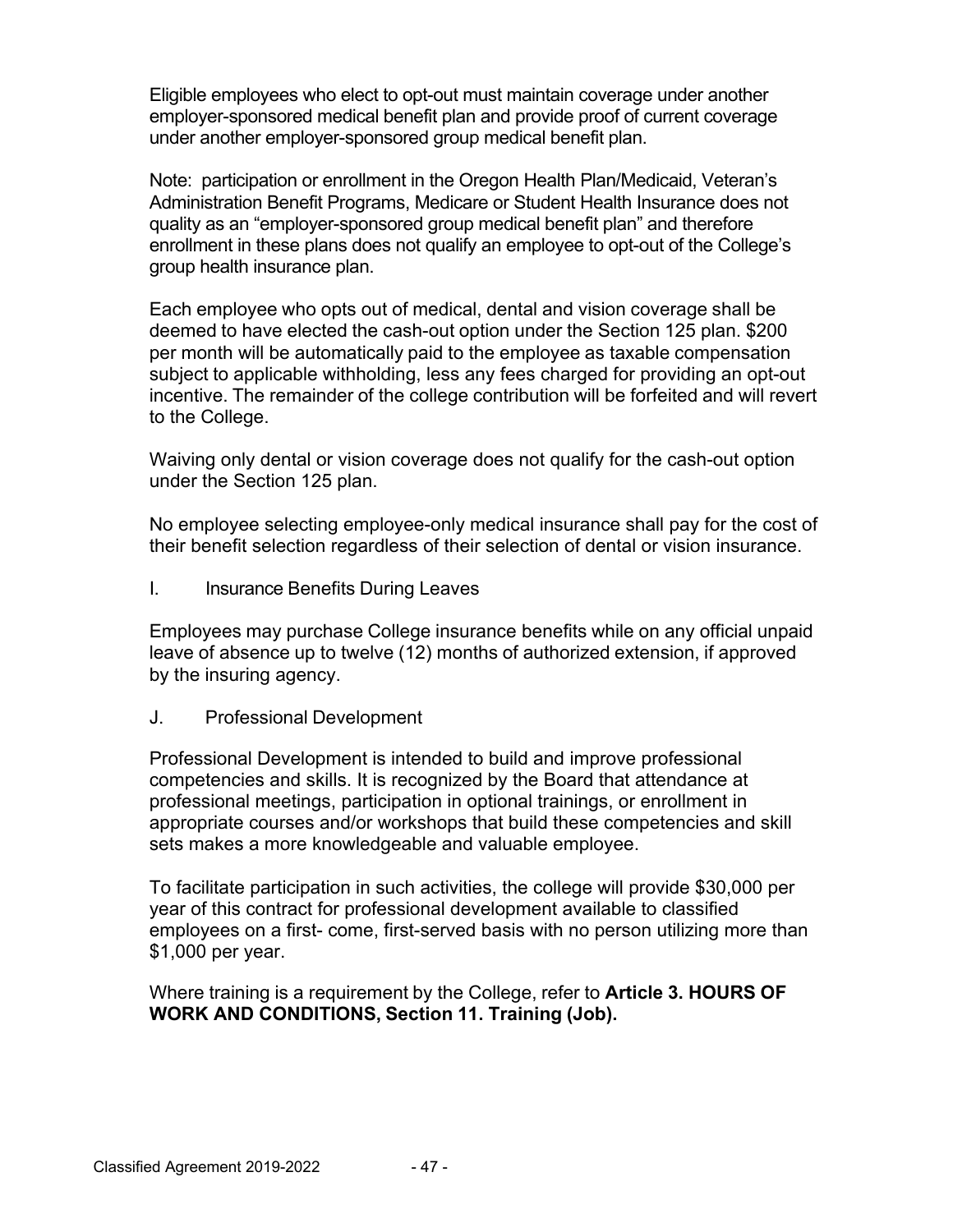### **Section 4. Tuition**

### A. Clackamas Community College

Tuition at Clackamas Community College for all College-sponsored courses held within the College district will be waived for members of the classified bargaining association and for members' spouses and dependents. Employees and dependents will not be counted to meet minimum class enrollment requirements. The College recognizes the value of staff development that may allow, through its processes, the taking of classes during work hours. (A person who qualifies as a dependent under IRS regulations shall qualify as a dependent under this Section).

### B. Advanced Degree Program

Clackamas Community College will pay (1/3) of the tuition, to a maximum of \$205 per credit, for classified employees who wish to pursue an advanced degree. Documentation of successful completion is required for reimbursement. The maximum cost per credit will be increased by the February Consumer Price Index (CPI) for West Region A, each year.

To be eligible for the advanced degree program, employees must have earned a minimum of an Associate degree and must file an approved Professional Development Plan with Human Resources.

Employees become eligible for the advanced degree tuition program following the completion of their probationary period.

## **Section 5. PERS/OPSRP Pickup**

The College shall pay the six percent (6%) employee contribution required by ORS 238.200 and ORS 238A.330. The full amount of required employee contributions/payments paid pursuant to this Section shall be considered as "salary" within the meaning of ORS 238.005(2) and ORS 238A.005(16)(b)(F) with respect to PERS/OPSRP for the purpose of computing an employee member's "final average salary" within the meaning of ORS 238.005(8) and ORS 238A.320. Any amount paid shall be considered to be employee contributions for all purposes under Chapter 238 and 238A.

In the event that during the life of this agreement it becomes impossible for reason of law, regulation or decision of the court, for the College to pay the six percent (6%) contribution or any portion thereof, the College will bargain with the Association over the impact of the change on the employee compensation package.

#### **Section 6. Payroll**

Payroll errors will be adjusted in a manner acceptable to the employee and the College. All salary payments will be made on the last business day of the calendar month worked.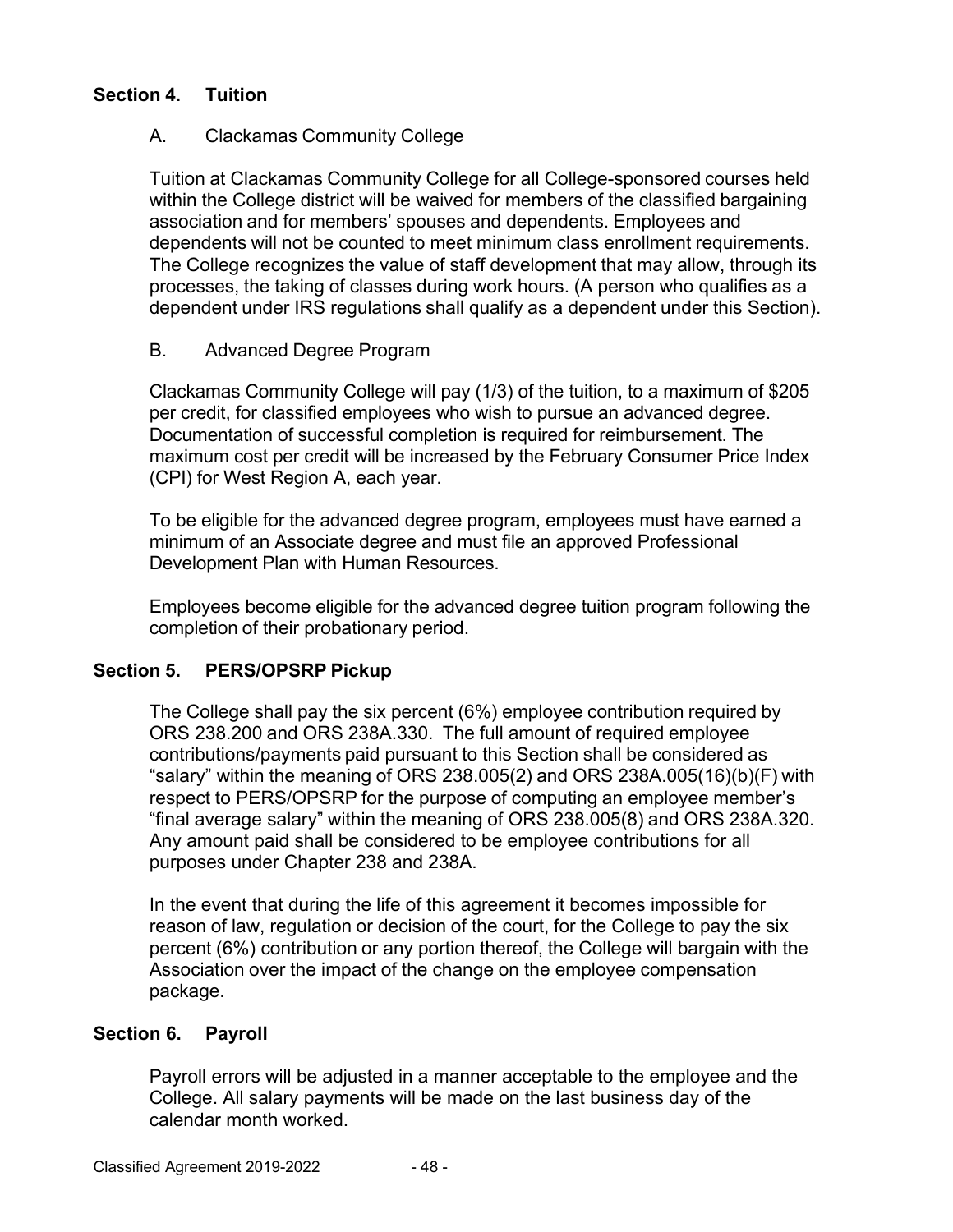Exact pay dates will be determined annually by the College's payroll calendar, which will indicate when funds are transferred electronically and when paper checks are mailed or available.

The College shall continue, for the life of this agreement, payroll deductions and electronic transfers as permitted by law, including but not limited to any portions that may be used for political purposes.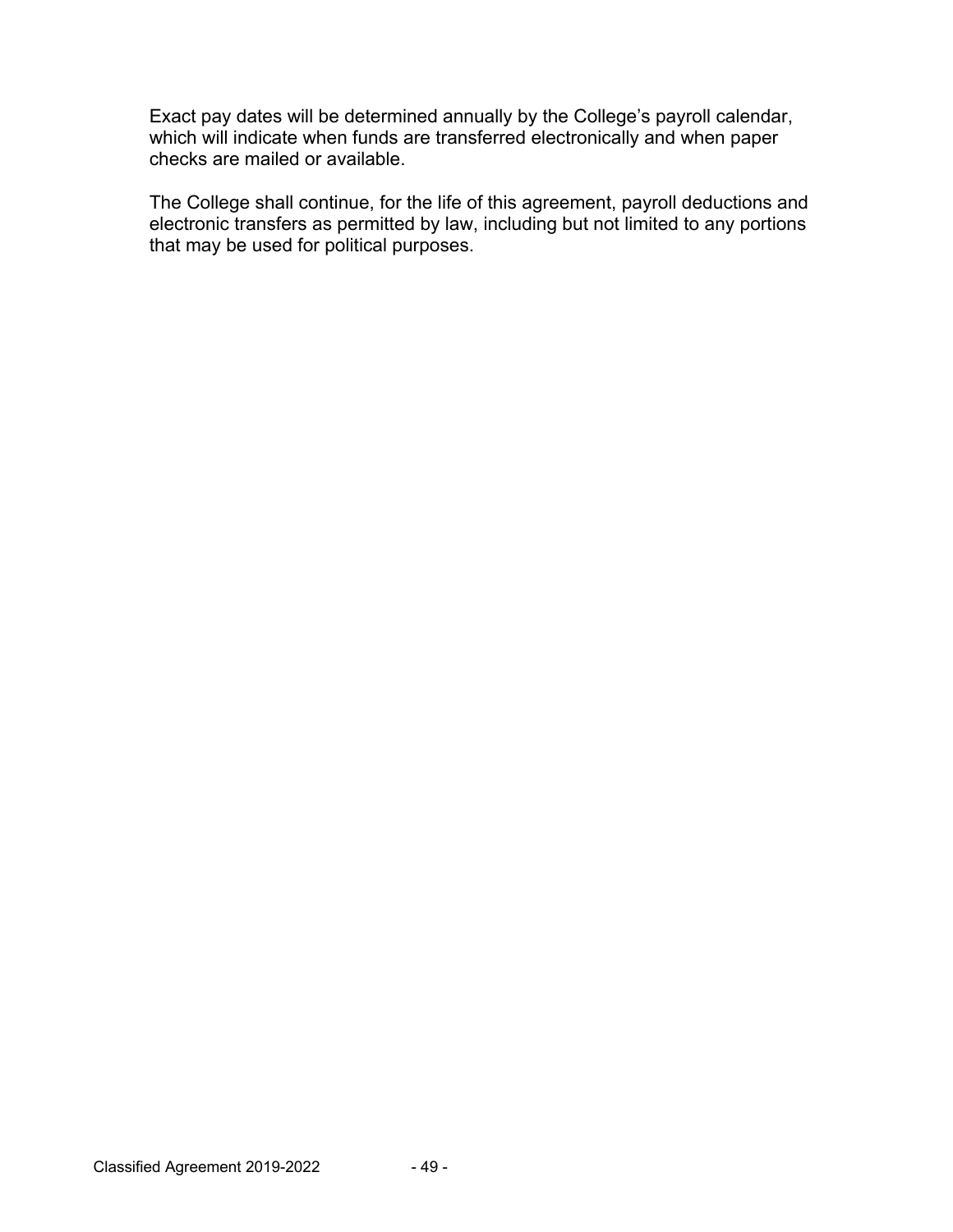## **Article 11. PERSONNEL FILES**

#### **Section 1. Member Review**

A member shall have the right, by the end of the business day following the day of the request, to review the contents of that member's personnel file and to receive a copy at College expense of any documents contained therein, excluding confidential materials as identified in **Section 3. Confidential and Investigation Files** below. A member will be entitled to be accompanied by a representative of the Association during such review.

No material relating to any employee performance will be placed in the member's personnel file unless the member has had an opportunity to review the material. The member will acknowledge personal opportunity to review material to be placed in the file by affixing a signature to the copy to be filed, with the expressed understanding that such signature in no way indicates agreement with the contents thereof. The member also will have the right to submit a written response to any material in the employee's file and that response will be attached to the file copy. In the event that the member believes the material to be inaccurate, untrue, or unfair, the matter may be grieved.

It is understood that employees have privacy interests in their employee files and that inspection of employee files by college staff will only be for personnel or other legitimate College purposes.

The Office of Human Resources shall maintain a review log in each classified employee's file. The name of the person reviewing the file shall be recorded in the log with the date and reason for the review. Only authorized staff of the Office of Human Resources may be exempt from the use of the log.

The employee shall have the right to respond to or answer any document in the employee's personnel folder.

#### **Section 2. Negative and Disciplinary Material**

After three (3) years in a personnel file, negative or disciplinary materials shall be removed and destroyed.

At any time before three (3) years from the date of the negative or disciplinary materials, if there has been no subsequent material placed in the file related to the same or similar situation, and upon mutual agreement between the employee, the Dean, and Chief Human Resources Officer, negative or disciplinary materials shall be removed and destroyed.

Negative and disciplinary material may include but is not limited to annual evaluation forms, documentation of unsatisfactory performance, verbal or written reprimands, and records of disciplinary action.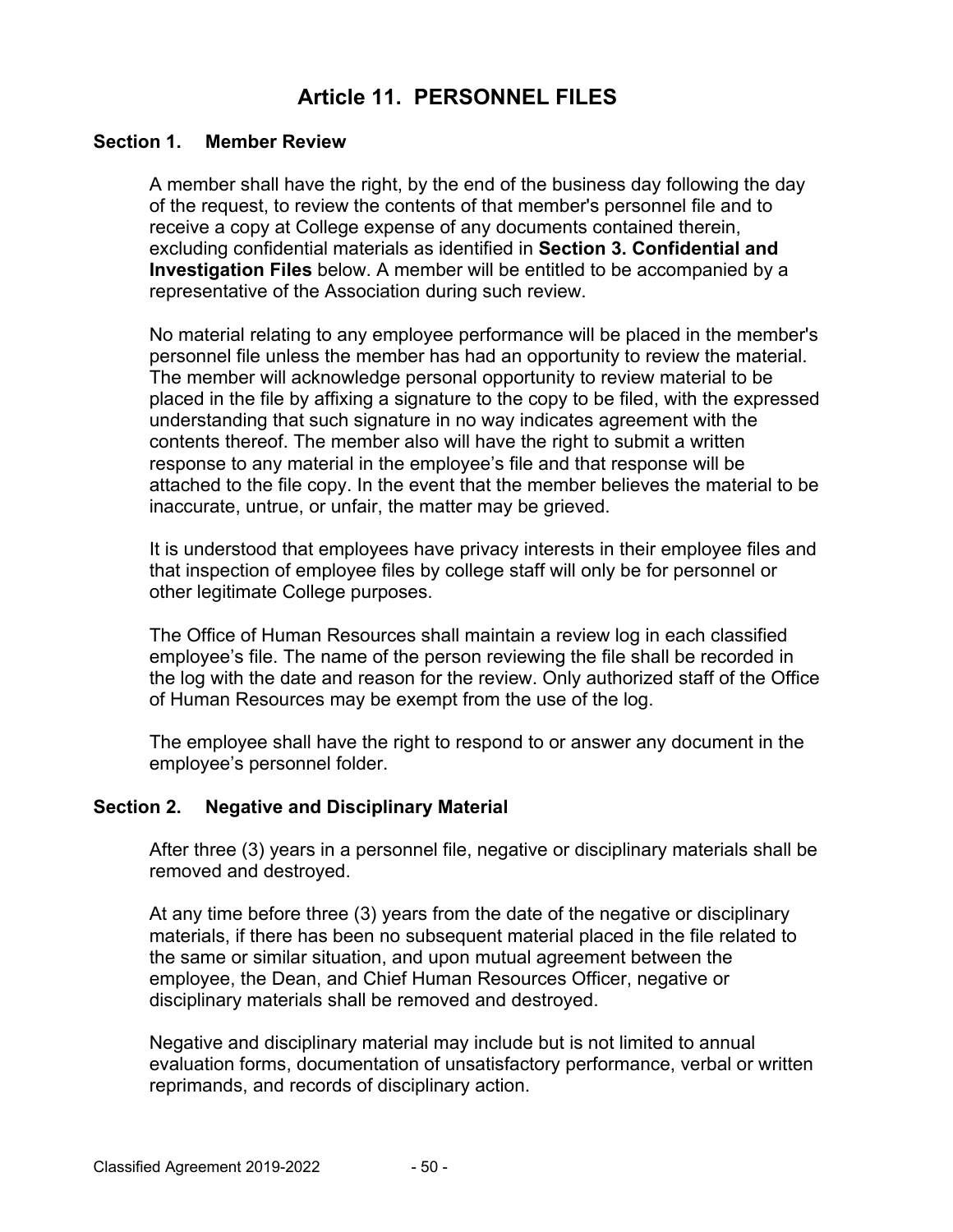### **Section 3. Confidential and Investigation Files**

The College agrees to protect the confidentiality of personal references, academic credentials, and other documents submitted from outside the College on a "confidential" basis.

Investigation files: Documents related to the investigation of incidents will be retained in separate investigation files in the Office of Human Resources. Substantiated incidents may be used in classified evaluations only during the evaluation period in which the incident occurred or to demonstrate a pattern of behavior, and in accordance with this Agreement. Unsubstantiated incidents will not be used in any evaluations. When an incident is reported to the Office of Human Resources, the member and the Association must both be notified in writing of the content of the allegation within five (5) working days of the college's receipt of the allegation. All information and investigations will be conducted in a confidential manner. This confidential information will be retained under the control of the Chief Human Resources Officer.

#### **Section 4. Added Material**

Employees may add to their personnel file documents such as letters of recommendation, awards, commendations, certificates, etc. Employees are urged to review their file annually.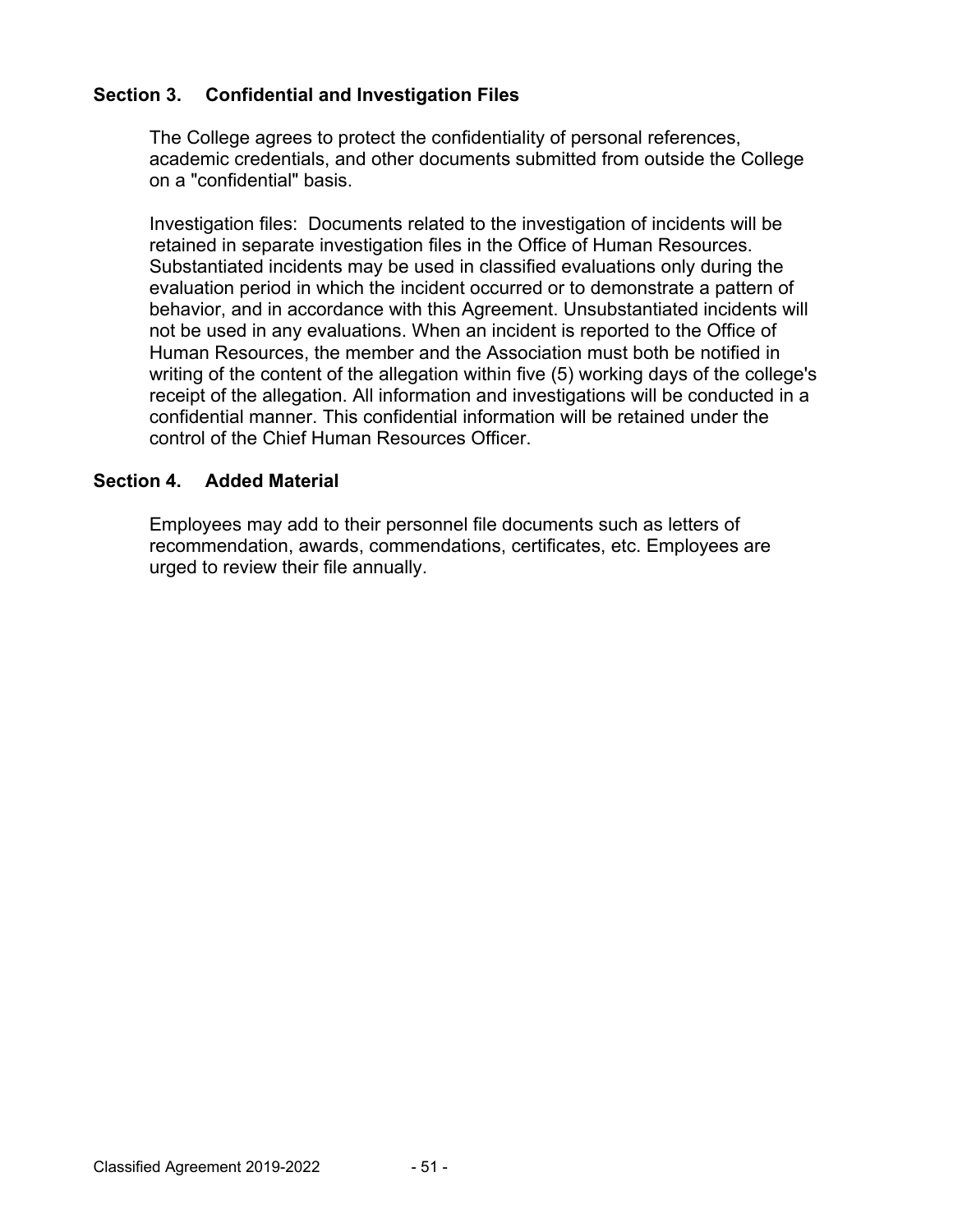## **Article 12. RETIREMENT**

### **Section 1. Early Retirement**

The College will provide the following benefits to employees who:

- Began employment prior to July 1, 2011
- Have completed twelve (12) consecutive years of service with the College just prior to retirement
- Are qualified and executing PERS retirement or are at least fifty-eight (58) years of age, but not yet sixty-five (65) years of age
- Elect the option of early retirement.

For purposes of determining consecutive years of service, paid leave (including up to two (2) years long-term disability) will be counted as time served. Unpaid leaves do not constitute a break in consecutive years of service, but will not be counted as time served.

- A. If the employee is not yet age sixty-two (62) after meeting eligibility requirements in Section 1 above, the employee is eligible for 1, 2, and 3 listed below under Benefits.
- B. If the employee is age sixty-two (62) but not yet age sixty-five (65), after meeting eligibility requirements in Section 1 above, the employee is eligible for 1, 2, and 3 listed below under Benefits.

## **BENEFITS**

- 1. A monthly stipend equal to 10% of the employee's base monthly salary at time of retirement. for a maximum of forty-eight (48) months or until the employee reaches age sixty-five (65), which ever happens first. Employees retiring before age fifty-eight (58) may opt to receive monthly payments equal to the monthly stipend x 48 months, divided by the number of months eligible up to age sixty-five (65).
- 2. Medical and dental insurance generally provided employees, limited to two-party coverage until retiree reaches age sixty-five (65) and shall be subject to approval of carrier. In the first year of retirement this benefit shall be the dollar amount in effect during the employee's last year of work thereafter increased by 2.5%.
- 3. Existing (employer paid group plan) life insurance coverage at the time of retirement (maximum \$50,000) for employee until age sixty-five (65).

## **Section 2. Credit for Part-time Service**

Credit toward the twelve (12) consecutive years of service required for early retirement shall be given to employees whose employment meets the following criteria: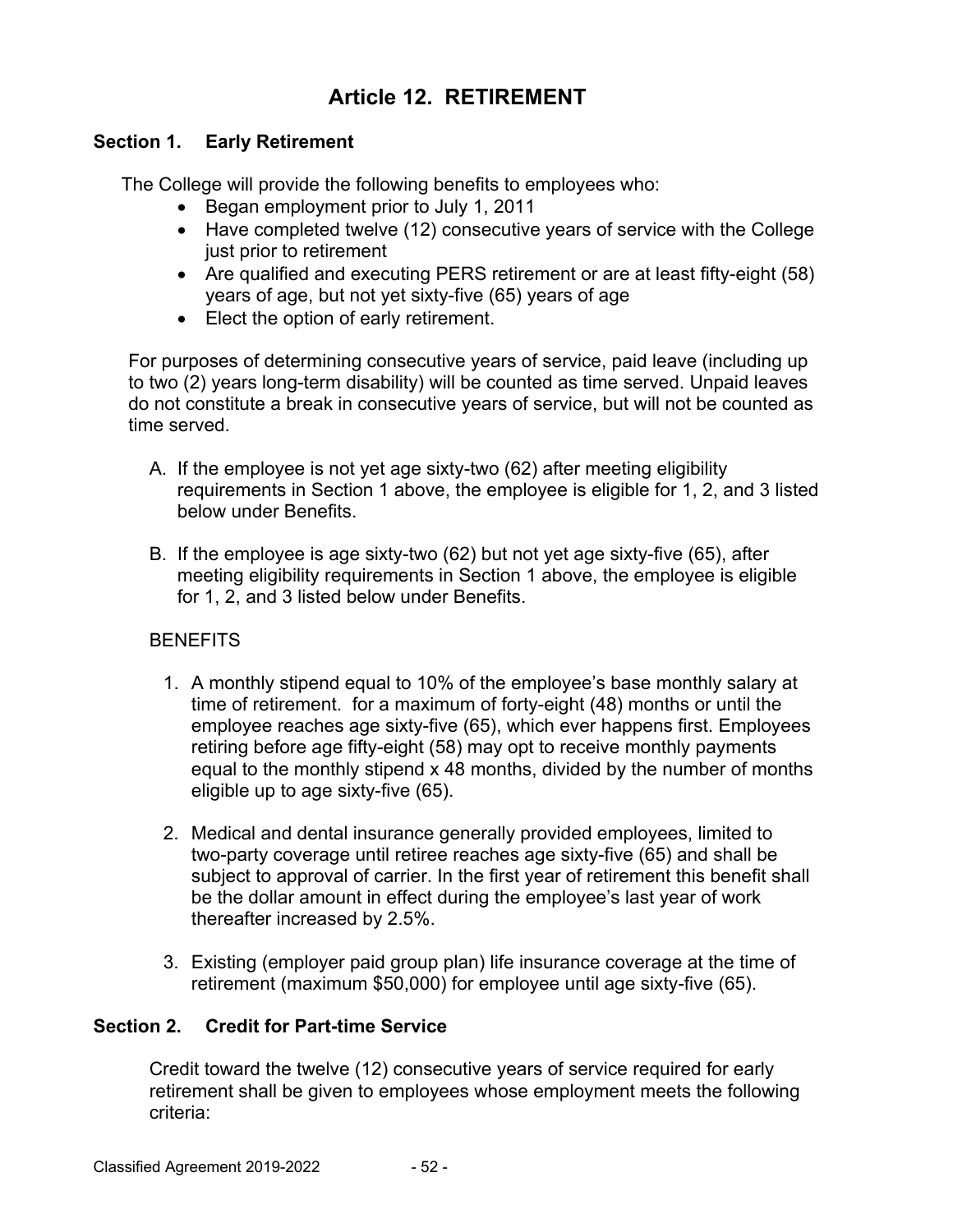- The employee must have worked as a member of the classified bargaining association for at least six (6) consecutive years immediately preceding the proposed retirement date.
- Part-time employment must have preceded employment as a member of the classified bargaining association without a break in service.
- Part-time employment must have consisted of an average of at least fifteen (15) hours per week for no less than nine (9) months per calendar year.

For employees whose service meets the above criteria, part-time employment shall be calculated and credited as follows:

- An employee who has worked as a member of the classified bargaining association for six (6) to eight (8) consecutive years shall receive one (1) year credit for each three (3) years of part-time employment.
- An employee who has worked as a member of the classified bargaining association for more than eight (8) consecutive years shall receive one (1) year credit for each two (2) years of part-time employment.
- $\bullet$  No employee shall receive more than six (6) years credit for part-time service toward early retirement.

## **Section 3. Notice of Anticipated Retirement**

A minimum of six (6) months' notice must be given prior to the planned date of retirement. This requirement may be waived by the College President.

## **Section 4. Transferability of Benefits**

Stipends or benefits provided by the College are not transferable in the event of the employee's death.

## **Section 5. Obligation of the College**

If a payment has been authorized and a retirement date established, payment does not become an obligation of the College until the agreed upon retirement date. Death or termination of employment for any reason, prior to established date, terminates the obligation to pay by the College.

## **Section 6. Early Notification of Retirement**

Employees that have submitted an official notice of retirement with a retirement date in the next 18 months will not have a maximum vacation accrual.

## **Section 7. Retirement Incentive**

Should the College decide to evaluate a potential early retirement incentive program, the Association will be included in the shared governance process.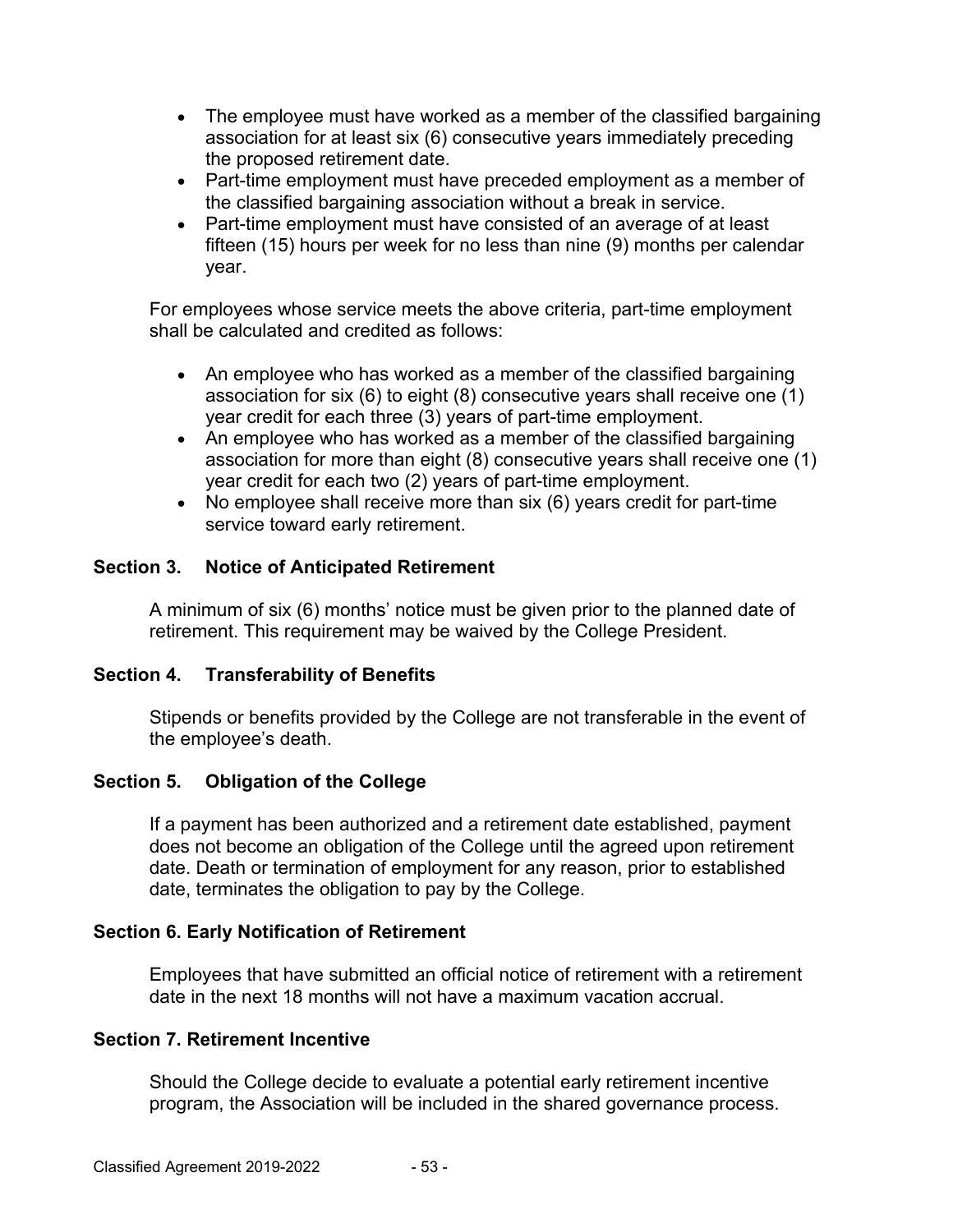## **Article 13. EVALUATION**

It is the intent of the evaluation process that the supervisor and employee engage in discussion on an ongoing basis about areas of strength and growth and areas needing improvement to promote continued success of the employee. The evaluation process should be seen as a communication tool between supervisor and employee, a formal opportunity to review the employee's job description and work activities, and an opportunity for employee self-improvement. In addition, the evaluation provides a record of the employee's performance for the employee personnel file. The evaluation process is not the appropriate time to initiate disciplinary action as described in **Article 14. DUE PROCESS RIGHTS AND TERMINATION FOR JUST CAUSE.**

#### **Section 1. Evaluation Form**

Evaluation of employees shall be in accordance with a standardized Classified Employee Evaluation Form provided by the Office of Human Resources. Additional information in narrative form may be included at the option of the employee or the supervisor.

#### **Section 2. Timing**

Employees in their first three (3) years of employment shall be evaluated by their immediate supervisor in writing at least once (1) per school year, no later than June 15, or one (1) month prior to the end of the employee's contract year whichever is sooner.

Beginning with their fourth  $(4<sup>th</sup>)$  year, employees shall be evaluated at least every two (2) years.

#### **Section 3. Pre-evaluation**

At least five (5) working days prior to the scheduled evaluation meeting, the employee will be provided with copies of the evaluation form, guidelines and instructions given to supervisors, and a copy of the employee's job description.

To facilitate the actual evaluation meeting, the employee may complete a selfevaluation which may be shared with the supervisor. The employee's selfevaluation is not intended to replace the supervisor's evaluation in the personnel file. Employees may ask up to two (2) peers that know the employee's work to provide input directly to the supervisor. The gathering of this input is the responsibility of the employee and will be submitted outside of the Human Resources information system.

#### **Section 4. Evaluation Meeting**

The evaluator shall meet with the employee during a scheduled meeting to go over the evaluation form and the optional self-evaluation.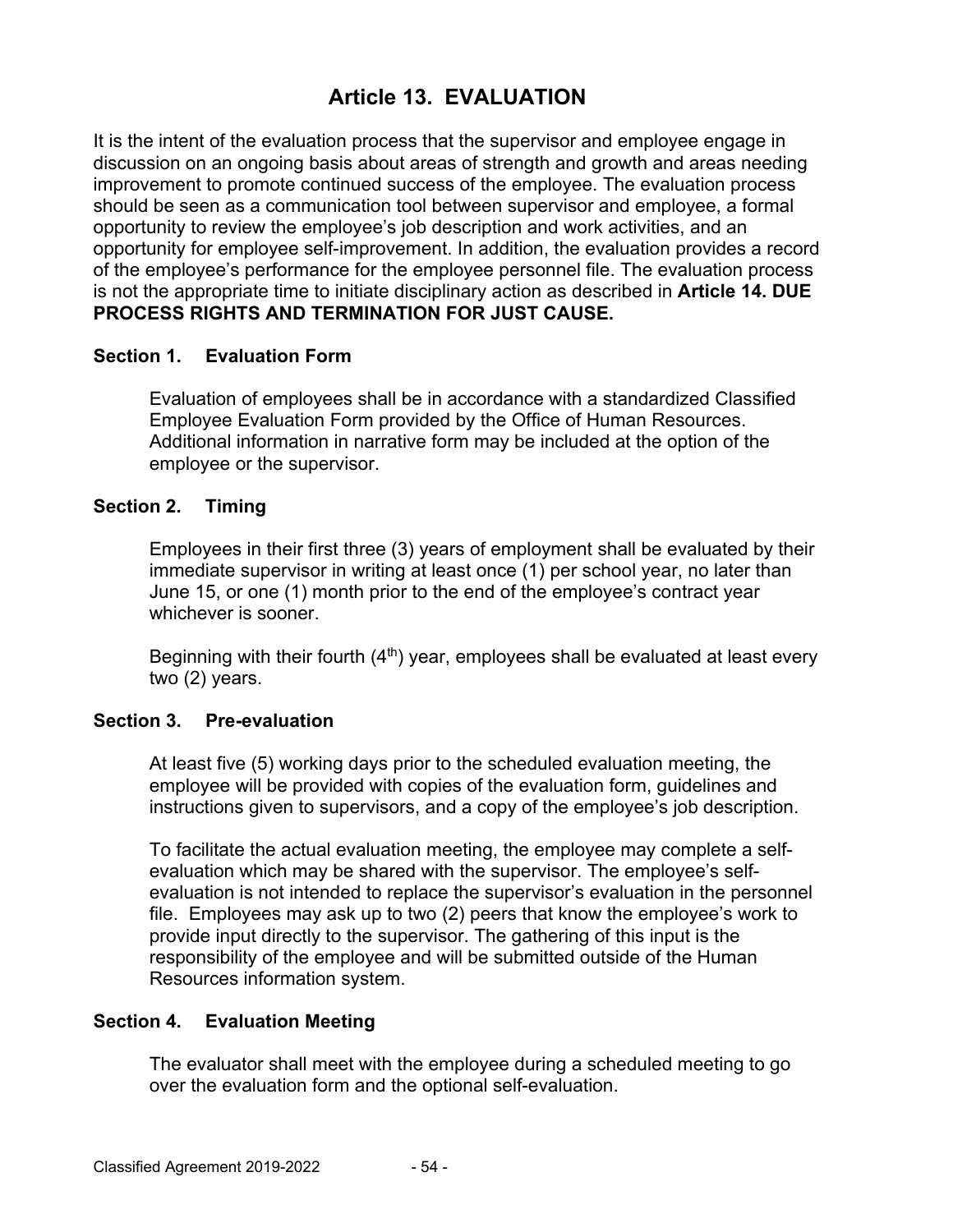- A. The employee and supervisor will review the job description, to ensure the job description is still an accurate representation of the job assignment. If the review shows significant changes and a reclassification should be considered, refer to **Article 5. EMPLOYEE CATEGORIES / VACANCIES/ TRANSFERS, Section 11. Reclassifications.** The job description will be signed and dated by employee and supervisor to indicate that it has been reviewed at the time of evaluation.
- B. If the supervisor has rated any portion of the employee's job performance as less than excellent, the employee may ask in writing for specific suggestions for improvement from the supervisor.
- C. If the supervisor has rated any portion of the employee's job performance as less than satisfactory, the supervisor must provide written suggestions for improvement to the employee.
- D. If the supervisor has rated any portion of the employee's job performance as unsatisfactory, a specific example(s) must be indicated. Specific steps the employee should take to improve performance must also be listed in writing.
- E. In instances where any element of an employee's job performance has been listed as unsatisfactory on the annual evaluation, a follow-up progress report on that element alone must be filed in the Office of Human Resources within six (6) months of the previous evaluation.
- F. No example(s) of unsatisfactory job performance shall be listed on the evaluation form unless prior discussion(s) have been held with the employee.
- G. The employee may ask an association representative to be present during the evaluation meeting, as provided in **Article 2. ASSOCIATION SECURITY, Section 4. Activities.** The supervisor may also have a representative or designee from the Office of Human Resources present. If either the employee or the supervisor desires to have another person present, the other must be notified in advance of the meeting.
- H. The employee shall sign the evaluation form at the meeting unless changes are to be made to the evaluation, in which case the employee will sign after all changes are made. Such signature shall only indicate that the employee has seen the evaluation. The employee will have access to the fully executed evaluation in the systems of record.

## **Section 5. Employee Comments**

The employee shall have ten (10) working days from the meeting to make any written comments on the evaluation. Upon request the supervisor will grant a meeting to discuss the employee's written comments. The employee may have an association representative and the supervisor may have a representative or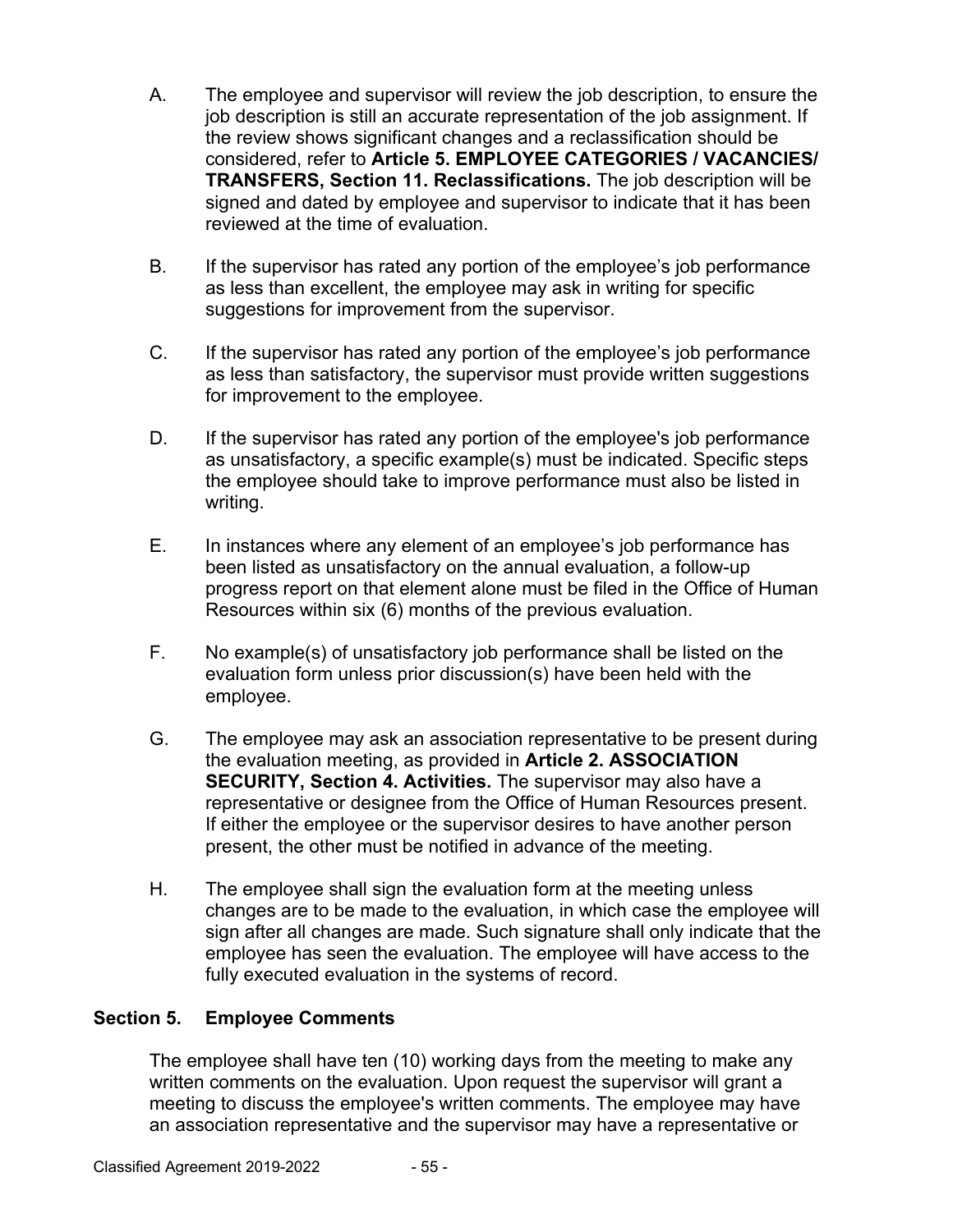designee from the Office of Human Resources in attendance at that conference. The comments shall be attached to the evaluation in the personnel file.

## **Section 6. Additional Evaluations**

Employees may request one (1) additional evaluation annually. Such request must be made in writing either to the immediate supervisor or the Office of Human Resources.

#### **Section 7. Lead Person/Team Leader**

For those employees who have a regular lead assignment as defined in **Article 5. EMPLOYEE CATEGORIES/VACANCIES/TRANSFERS, Section 2. Lead Person/Team Leader**, the annual evaluation will include the employee's performance of the duties of the lead assignment.

For those employee who have a temporary lead assignment, as defined in **Article 5. EMPLOYEE CATEGORIES/VACANCIES/TRANSFERS, Section 2. Lead Person/Team Leader**, the evaluation will not include the employee's performance of the duties of the lead assignment.

#### **Section 8. Grievances**

The process, and not the contents, of employee evaluations are grievable under this Agreement.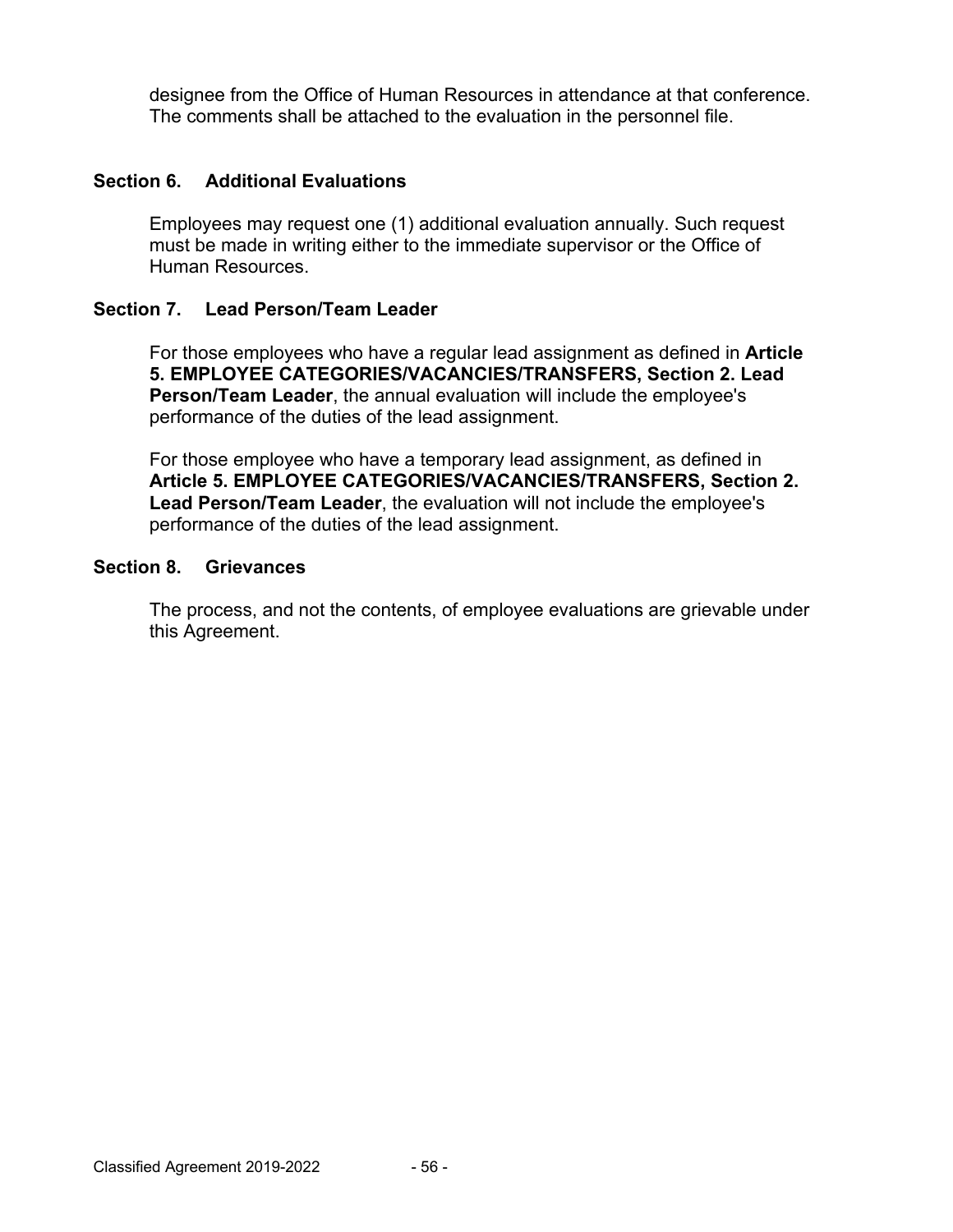## **Article 14. DUE PROCESS RIGHTS AND TERMINATION FOR JUST CAUSE**

Employee performance issues should be solved at the lowest possible level. The supervisor will inform the employee that improvement or a change is necessary and encourage that improvement. Informal discussions are encouraged between the employee and the supervisor. Informal discussions may include a plan of assistance defining the problem or situation and outlining actions for improvement. The disciplinary process should not be used for routine conversations regarding improvement in employee performance, but should be limited to use in the event of a serious problem. The supervisor will address any problem that may arise at the time it occurs.

Employees who are subject to disciplinary action may exercise their Weingarten Rights including the right to an association representative during meetings regarding, or leading to, formal discipline. Other representatives are permitted only through mutual agreement of the college and the association. Any employee needing support or clarification pertaining to respective rights under this Agreement is encouraged to seek association advice and have an association representative present at each step of this procedure. No classified bargaining association member shall be disciplined or discharged without just cause.

It is understood by both parties to this Agreement that the College retains the authority to discipline members of the classified bargaining association for unsatisfactory service or actions. Actions may include dismissal, suspension or reassignment.

## **Discipline and Discharge**

## **Section 1. Causes for Disciplinary Action**

Actions / behaviors that may be deemed sufficient to initiate disciplinary action include but are not limited to:

- insubordination,
- neglect of duty,
- disclosure of unauthorized information,
- refusal to cooperate and maintain good working relations with all other employees, students, and the public,
- unauthorized or unreported absence,
- willful or intentional failure to comply with a rule or regulation set by the institution, or the provisions of this Classified Agreement,
- conviction of a crime which is of such a nature that it indicates that the classified member may be a threat to the persons or property at the College in that the continuation of professional duties may be disruptive to the working of the College,
- willful violation of any part of the terms of permanent employment as defined by the job description and standard rules of employment,
- consumption of and/or use of intoxicants while on duty or in a state of intoxication when reporting for work,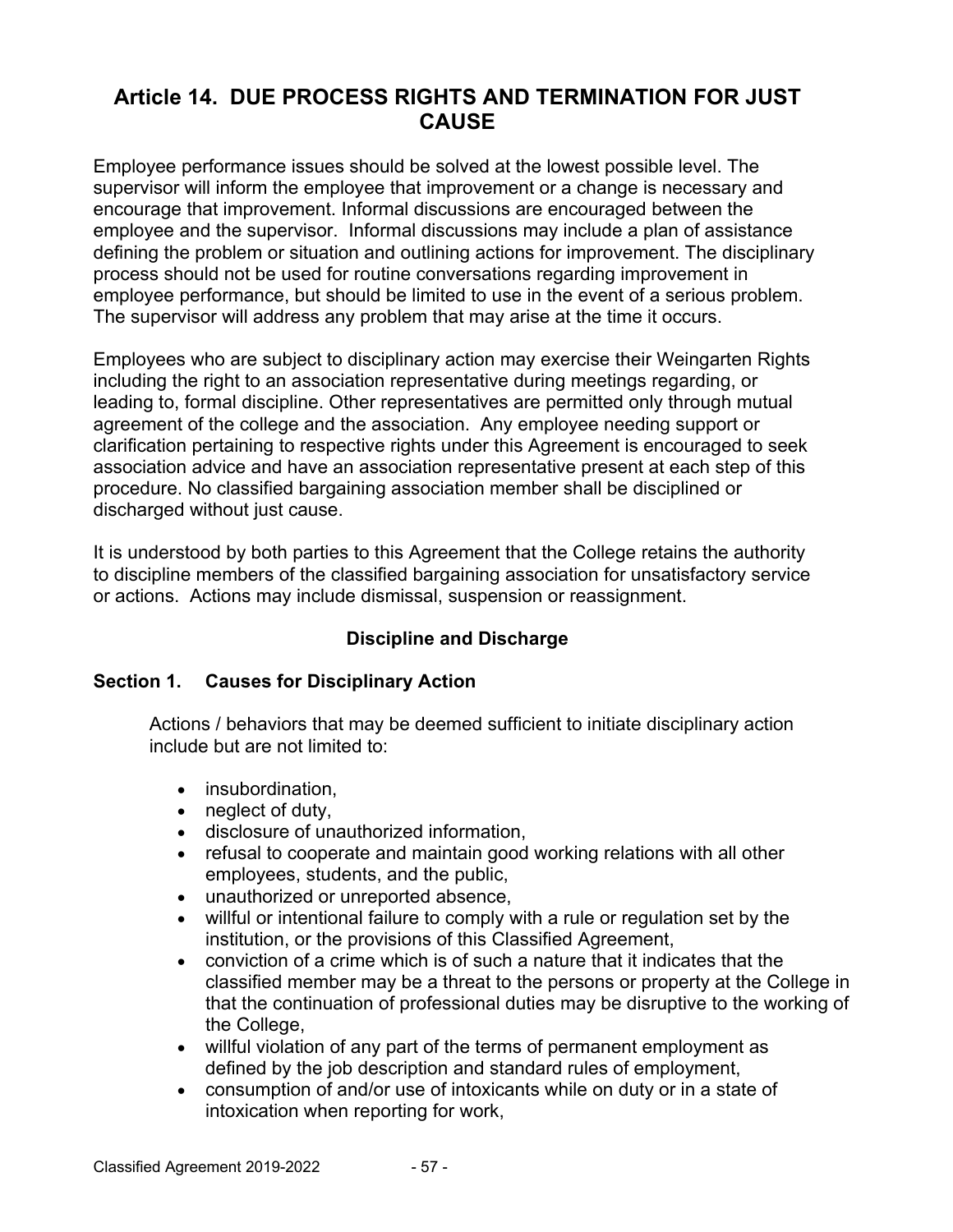- failure to perform the job in a satisfactory manner,
- failure to comply with the provisions of all safety codes and regulations and/or failure to follow such safety procedures creating unsafe or hazardous working conditions,
- discrimination/harassment.

### **Section 2. Steps in the Disciplinary Process**

#### Informal Process

Step 1. A verbal warning – the least severe form of corrective action. The supervisor should explain the purpose of the warning and the improvement or correction required. This discussion will identify reasonable time lines to correct the basis for the warning.

> In the event informal discussions are unsuccessful and formal disciplinary action is needed, the following progressive steps will be initiated, depending on the severity of the situation. In some cases, the severity of the situation may require initiation of the Formal Disciplinary Process at Step 2, 3, 4 or 5.

#### Formal Process

The employee and the Association will be given at least 24 hours' written notice prior to formal pre-disciplinary or disciplinary meetings or investigative interviews.

Any discipline of employees at Step 2 or above shall respect the professionalism of the individual involved and be confidential.

Step 2. A written reprimand – documentation detailing the specific circumstances and required improvement or correction, including a written plan of assistance that outlines specific steps / actions. The plan of assistance will be written by the immediate supervisor with assistance from Human Resources. The plan will include clear identification of the problem or action, including a summary of any past actions or patterns of a similar nature. Copies of past evaluations addressing similar issues may be attached to the plan of assistance. The number of any prior written reprimands will be taken into account. The expectation of sustained improvement will be clearly outlined.

> The plan of assistance will clearly state the next steps for follow up as well as reasonable timelines, which shall be tailored to match the particular conduct and the severity of the circumstance(s) that brought the action / behavior to this step of the process. The consequences, if improvement does not occur, will be clearly defined. A copy of the plan of assistance will be placed in the employee's personnel file.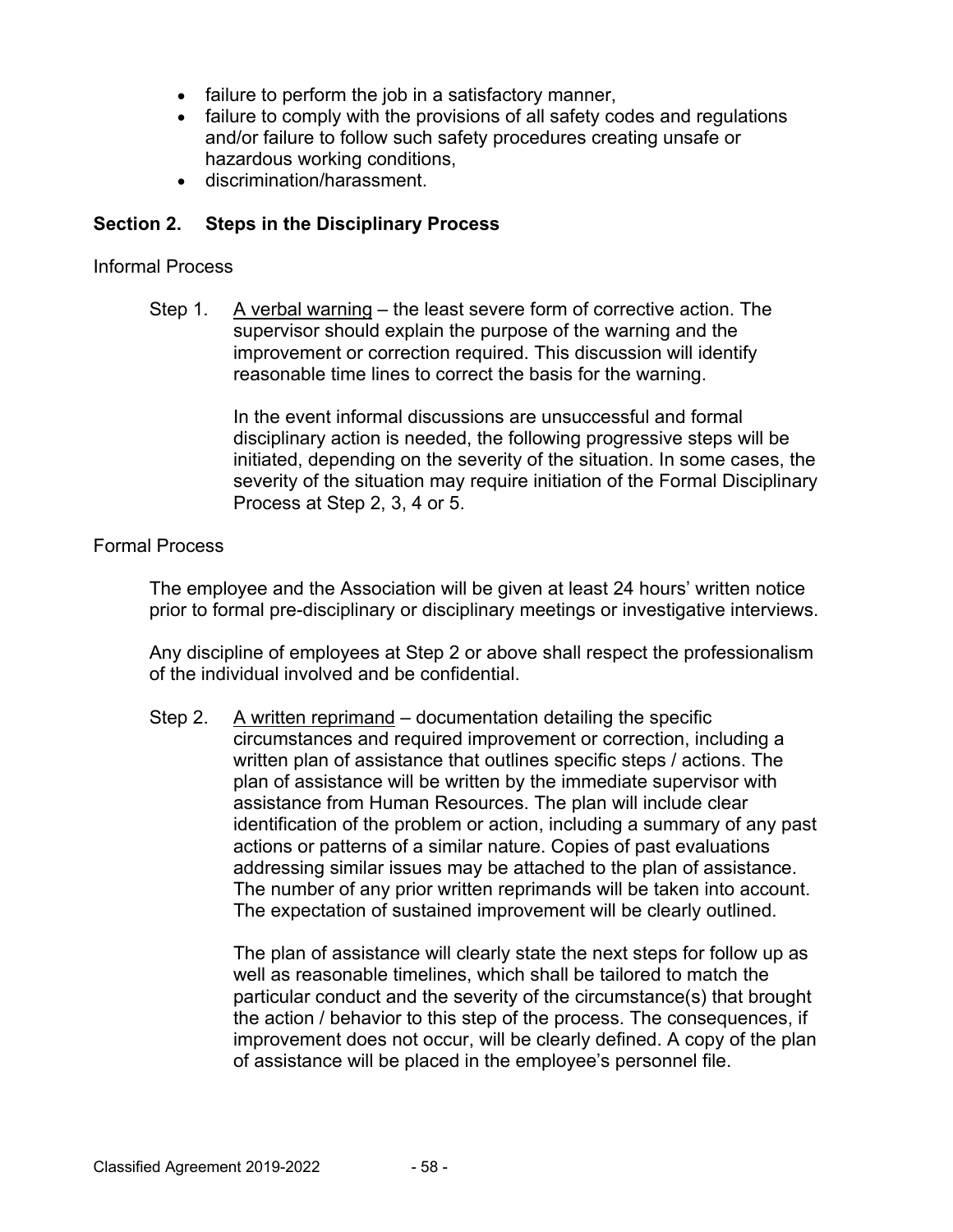A meeting will be convened to review the plan of assistance, which will include Human Resources, the affected employee, the immediate supervisor and a representative of the Association. Following a detailed review of the plan of assistance, the employee and the immediate supervisor will be required to sign the plan of assistance. The employee's signature acknowledges that the meeting did take place, that they are in receipt of a copy of the reprimand and does not imply agreement with its contents. The affected employee will have a period of five (5) working days following the meeting to submit a written response to the plan of assistance.

- Step 3. A suspension without pay If a written report indicates that the problem has not been corrected, the employee may be suspended from duty without pay for up to three (3) of the employee's scheduled work days, notice of which must be in writing. Suspension periods apply to scheduled work days and holidays. Thirty (30) calendar days following the employee's return from suspension a written report of the employee's progress, specifically related to the cause for suspension, will be prepared by the supervisor with assistance of Human Resources.
- Step 4. Immediate suspension– Under certain circumstances, an employee may be suspended immediately, with or without pay, due to flagrant misconduct, pending an investigation of the circumstances that lead to the immediate suspension. Flagrant misconduct includes, but is not limited to, the following:
	- assault on anyone while on duty,
	- dishonesty,
	- willful or careless destruction of property,
	- gross insubordination,
	- illegal sale, possession or provision of intoxicants or drugs.

A flagrant misconduct hearing will be scheduled with the employee, the immediate supervisor, Human Resources and an association representative, to review a post-suspension report. The report will outline the next steps in the process.

Step 5. Dismissal – Serious misconduct may result in immediate discharge, without application of any of the lesser steps of this disciplinary process. For less severe issues, dismissal from employment may occur following appropriate steps as outlined in this disciplinary process.

#### **Section 3. Further Action**

If after six (6) months from the date of a written reprimand or suspension no further action has been required, the employee's immediate supervisor shall prepare a written report of the employee's progress regarding the specific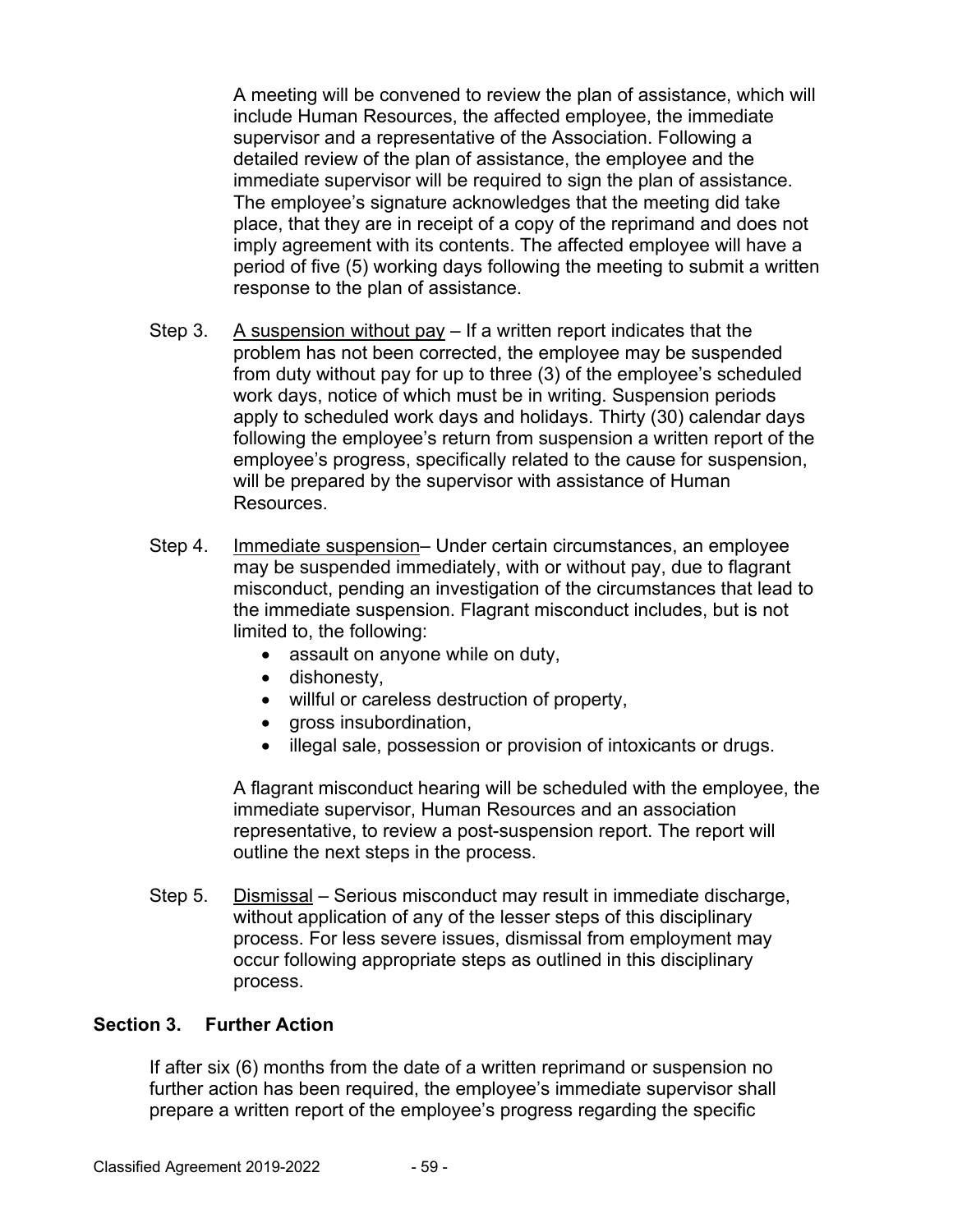problem, which shall be distributed to the employee and to the supervisor's immediate supervisor. A copy shall also be placed in the employee's personnel file. Any written materials older than three (3) years shall not be used in any subsequent disciplinary action. Such materials may be removed from the employee's file as provided in **Article 11. PERSONNEL FILES**.

### **Section 4. Appeal**

In the event the employee believes Article 14, Section 2 has not been followed, the employee, through the Association, shall notify the College, in writing, within fifteen (15) working days from the date of the action. The matter will then enter the grievance procedure at Step 2 – Collaborative Resolution Process.

In the event that the grievance proceeds to arbitration the fees of the arbitrator and the necessary expenses (inclusive of payment to witnesses) of any arbitration proceeding shall be borne by the losing party or 50/50 percent split if a split decision, and each party shall pay the fees of its own counsel or representative.

Human Resources shall keep the College President and the appropriate College function administrator informed at each step of this procedure by verbal and/or written communication, whichever may be appropriate.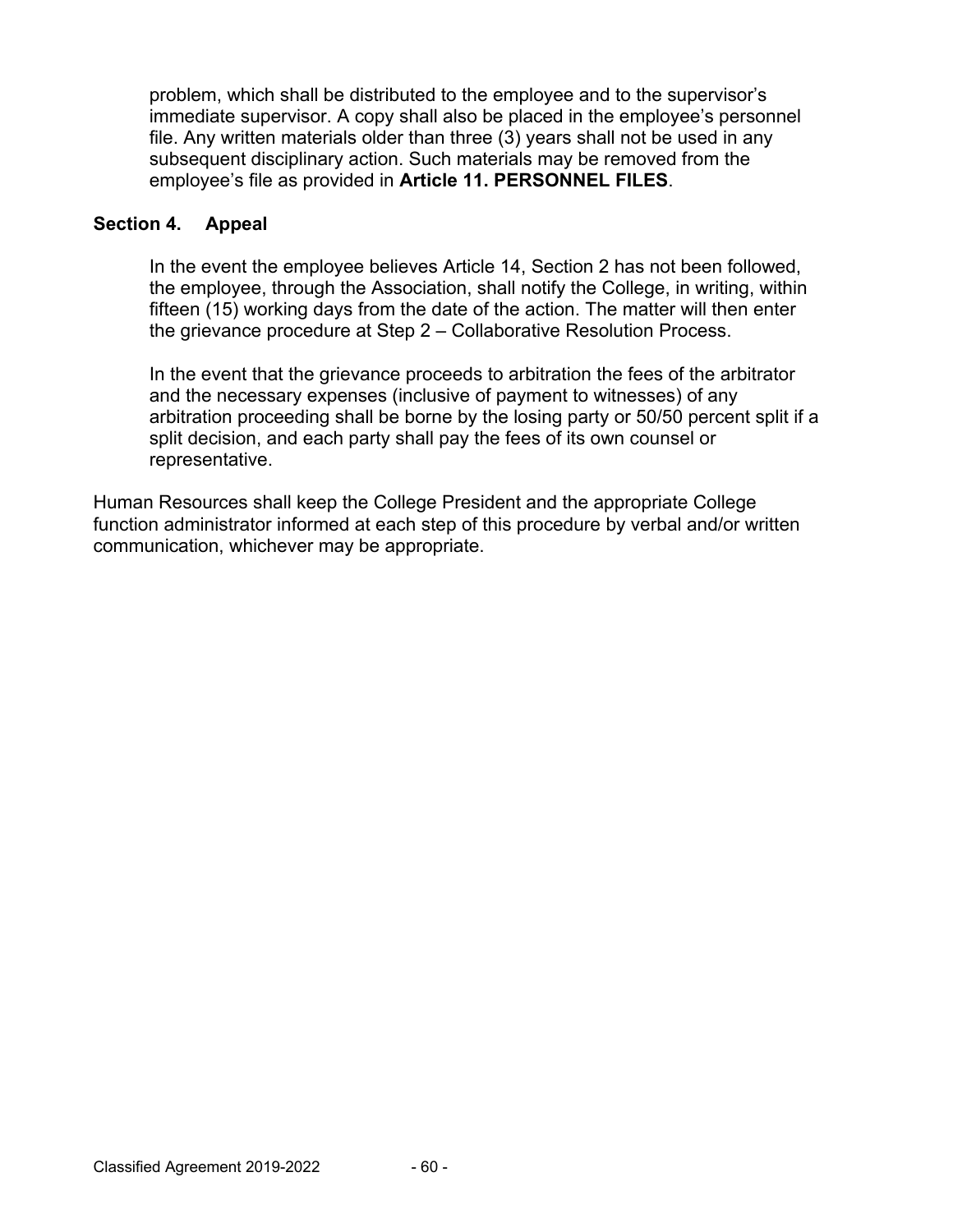## **Article 15. GRIEVANCE PROCEDURE**

#### **Section 1. Purpose**

- A. The purpose of this procedure is to secure, at the lowest possible level, equitable solutions to the problems which may arise. Both parties agree that these proceedings will be kept informal and confidential as may be appropriate at any level of the procedure.
- B. Members are encouraged to seek a solution or adjustment of a complaint through an informal meeting with their supervisor prior to filing a grievance.

#### **Section 2. Definitions**

- A. A "grievance" is a dispute by an employee or group of employees or the Association based upon the interpretation, violation, or application of this Agreement, but shall not include:
	- 1. Written complaints relating to the merits of discipline and discharge of members, which matters are governed by **Article 14. DUE PROCESS RIGHTS AND TERMINATION FOR JUST CAUSE**.
	- 2. Written complaints relating to the merits of discipline and discharge of a probationary employee, which matters are governed by **Article 5. EMPLOYEE CATEGORIES/VACANCIES/TRANSFERS**.
- B. For purposes of this Article, a "working day" shall be any day for which the employee is assigned to work or would have been assigned to work except for being laid off as outlined in **Article 6. LAYOFF/REDUCTION-IN-FORCE/RECALL**.

#### **Section 3. Process**

- A. When a dispute arises between an employee or group of employees and an Administrator or between the Association and the College regarding the interpretation, violation, or application of this Agreement, the matter shall be brought to the College's attention at the lowest administrative level with the authority to resolve the matter.
- B. The dispute shall be brought to the attention of the College within twentyone (21) working days after the facts upon which the dispute is based first occurred, or first become known, or should have become known.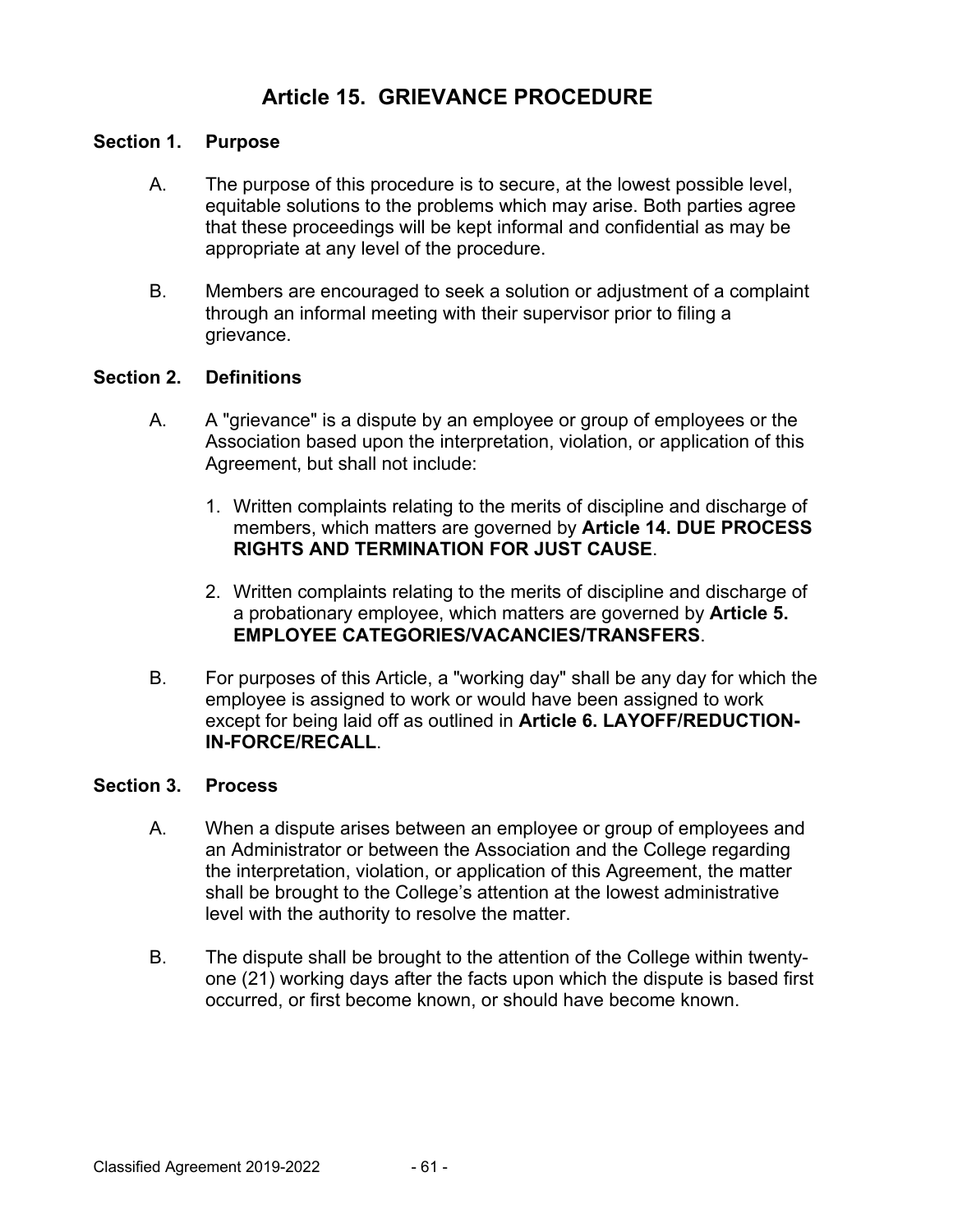### Step 1. Informal Initial Review

- a. The aggrieved member and/or the Association shall first notify the Administrator who is central to the dispute of the issue alleged to be a grievance. The parties will meet in person within ten (10) working days of the notice to attempt resolution of the matter.
- b. The Administrator shall respond in writing to the aggrieved member and/or the Association within ten (10) working days of the meeting detailing the Administrator's position of the disputed matter.

### Step 2. Collaborative Resolution Process

- a. If the issue cannot be resolved at the level of the informal initial review it should be referred in writing by the member and/or Association to the Vice President of College Services and the Association President within ten (10) working days of the Administrator's Informal written response.
- b. The Vice President of College Services shall arrange a meeting of the parties within ten (10) working days of receiving notification of the dispute during which time the parties, along with the Chief Human Resources Officer, will aim to resolve the matter. If no resolution can be reached at this Step, the employee or Association may file a grievance.

#### Step 3. Formal Grievance

a. Should the parties be unable to resolve the matter within the period of the Collaborative Resolution Process, a grievance may be filed. The grievance must be submitted, in writing, to the Chief Human Resources Officer within ten (10) working days after the Collaborative Resolution Process has concluded.

 The written grievance will include a concise summary of the allegations, including reference to the specific contract provision(s) in dispute and remedy sought.

- b. Within ten (10) days of the grievance being filed, the Chief Human Resources Officer, will organize a meeting involving the grievant and Administration with the goal of resolving the dispute.
- c. The Chief Human Resources Officer will respond in writing to the grievant and/or the Association, the Vice President of College Services, and the Administrator central to the matter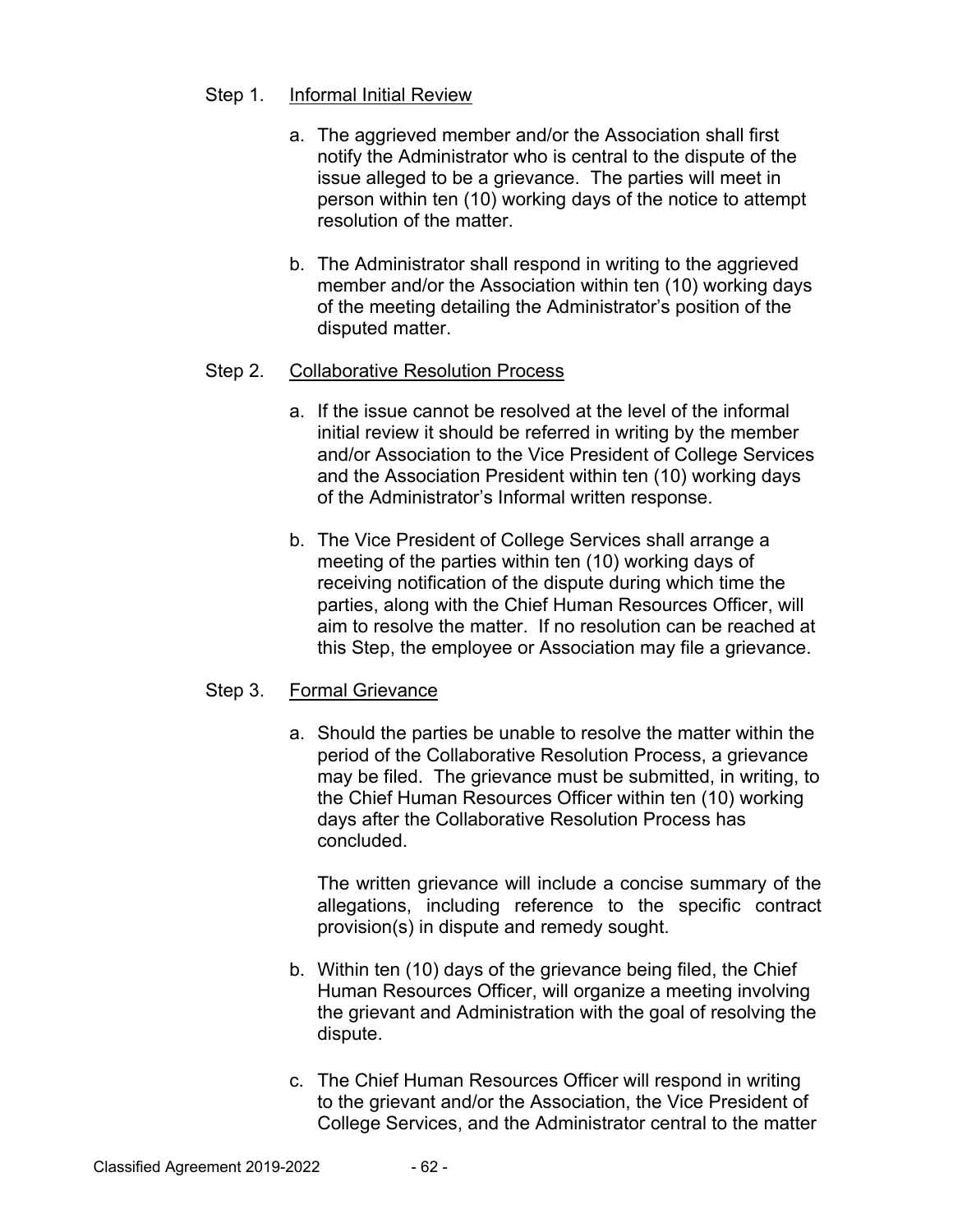within ten (10) working days as to the College's formal position regarding the grievance.

- Step 4. Arbitration
	- a. If the grievance remains unresolved the grievance shall be reviewed by the Association, which shall have sole discretion as to whether a grievance should be appealed to arbitration. If the Association determines that a grievance shall be appealed to arbitration after the above steps or timelines have been exhausted, it shall, within fifteen (15) working days from the date of the Chief Human Resources Officer written formal response to the grievance, file a written notice of a request for arbitration with the Office of Human **Resources**
	- b. Within five (5) working days after the written notice of submission to arbitration, the parties will attempt to mutually agree on the selection of an arbitrator, or failing that, request a list of five (5) Oregon arbitrators from the State Employment Relations Board and, upon receipt of same, alternately strike names until one (1) remains, and submit the matter to arbitration.

 Either party may request an extension of or freezing of timelines in order to continue an attempt at resolution or perform additional fact-finding but such extension may only be granted by mutual agreement. The party requesting the time-line extension must do so in writing and receive the other party's agreement in writing. The request will state the specific dates of the extension.

## **Section 4. Authority of the Arbitrator**

- A. The arbitrator so selected shall hold hearings on the matter as promptly as possible, shall abide by American Arbitration Association Rules and render a decision within thirty (30) calendar days of the close of the hearings or receipt of post hearing briefs if such have been submitted.
- B. The decision of the arbitrator shall be final and binding upon the parties except to the extent the authority of the arbitrator shall be limited as follows:
	- 1. The arbitrator will be without authority to make any decision which requires the commission of an act prohibited by law.
	- 2. The arbitrator shall neither add to, subtract from, nor modify the provisions of this Agreement or Board Policy or Administrative Rules and Regulations. The arbitrator shall confine all decisions solely to the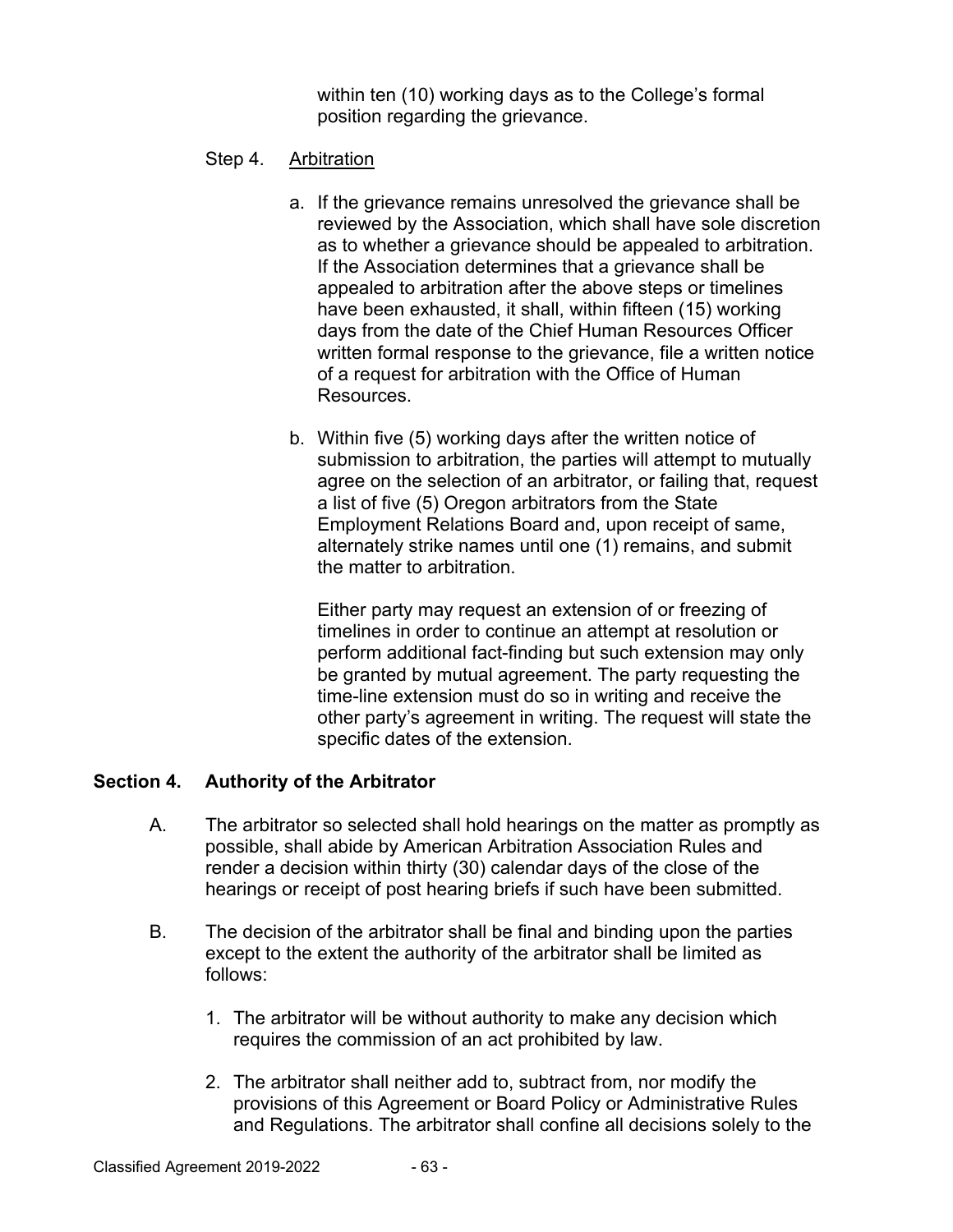application and/or interpretation of this Agreement or whether the procedural steps provided by Board Policy or Administrative Rules and Regulations have been followed, as the case may be.

- 3. Where the provisions of the Board Policy or Administrative Rules and Regulations call for the exercise of judgment, the arbitrator shall not substitute personal judgment for that of the official making such judgment, except in cases where the arbitrator determines that such judgment was exercised arbitrarily or capriciously or without basis in fact. If the arbitrator determines that specified procedural steps have not been followed, the arbitrator shall direct that the matter be reconsidered by the appropriate official in accordance with such procedural steps.
- 4. The decision of the arbitrator will be forwarded to the College and the Association and will be final and binding upon the parties.

## **Section 5. Association Representatives**

Employees selected by the Association to act as association representatives shall be officers of the Association, and the names of other appointed association representatives who may represent employees shall be certified, in writing, to the College by the Association.

### **Section 6. College/Association Grievance Meetings**

The Chief Human Resources Officer shall meet at mutually convenient times with the Association Grievance Committee. All Grievance Committee meetings with the College shall be held during working hours, on the College premises, and without loss of pay, limited to two (2) hours per meeting. The Association Grievance Committee shall consist of not more than three (3) members selected by the Association, plus the local Association President when a class action is involved. The purpose of the Grievance Committee Meetings will be to attempt to adjust pending grievances, and by mutual agreement to discuss procedures for avoiding future grievance.

#### **Section 7. Time Limits**

Any time limits specified in this Article may be extended or reduced by mutual agreement of the parties.

#### **Section 8. Expenses**

The costs of the services of the arbitrator, including per diem expenses, travel, and the cost of the hearing rooms, if any, will be shared equally by both parties; however, in instances that result in arbitration based on **Article 14. DUE PROCESS RIGHTS AND TERMINATION FOR JUST CAUSE**, the above costs will be borne by the unsuccessful party or 50/50 percent split if a split decision. All other costs will be borne by the party incurring them.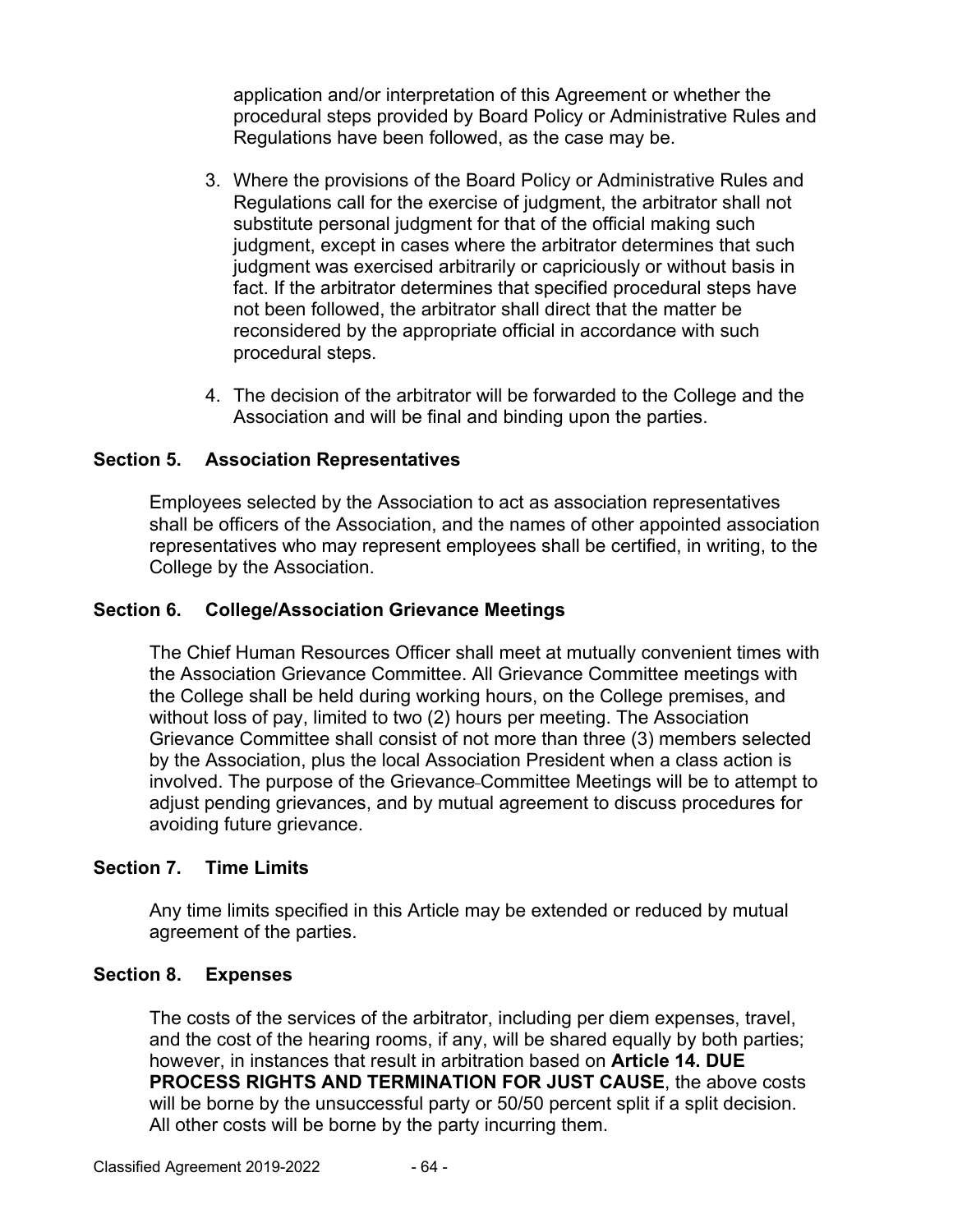#### **Section 9. General Provisions**

- A. Any employee may be represented at all stages of the grievance procedure by a representative of the Association. Where more than one (1) employee has a common grievance, the Association President may initiate a group grievance on their behalf. The Association President shall have the right to initiate a grievance growing out of an alleged violation of Association rights under this Agreement.
- B. Meetings and hearings under this procedure shall be conducted in public and shall include only parties in interest and their designated or selected representatives.
- C. Forms for processing grievances shall be prepared by the College and the Association and given appropriate distribution as to facilitate operation of the grievance procedure.

All documents, communications, and records dealing with the processing of a grievance shall be filed separately from the personnel files of the participants**.** 

- D. If Steps 1, 2, and 3 are not followed and/or notice is not served in accord with the time limits listed above by the grievant, the grievance will be barred, except for instances of continuing grievances (in the sense that the act complained of may be said to be repeated from day to day). Said limits are not to be extended by either party.
- E. If any of the administrative responsibilities at each step of this Article are not met, the grievance will proceed to the next Step.
- F. No reprisals of any kind will be taken by the College or any staff member due to the fact that an employee participated in the grievance procedure.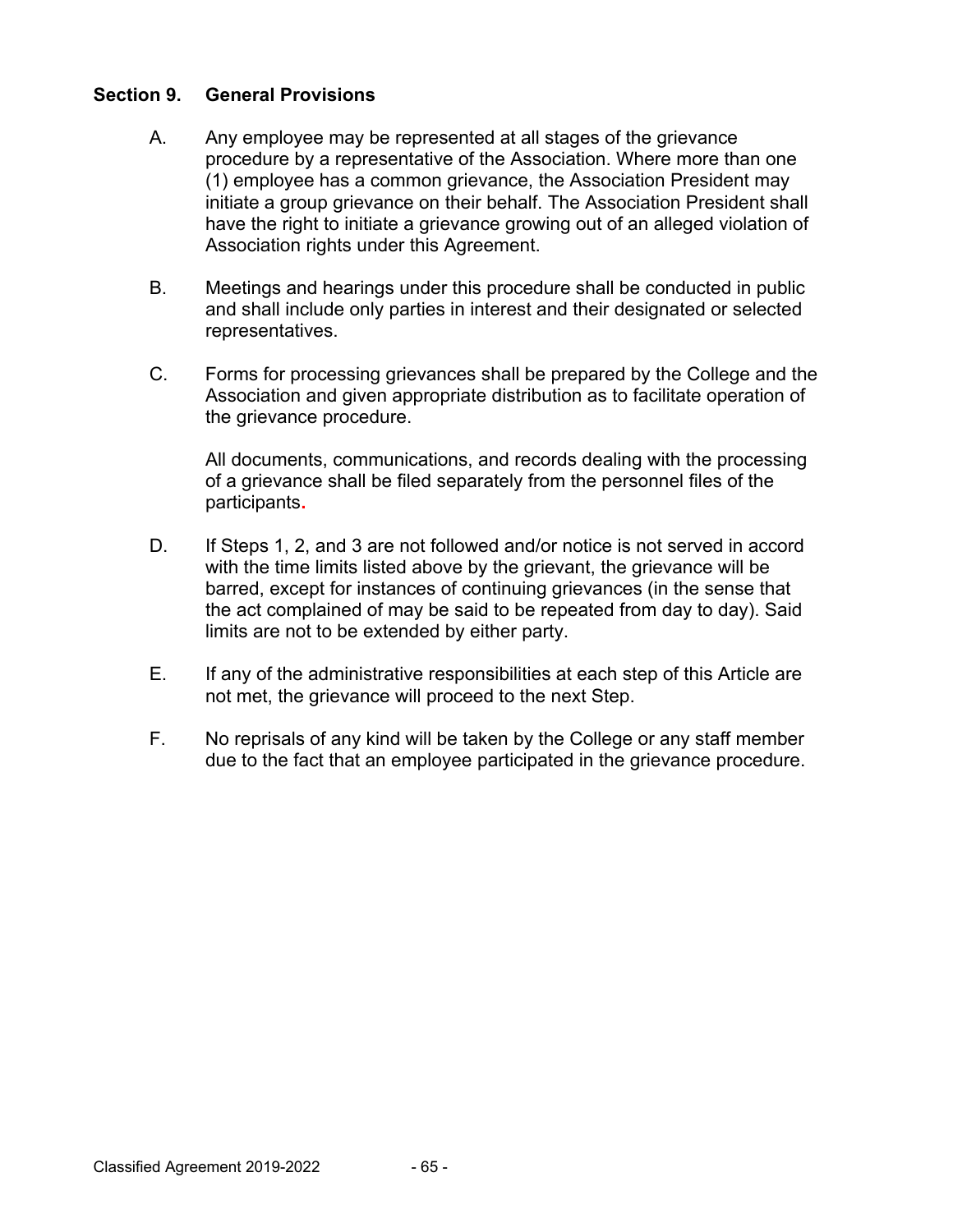## **Article 16. GENERAL PROVISIONS**

### **Section 1. Pledge Against Coercion**

The College agrees not to interfere with the right of employees to become members of the Association, and there shall be no discrimination, interference, restraint, or coercion by the College or any College representative against any employee because of association membership, or because of any employee activity in an official capacity on behalf of the Association.

#### **Section 2. Conformance with Law**

Nothing contained herein shall be construed to deny any employee their rights under the constitutions and laws of the United States and the State of Oregon or under other applicable laws and regulations.

#### **Section 3. Funding**

The parties recognize that revenue needed to fund the compensation provided by this Agreement must be approved by established procedures. All such compensation is, therefore, contingent upon sources of revenue and, where applicable, voter approval.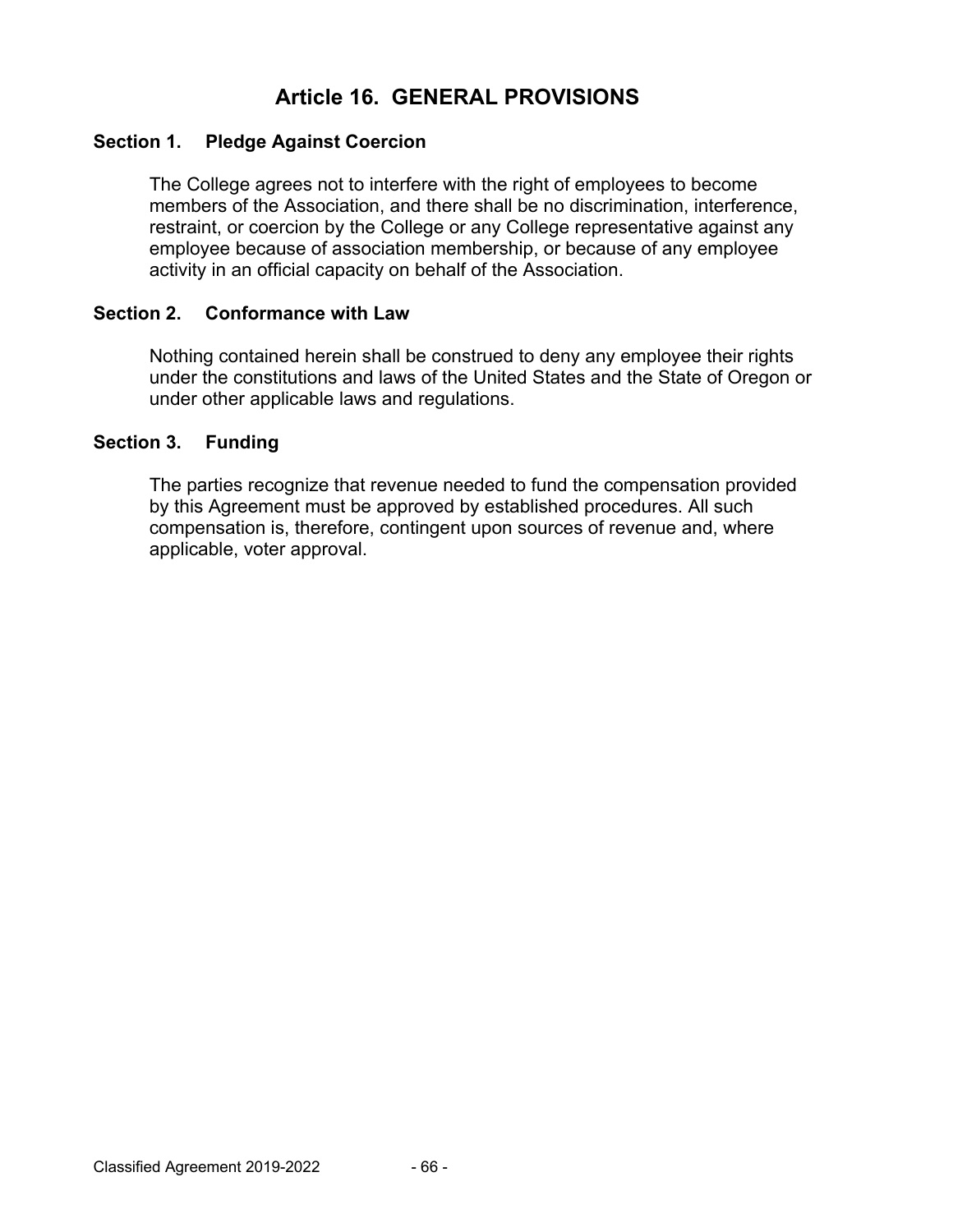## **Article 17. Management Rights**

It is recognized that the College has and will continue to retain the rights and responsibilities to operate and manage the College and its programs, facilities, properties, and activities of its employees, through the President and respective administration, in accordance with such policy or procedure as from time to time may be determined. The foregoing enumeration of the functions of the College assume that the College retains all functions not specifically nullified by the Agreement.

The exercise of any of the aforementioned prerogatives shall be subject only to the extent that is specifically restricted by the terms of this Agreement.

This is the right of Administration according to the law.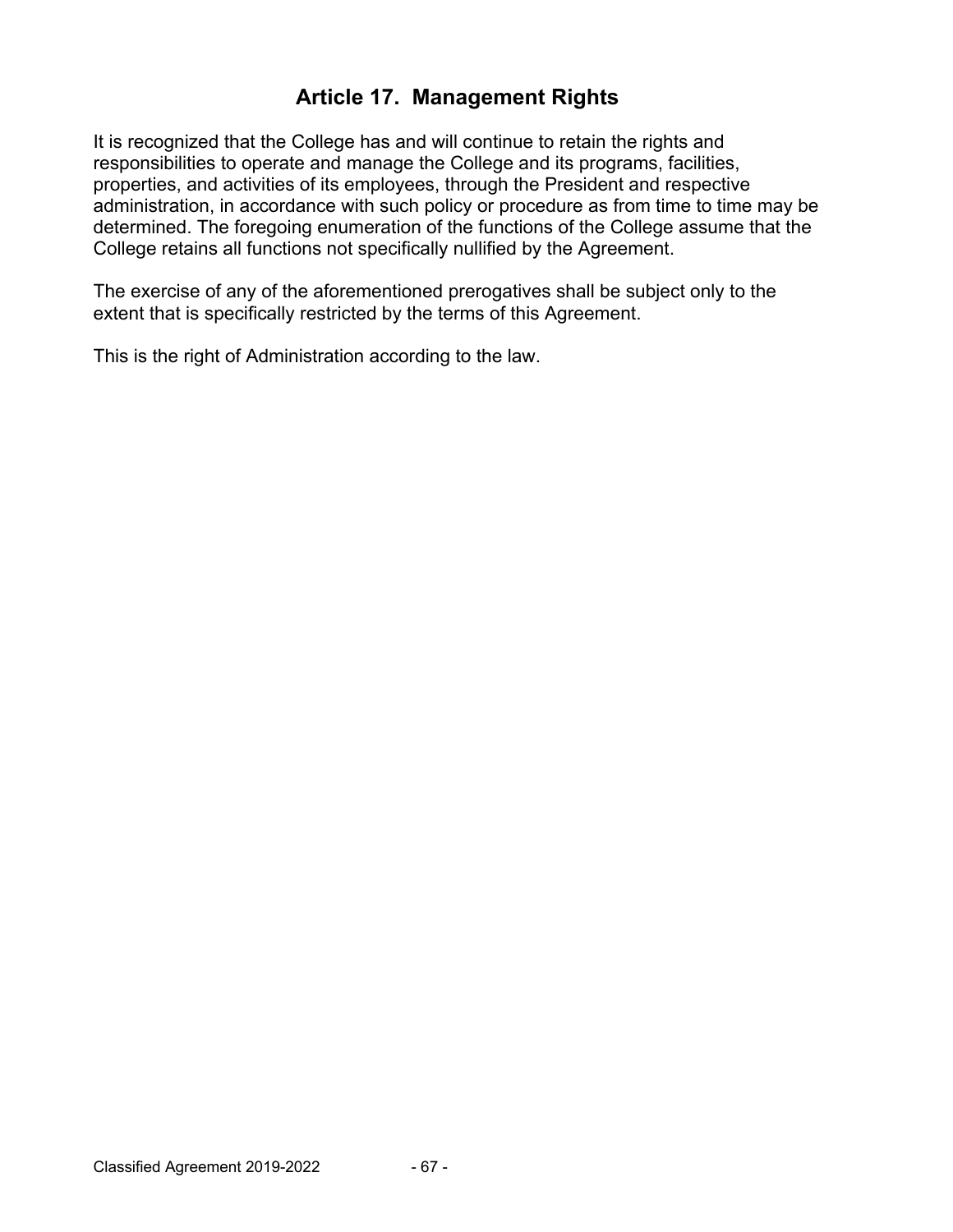## **Article 18. NO STRIKES OR LOCKOUTS**

The Association agrees that there will be no strike (which shall include any strike action, work stoppage, work slowdown, boycott, failure to report for duty, picketing, willful absence from work, or performance of duty, or absence in whole or in party from the full, faithful, or proper performance of duty, or other concerted action) engaged in, authorized by, or approved by the Association or its members during the term of this Agreement.

The College agrees there shall be no lockout of employees during the term of this Agreement.

Employees shall retain all rights under ORS 243.698.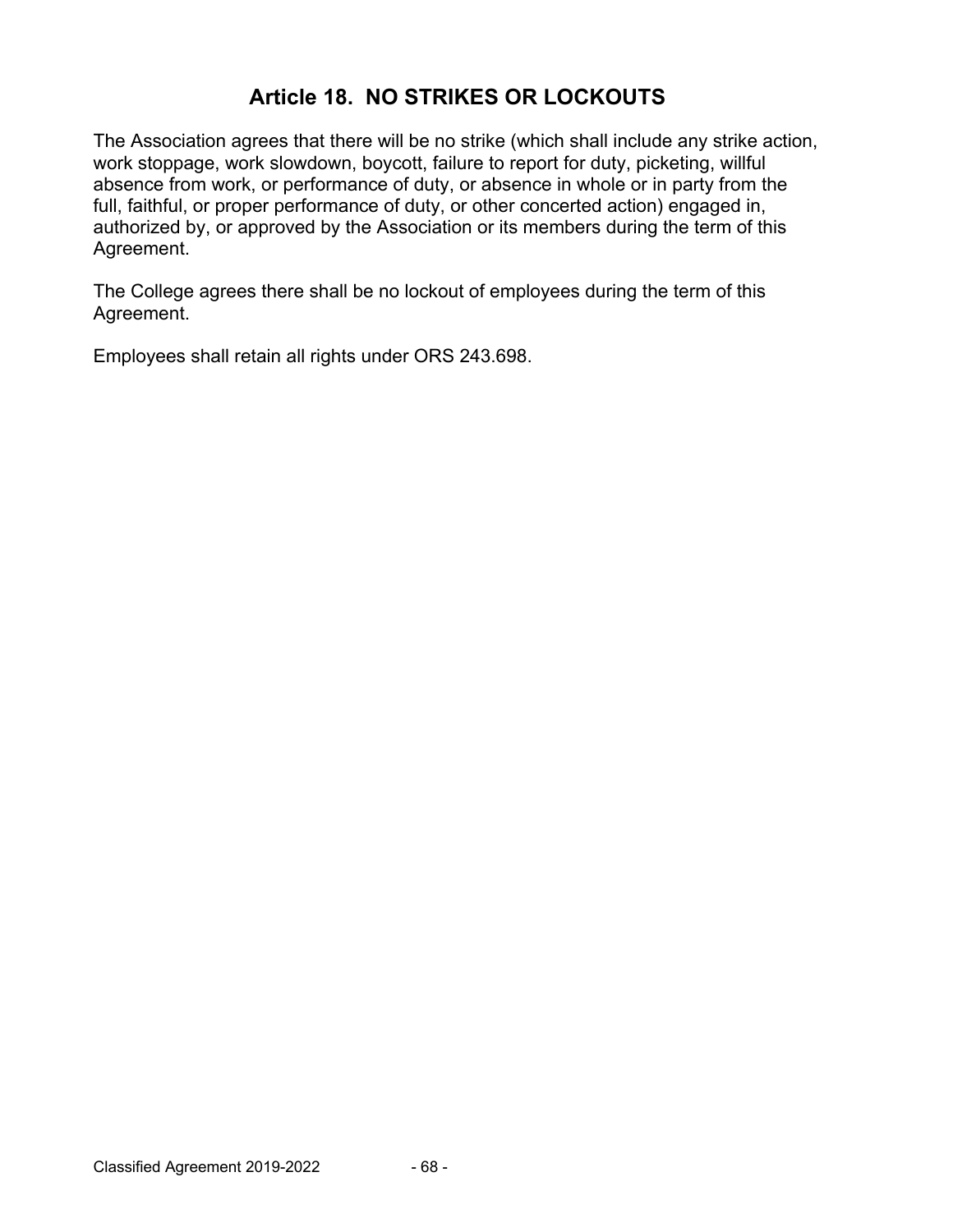## **Article 19. SAVINGS CLAUSE**

In the event any Article, section, or portion of this Agreement should be held invalid and unenforceable by any court of competent jurisdiction, such decision shall apply only to the specific Article, section, or portion thereof specifically ordered in the court's decision; and upon issuance of such a decision, the College and the Association agree to immediately negotiate the invalidated Article, section, or portion thereof.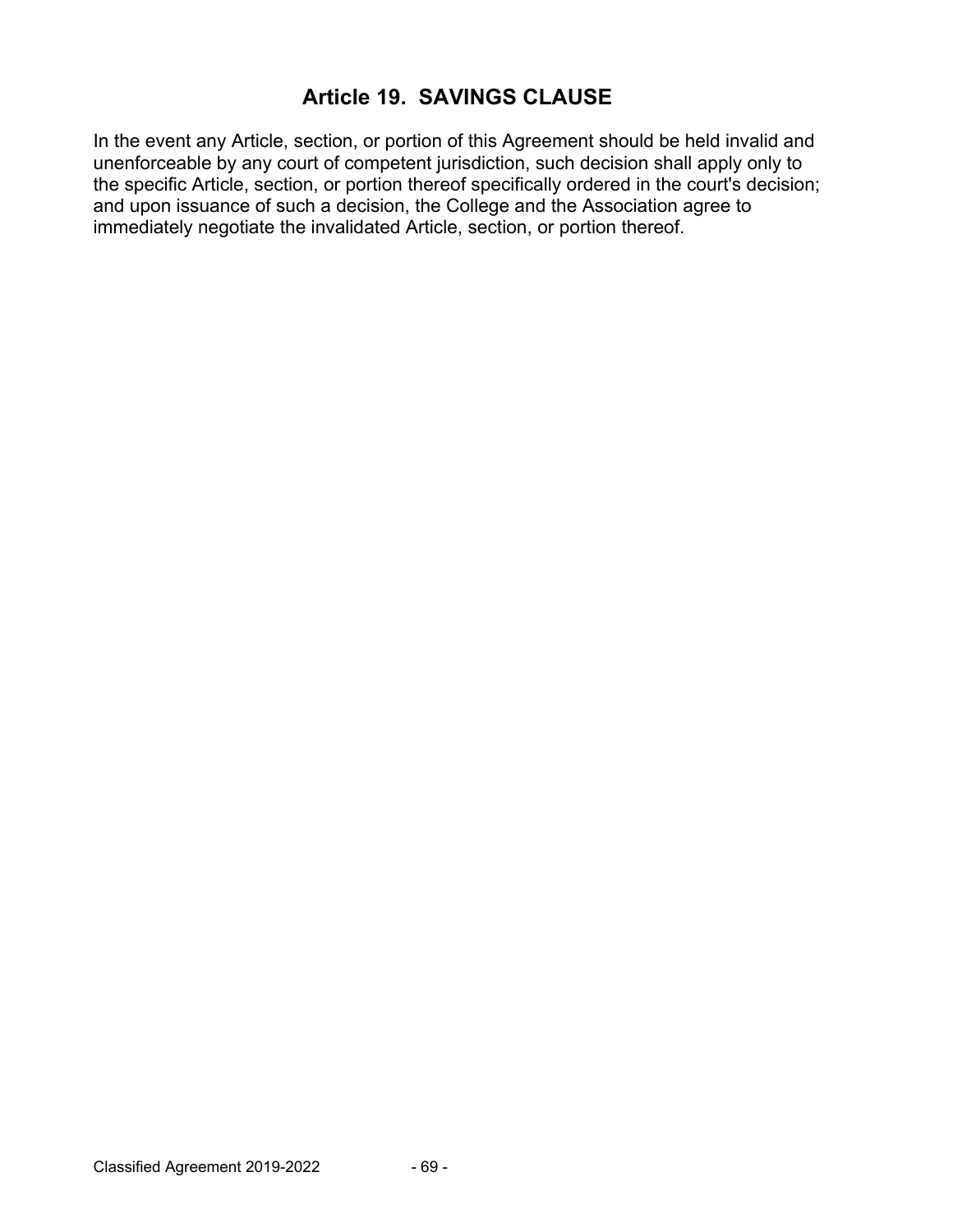## Article 20. DURATION OF AGREEMENT

- This Agreement shall be effective as of July 1, 2019 and shall remain in full force  $A_{n}$ and effect until June 30, 2022.
- The parties agree to enter into collective bargaining to modify this Agreement no В. later than February 1, 2022.
- $\mathsf{C}$ . This Agreement may not be modified in whole or in part by the parties except by an instrument in writing duly executed by both parties, and no departure from any provision of this Agreement by either party, or by their officers, agents, or representatives, or by members of the classified bargaining association, shall be construed to constitute a continuing waiver of the right to enforce such provision.

Dave Hunt, Chairperson, COC Board of Education

Alissa Mahar, Chairperson Management Bargaining Team

**David Plotkin** Management Bargaining Team

**Vicki Hedges Management Bargaining Team** 

 $\bigcap \Lambda$ 

Jennifer Milldrum Management Bargaining Team

**Kelly Montgomery Management Bargaining Team** 

Barbara Simington, Chairperson, **CCCACE Bargaining Team** 

**Becky Fidled Chairperson** 

CCCACE Bargaining Team

Breft Nair, Spokesperson COCACE Bargaining Team

**Kelly Lawrence** CCCACE Bargaining Team

**Matthew Karkin CCCACE Bargaining Team** 

aumo James Logan ) **CCCACE Bargaining Team** 

Enrique Fairera **CCCACE Bargaining Team**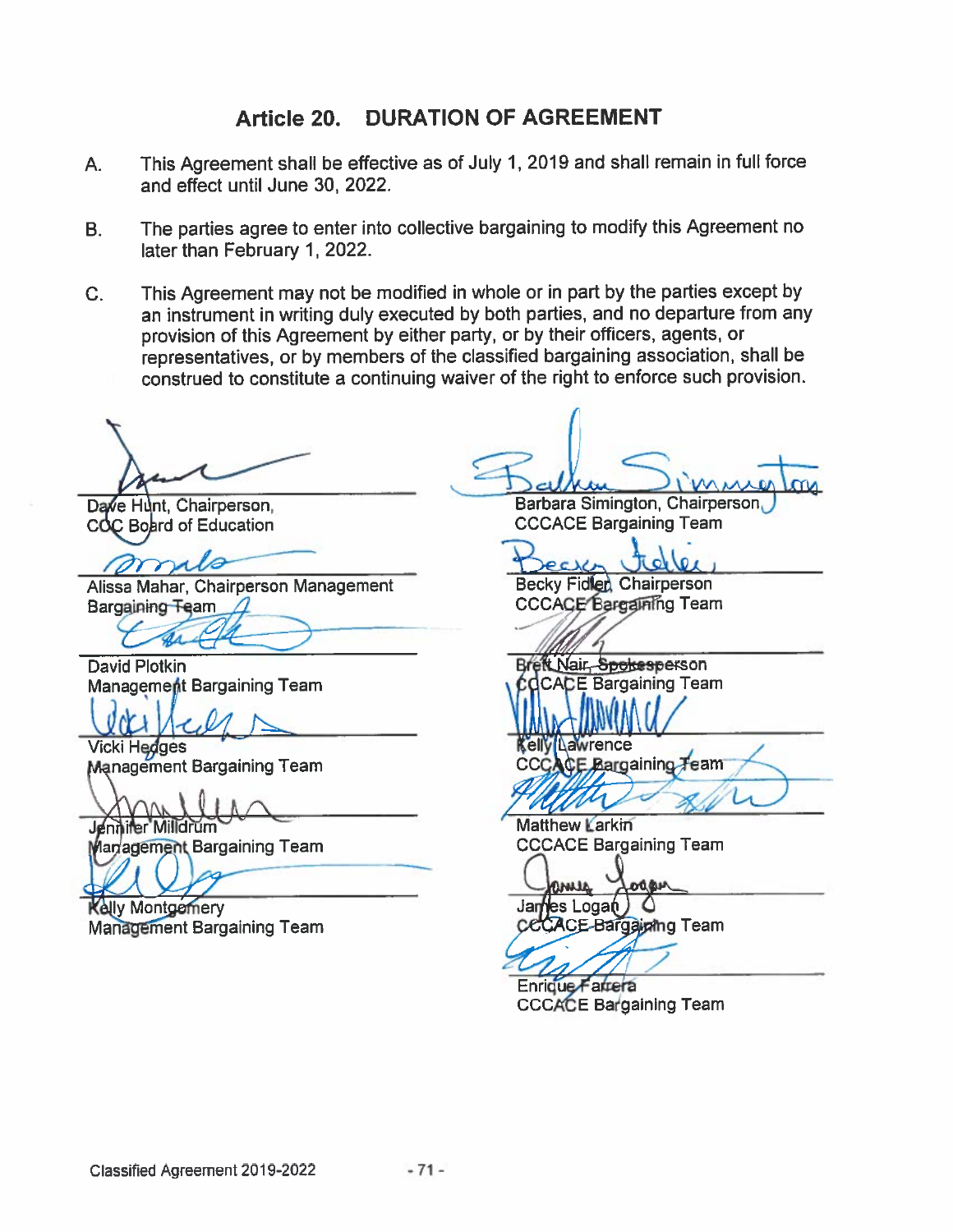# **Appendix A. CLASSIFIED SALARY SCHEDULE 2019-20**

|       | <b>Step</b> | <b>Step</b> | Step  | <b>Step</b> | <b>Step</b> | <b>Step</b> | <b>Step</b> | <b>Step</b> | <b>Step</b> | <b>Step</b> | <b>Step</b> | <b>Step</b> | <b>Step</b> | <b>Step</b> | <b>Step</b> |
|-------|-------------|-------------|-------|-------------|-------------|-------------|-------------|-------------|-------------|-------------|-------------|-------------|-------------|-------------|-------------|
| Grade |             | 2           | 3     | 4           | 5           | 6           |             | 8           | 9           | 10          | 11          | 12          | 13          | 14          | 15          |
| ХT    | 6,247       | 6,428       | 6,615 | 6,807       | 7,004       | 7,207       | 7,416       | 7,631       | 7,852       | 8,080       | 8,315       | 8,556       | 8,804       | 9,059       | 9,322       |
| X     | 6,117       | 6,294       | 6,477 | 6,665       | 6,858       | 7,057       | 7,262       | 7,472       | 7,689       | 7,912       | 8,141       | 8,378       | 8,620       | 8,870       | 9,128       |
| IXT   | 5,578       | 5,740       | 5,906 | 6,077       | 6,254       | 6,435       | 6,621       | 6,814       | 7,011       | 7,214       | 7,424       | 7,639       | 7,860       | 8,088       | 8,323       |
| IX    | 5,366       | 5,521       | 5,682 | 5,846       | 6,016       | 6,190       | 6,370       | 6,555       | 6,745       | 6,940       | 7,142       | 7,349       | 7,562       | 7,781       | 8,007       |
| VIIIT | 4,980       | 5,124       | 5,273 | 5,426       | 5,583       | 5,745       | 5,912       | 6,083       | 6,260       | 6,441       | 6,628       | 6,820       | 7,018       | 7,221       | 7,431       |
| VIII  | 4,707       | 4,843       | 4,984 | 5,128       | 5,277       | 5,430       | 5,588       | 5,750       | 5,916       | 6,088       | 6,265       | 6,446       | 6,633       | 6,826       | 7,023       |
| VIIT  | 4,348       | 4,474       | 4,604 | 4,737       | 4,874       | 5,016       | 5,161       | 5,311       | 5,465       | 5,623       | 5,786       | 5,954       | 6,127       | 6,305       | 6,487       |
| VII   | 4,129       | 4,249       | 4,372 | 4,499       | 4,629       | 4,763       | 4,901       | 5,044       | 5,190       | 5,340       | 5,495       | 5,655       | 5,819       | 5,987       | 6,161       |
| VIT   | 3,977       | 4,092       | 4,211 | 4,333       | 4,459       | 4,588       | 4,721       | 4,858       | 4,999       | 5,144       | 5,293       | 5,447       | 5,605       | 5,767       | 5,934       |
| VI    | 3,622       | 3,727       | 3,835 | 3,946       | 4,061       | 4,178       | 4,299       | 4,424       | 4,552       | 4,685       | 4,820       | 4,960       | 5,104       | 5,252       | 5,404       |
| VT    | 3,572       | 3,675       | 3,782 | 3.891       | 4,004       | 4,120       | 4,240       | 4,363       | 4,489       | 4,620       | 4,754       | 4.891       | 5,033       | 5,179       | 5,329       |
| V     | 3,177       | 3,269       | 3,364 | 3,462       | 3,562       | 3,665       | 3,772       | 3,881       | 3,993       | 4,109       | 4,228       | 4,351       | 4,477       | 4,607       | 4,741       |
| IV    | 2,787       | 2,868       | 2,951 | 3,036       | 3,124       | 3,215       | 3,308       | 3,404       | 3,503       | 3,605       | 3,709       | 3,817       | 3,927       | 4,041       | 4,158       |
| III   | 2,445       | 2,516       | 2,588 | 2,664       | 2,741       | 2,820       | 2,902       | 2,986       | 3,073       | 3,162       | 3,254       | 3,348       | 3,445       | 3,545       | 3,648       |

Monthly Wage (rounded)

If, through the classification process, a position is placed in a higher range above the present salary schedule, then a new salary range(s) may be added to the schedule using the same ratios and number of steps as the other ranges.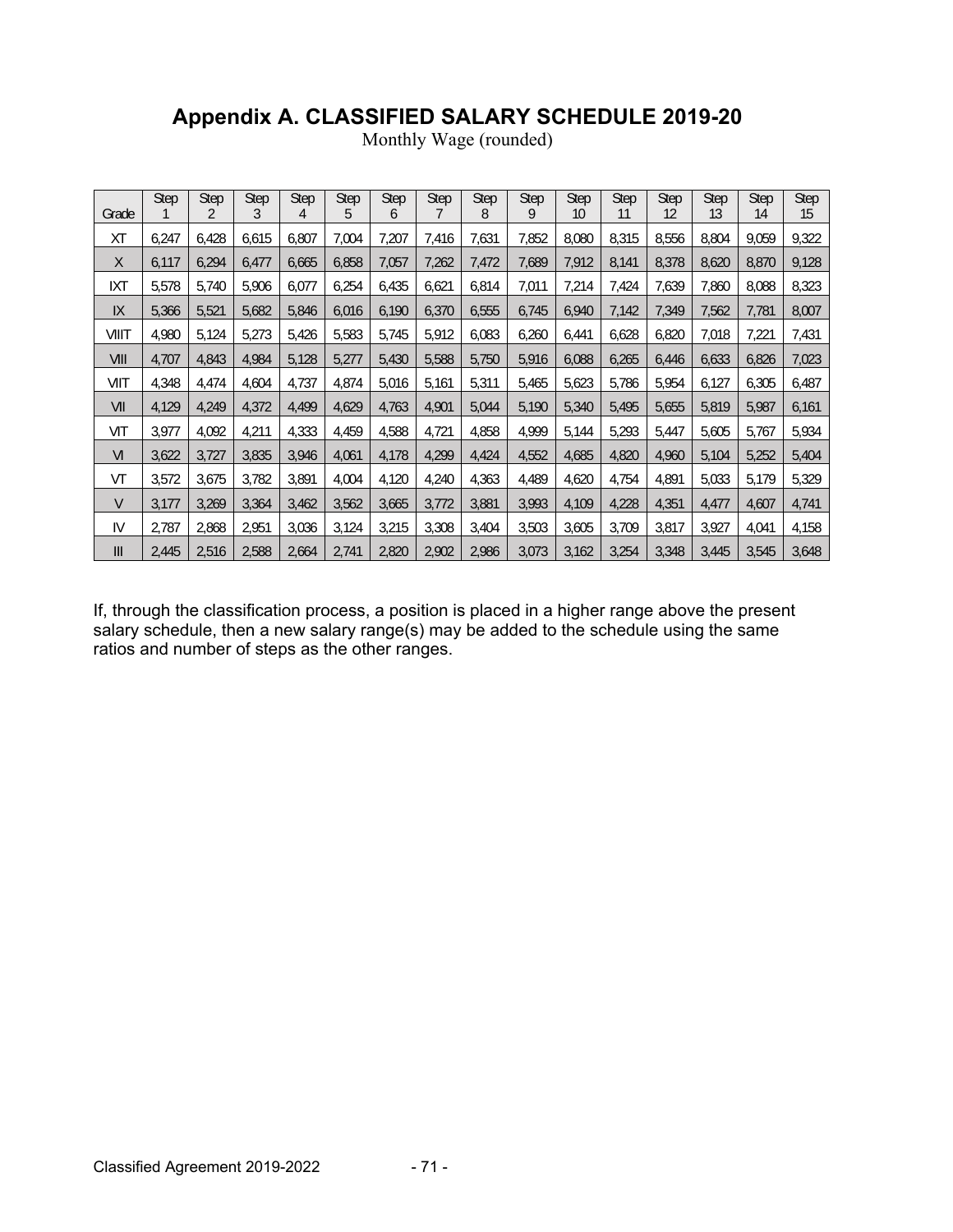## **Appendix B. CLASSIFIED SALARY SCHEDULE 2020-21**

Monthly Wage (rounded)

*This salary schedule is based on a 2.25% increase. The schedule may be adjusted in accordance with Article 10, Section 1. Salary* 

| Grade          | <b>Step</b> | <b>Step</b><br>2 | <b>Step</b><br>3 | <b>Step</b><br>4 | <b>Step</b><br>5 | <b>Step</b><br>6 | <b>Step</b> | <b>Step</b><br>8 | <b>Step</b><br>9 | <b>Step</b><br>10 | <b>Step</b><br>11 | <b>Step</b><br>12 | <b>Step</b><br>13 | <b>Step</b><br>14 | <b>Step</b><br>15 |
|----------------|-------------|------------------|------------------|------------------|------------------|------------------|-------------|------------------|------------------|-------------------|-------------------|-------------------|-------------------|-------------------|-------------------|
| XT             | 6,388       | 6,573            | 6,764            | 6,960            | 7,162            | 7,369            | 7,583       | 7,803            | 8,029            | 8,262             | 8,502             | 8,748             | 9,002             | 9,263             | 9,532             |
| X              | 6,255       | 6,436            | 6,623            | 6,815            | 7,012            | 7,216            | 7,425       | 7,640            | 7,862            | 8,090             | 8,325             | 8,566             | 8,814             | 9,070             | 9,333             |
| IXT            | 5,703       | 5,869            | 6,039            | 6,214            | 6,394            | 6,580            | 6,770       | 6,967            | 7,169            | 7,377             | 7,591             | 7,811             | 8,037             | 8,270             | 8,510             |
| IX             | 5,487       | 5,646            | 5,809            | 5,978            | 6,151            | 6,330            | 6,513       | 6,702            | 6,896            | 7,096             | 7,302             | 7,514             | 7,732             | 7,956             | 8,187             |
| VIIIT          | 5,092       | 5,240            | 5,392            | 5,548            | 5,709            | 5,874            | 6,045       | 6,220            | 6,400            | 6,586             | 6,777             | 6,974             | 7,176             | 7,384             | 7,598             |
| VIII           | 4,813       | 4,952            | 5,096            | 5,244            | 5,396            | 5,552            | 5,713       | 5,879            | 6,050            | 6,225             | 6,405             | 6,591             | 6,782             | 6,979             | 7,181             |
| VIIT           | 4,446       | 4,574            | 4,707            | 4,844            | 4,984            | 5,129            | 5,277       | 5,430            | 5,588            | 5,750             | 5,917             | 6,088             | 6,265             | 6,446             | 6,633             |
| VII            | 4,222       | 4,344            | 4,470            | 4,600            | 4,733            | 4,870            | 5,012       | 5,157            | 5,307            | 5,461             | 5,619             | 5,782             | 5,949             | 6,122             | 6,300             |
| VIT            | 4,067       | 4,185            | 4,306            | 4,431            | 4,559            | 4,691            | 4,828       | 4,968            | 5,112            | 5,260             | 5,412             | 5,569             | 5,731             | 5,897             | 6,068             |
| VI             | 3,703       | 3,811            | 3,921            | 4,035            | 4,152            | 4,272            | 4,396       | 4,524            | 4,655            | 4,790             | 4,929             | 5,072             | 5,219             | 5,370             | 5,526             |
| VT             | 3,652       | 3,758            | 3,867            | 3,979            | 4,094            | 4,213            | 4,335       | 4,461            | 4,590            | 4,724             | 4,861             | 5,001             | 5,146             | 5,296             | 5,449             |
| $\vee$         | 3,249       | 3,343            | 3,440            | 3,539            | 3,642            | 3,748            | 3,856       | 3,968            | 4,083            | 4,202             | 4,324             | 4,449             | 4,578             | 4,711             | 4,847             |
| IV             | 2,850       | 2,932            | 3,017            | 3,105            | 3,195            | 3,287            | 3,383       | 3,481            | 3,582            | 3,686             | 3,793             | 3,903             | 4,016             | 4,132             | 4,252             |
| $\mathsf{III}$ | 2,500       | 2,572            | 2,647            | 2,723            | 2,802            | 2,884            | 2,967       | 3,053            | 3,142            | 3,233             | 3,327             | 3,423             | 3,523             | 3,625             | 3,730             |

If, through the classification process, a position is placed in a higher range above the present salary schedule, then a new salary range(s) may be added to the schedule using the same ratios and number of steps as the other ranges.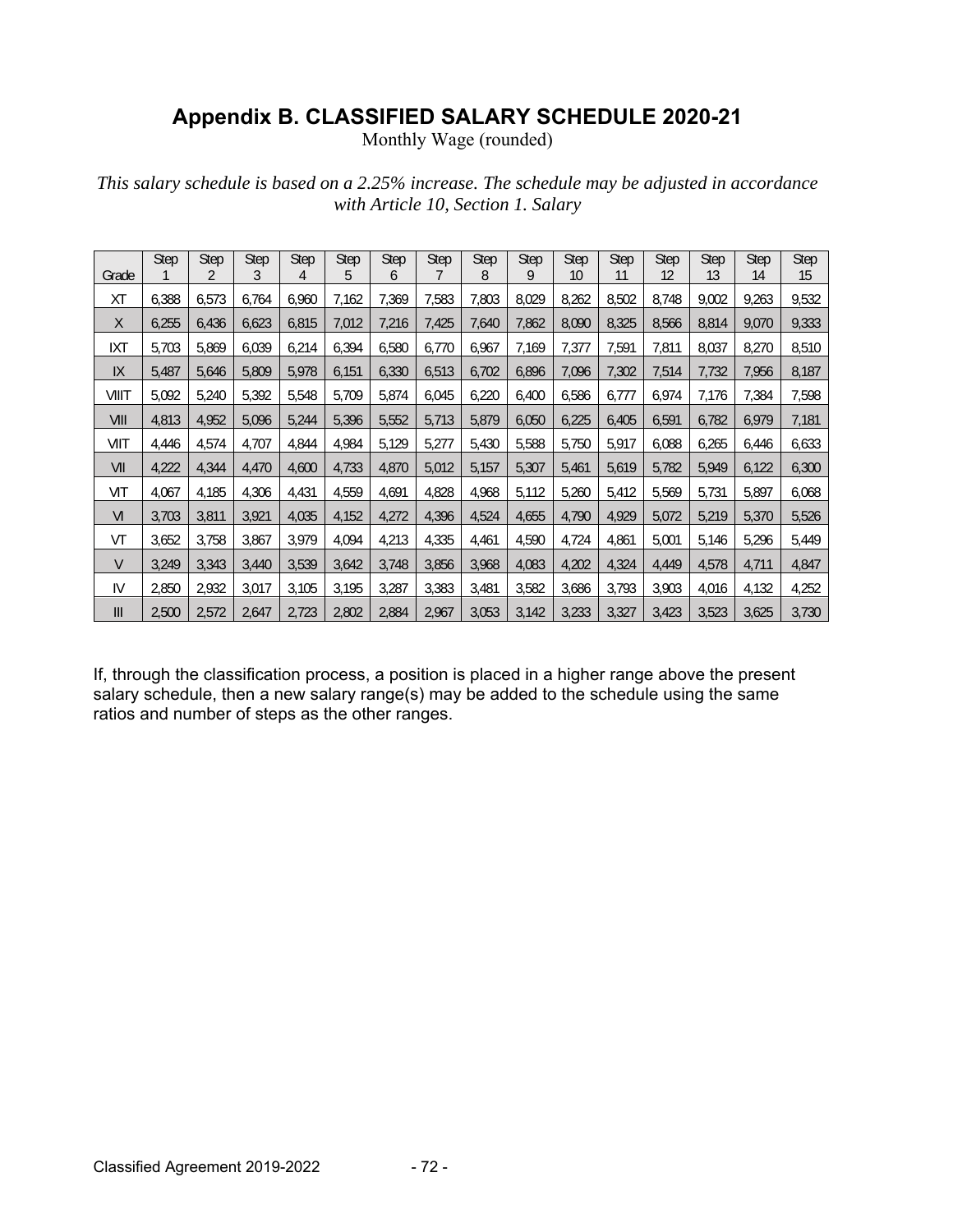## **Appendix C. CLASSIFIED SALARY SCHEDULE 2021-22**

Monthly Wage (rounded)

*This salary schedule is based on a 2.25% increase. The schedule may be adjusted in accordance with Article 10, Section 1. Salary* 

| Grade          | <b>Step</b> | <b>Step</b><br>2 | <b>Step</b><br>3 | <b>Step</b><br>4 | <b>Step</b><br>5 | <b>Step</b><br>6 | <b>Step</b> | <b>Step</b><br>8 | <b>Step</b><br>9 | <b>Step</b><br>10 | <b>Step</b><br>11 | <b>Step</b><br>12 | <b>Step</b><br>13 | <b>Step</b><br>14 | <b>Step</b><br>15 |
|----------------|-------------|------------------|------------------|------------------|------------------|------------------|-------------|------------------|------------------|-------------------|-------------------|-------------------|-------------------|-------------------|-------------------|
| XT             | 6,531       | 6,721            | 6,916            | 7,116            | 7,323            | 7,535            | 7,754       | 7,978            | 8,210            | 8,448             | 8,693             | 8,945             | 9,204             | 9,471             | 9,746             |
| X              | 6,395       | 6,581            | 6,772            | 6,968            | 7,170            | 7,378            | 7,592       | 7,812            | 8,039            | 8,272             | 8,512             | 8,759             | 9,013             | 9,274             | 9,543             |
| IXT            | 5,832       | 6,001            | 6.175            | 6,354            | 6,538            | 6,728            | 6,923       | 7,124            | 7.330            | 7,543             | 7,761             | 7.987             | 8,218             | 8,456             | 8,702             |
| IX             | 5,610       | 5,773            | 5,940            | 6,112            | 6,290            | 6,472            | 6,660       | 6,853            | 7,052            | 7,256             | 7,467             | 7,683             | 7,906             | 8,135             | 8,371             |
| VIIIT          | 5,207       | 5,358            | 5,513            | 5,673            | 5,837            | 6,007            | 6,181       | 6,360            | 6,544            | 6,734             | 6,930             | 7,130             | 7,337             | 7,550             | 7,769             |
| VIII           | 4,921       | 5,064            | 5,211            | 5,362            | 5,517            | 5,677            | 5,842       | 6,011            | 6,186            | 6,365             | 6,550             | 6,740             | 6,935             | 7,136             | 7,343             |
| VIIT           | 4,546       | 4,677            | 4,813            | 4,953            | 5,096            | 5,244            | 5,396       | 5,553            | 5,714            | 5,879             | 6,050             | 6,225             | 6,406             | 6,592             | 6,783             |
| VII            | 4,317       | 4,442            | 4,571            | 4,703            | 4,840            | 4.980            | 5,124       | 5,273            | 5,426            | 5,583             | 5,745             | 5,912             | 6,083             | 6,260             | 6,441             |
| VIT            | 4,158       | 4,279            | 4,403            | 4,530            | 4,662            | 4,797            | 4,936       | 5,079            | 5,227            | 5,378             | 5,534             | 5,695             | 5,860             | 6,030             | 6,205             |
| VI             | 3,787       | 3,896            | 4,009            | 4,126            | 4,245            | 4,368            | 4,495       | 4,626            | 4,760            | 4,898             | 5,040             | 5,186             | 5,336             | 5,491             | 5,650             |
| VT             | 3,734       | 3,842            | 3,954            | 4.069            | 4,187            | 4,308            | 4,433       | 4,561            | 4,694            | 4,830             | 4,970             | 5,114             | 5,262             | 5,415             | 5,572             |
| V              | 3,322       | 3,418            | 3,517            | 3,619            | 3,724            | 3,832            | 3,943       | 4,057            | 4,175            | 4,296             | 4,421             | 4,549             | 4,681             | 4,817             | 4,956             |
| IV             | 2,914       | 2,998            | 3,085            | 3,175            | 3,267            | 3,361            | 3,459       | 3,559            | 3,662            | 3,769             | 3,878             | 3,990             | 4,106             | 4,225             | 4,348             |
| $\mathsf{III}$ | 2,556       | 2,630            | 2,706            | 2,785            | 2,866            | 2,949            | 3,034       | 3,122            | 3,213            | 3,306             | 3,402             | 3,500             | 3,602             | 3,706             | 3,814             |

If, through the classification process, a position is placed in a higher range above the present salary schedule, then a new salary range(s) may be added to the schedule using the same ratios and number of steps as the other ranges.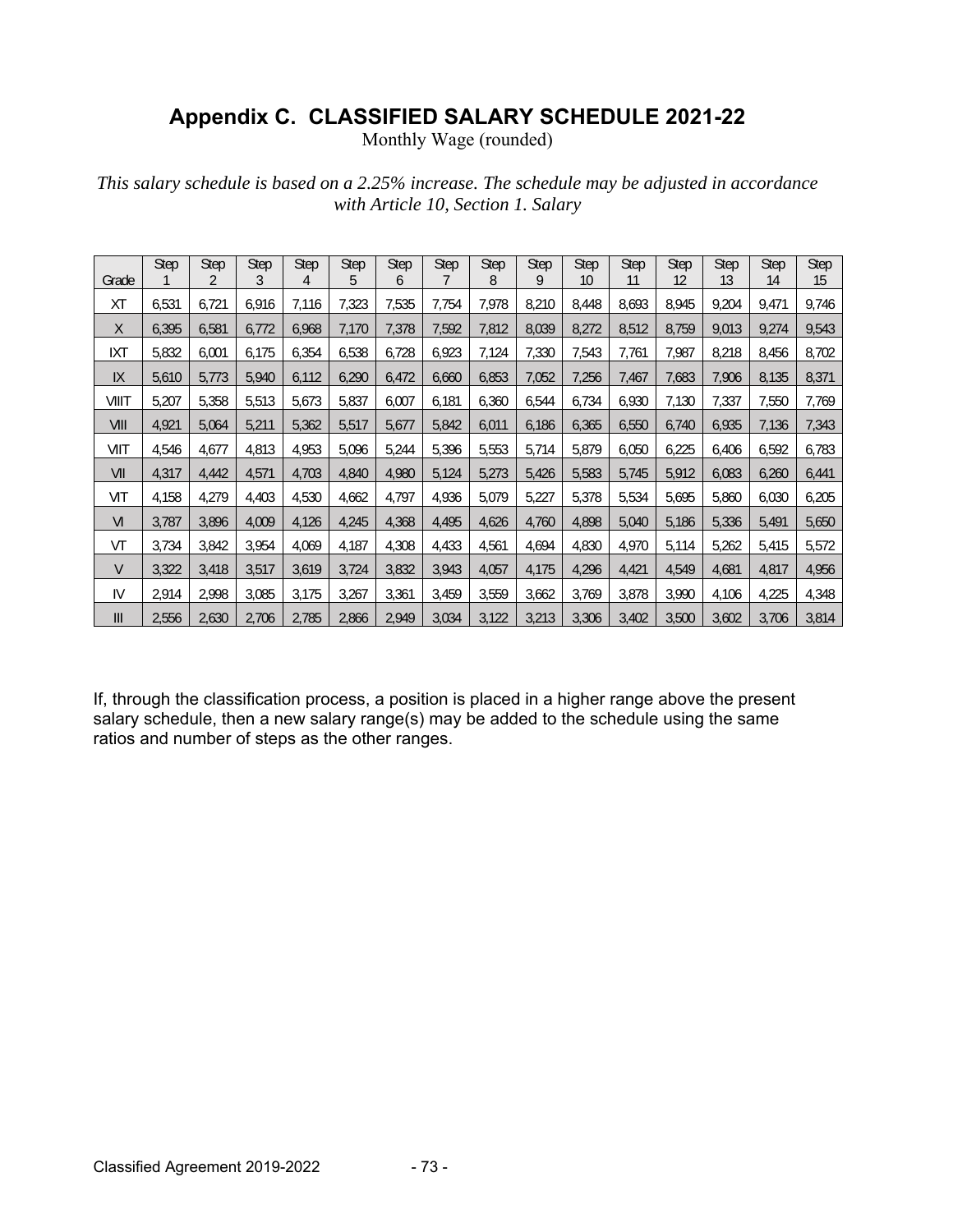## **Appendix D: Glossary**

**AD&D**: accidental death and dismemberment insurance.

**Arbitration:** a formal hearing and ruling process conducted by a neutral authority. The arbitrator considers verbal and/or written testimony and is empowered to make a determination regarding the merits of the substantive positions of disputants. The arbitrator is selected by mutual agreement of the College and the Association.

**Association:** Clackamas Community College Association of Classified Employees.

**Association President:** the Clackamas Community College Association of Classified Employees President or designee.

**Association representatives:** employees selected by the Association to act as representatives of the Association and represent employees.

**Bereavement leave:** leave in the event of death in the immediate family of an employee.

**Board:** Board of Education of Clackamas Community College.

**Broken service:** when employment in a bargaining unit position is interrupted by a layoff for more than eighteen (18) months, failure to return to work within a period of ten (10) working days after employee has received notification by certified mail to return except as specified in Article 6. Layoff/Reduction-in-force/Recall, Section I. Layoff/Reduction-in-force, or is terminated by discharge for cause or voluntary termination of employment.

**Campus:** a comprehensive College operation maintained by the College that includes lower division collegiate, career and technical education, community and student services. This also includes the Extended Learning Campus, maintained by the College to meet special and unique needs of the district and local residents by providing specialized career and technical education, general education and community and student service activities.

**College:** Clackamas Community College.

**College contribution:** the amount the College contributes to the Section 125 plan to cover a portion of the cost of the insurance benefits package.

**College President:** Clackamas Community College President or designee.

**Confidential files:** files containing personal references, academic credentials, or other documents submitted from outside the College. Maintained separate from personnel or investigation files.

**CPI**: consumer price index of West Region A

**Day:** a measure of time, generally 24 hours in length and measured on a calendar. Can also be used in conjunction with paid-time off. With time-off, day refers to a work shift. For example, a sick day would mean 8 hours of sick leave for a full-time employee.

**Department or Division:** an organizational unit or either central administrative services or of a campus which groups together services and/or instructional programs.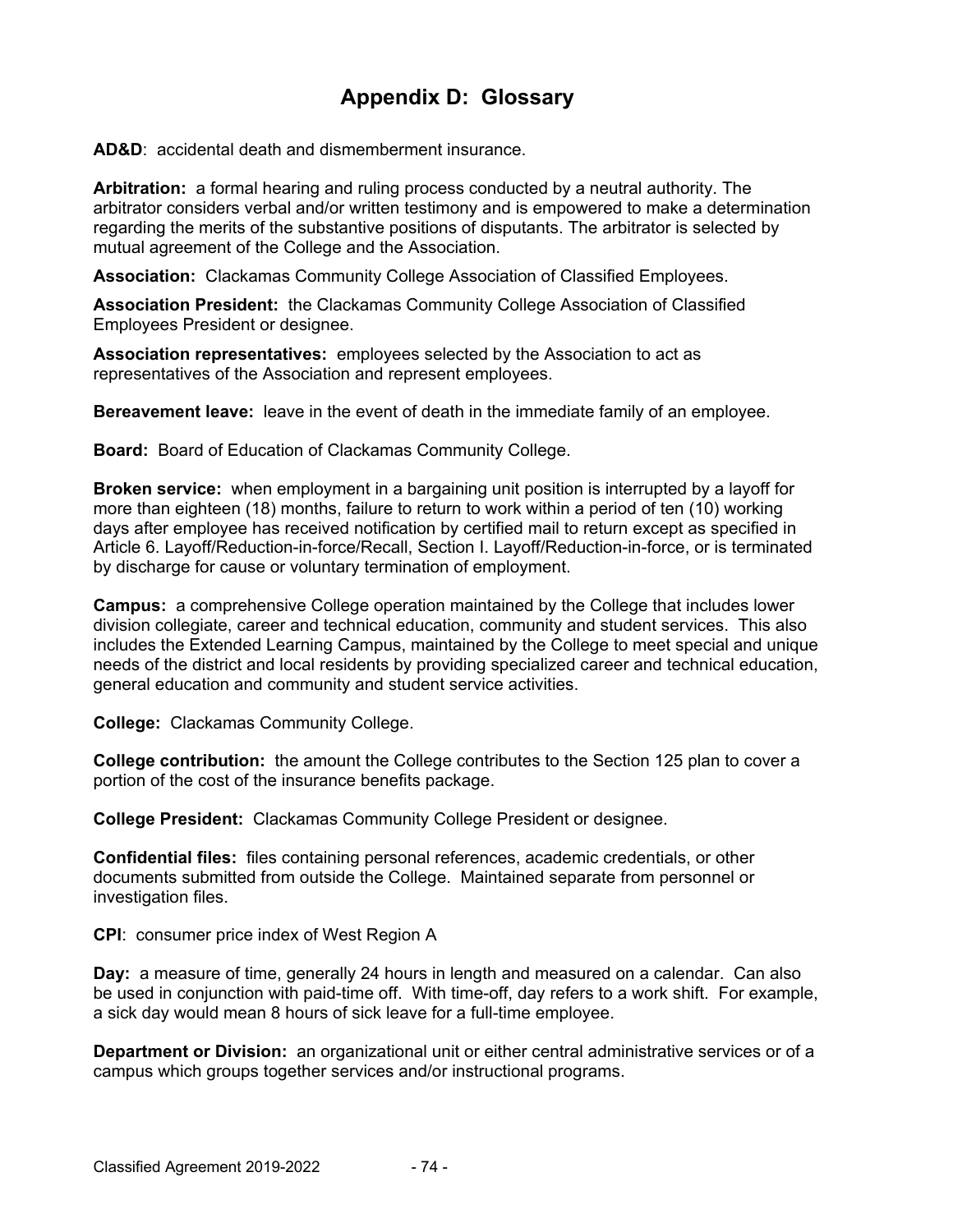**Early retirement:** employee retiring, began employment prior to July 1, 2011, completed twelve (12) consecutive years of service with the College, qualified and executing PERS retirement or at least fifty-eight (58) years of age and not yet sixty-five (65) years of age.

**Emergency**: an unforeseen situation in which college property or the safety of students or staff are potentially at risk, or where the direct delivery of services to students or staff would be impacted.

**Employee**: any member of the bargaining unit under the direction and supervision of the College. Bargaining unit employees include classified staff working twenty (20) hours a week or more.

**Family member**: an individual related to an employee, either by birth, adoption, fostering, marriage or an in loco parentis situation, that may qualify an employee, under OFLA and/or FMLA, for an extended time away from work without loss of seniority, benefits or any other negative employment action.

**Fiscal year:** July 1<sup>st</sup> thru June 30<sup>th</sup>.

**FTE:** full-time equivalency.

**FMLA**: Family Medical Leave Act; a federal law that allows eligible employees to take extended time away from work for qualifying reasons without penalty.

**Gender identity or expression:** a personal conception of oneself as male or female (or rarely, both or neither). This concept is intimately related to the concept of gender role, which is defined as the outward manifestations of personality that reflect the gender identity.

**Grievance:** a complaint by an employee, a group of employees, or the Association based upon the interpretation, violation, or application of the Agreement.

**Incident files:** documents related to the investigation of incidents.

**Insurance benefits package:** the amount available in the Section 125 plan to pay the premium costs associated with the employee's insurance enrollment election. The balance comes from the College contribution toward insurance coverage plus the amount deducted from employee's monthly salary, if applicable.

**Investigation files:** documents related to the investigation of incidents. Maintained separate from personnel and confidential files.

**Layoff/Reduction-in-force:** a reduction of the workforce for other than disciplinary, performance related, or personal reasons. Employees shall be given a minimum of forty-five (45) working days' advance written notice of layoff. A copy of each layoff notice shall be sent to the Association President at the same time it is sent to the employee.

**Lead Person/Team Leader:** in a team or crew setting, communicates work assignments/schedules and other information to individual team members and back to the supervisor

**LTD:** long-term disability insurance. College-paid insurance intended to replace salary when an employee has a qualifying injury or illness that prevents the employee from working. Benefit starts after 90-days of missed work.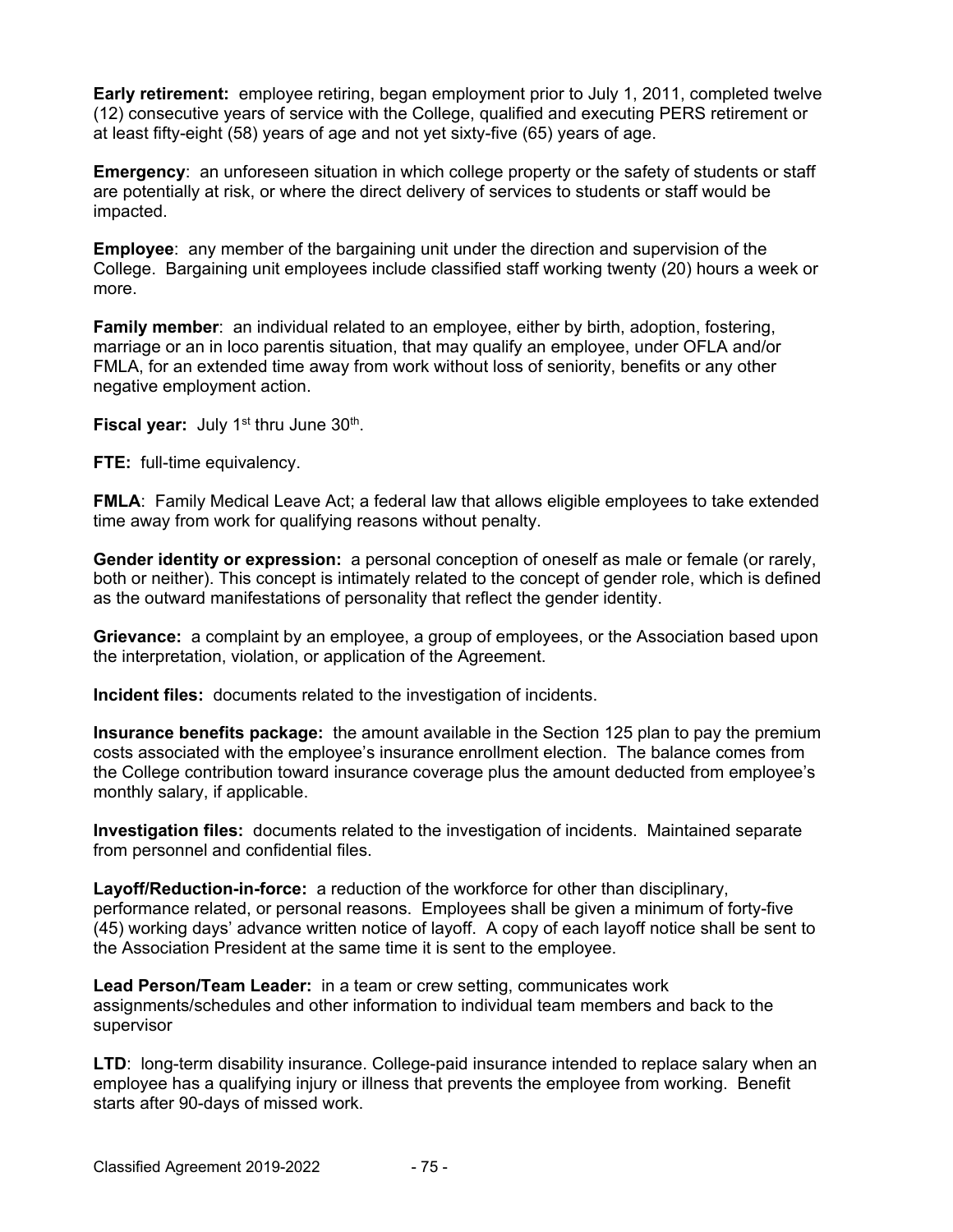**Management:** the President and the administration of the College.

**Mentoring:** employee training system under which a senior or more experienced individual (the mentor) is assigned to act as an advisor, counselor, or guide to a junior or trainee. The mentor is responsible for providing support to, and feedback on, the individual in his or her charge.

**OFLA**: Oregon Family Leave Act; a state law that allows employees to take extended time away from work without penalty.

**Opt-out**: as it relates to medical insurance coverage, electing to choose a different option for coverage. The different option must be enrollment in another employer-sponsored medical plan. An employee who elects to "opt-out" must provide proof of current coverage in a qualifying plan. Electing to opt-out is not the same as electing to waive coverage. Electing to waive medical coverage is not addressed in this agreement.

**Orientation:** the introductory stage in the process of new employee assimilation, and a part of their continuous socialization process in an organization.

**Paid-time off:** a bank of hours available to individual employees that allows them to be away from work but still receive compensation. Examples of paid-time off available to Classified employees include: holiday, vacation, sick leave, personal leave.

**Parental leave:** protected leave after the birth or placement of a child for foster care or adoption.

**PERS/OPSRP pickup:** the amount the College pays as the employee contribution to the Public Employees Retirement System (PERS)/Oregon Public Service Retirement Plan (OPSRP).

**Personal leave:** upon completion of probation, paid-time available to employees to be used for matters which cannot be scheduled outside normal working hours. At least three (3) days' advance notice is required unless emergency.

**Personnel files:** files that contain all materials relevant to the member's employment, except that all documents, communications and records dealing with the processing of a grievance will be filed separately from personnel files.

**Probationary:** a newly hired employee within 180 days of their date of hire.

**Protected leave:** unpaid time away from work for specific family and/or medical reasons, with continuation of group healthcare coverage under the same terms and conditions as if the employee had not taken leave. Eligibility requirements, qualifying medical conditions, and time limits in compliance with FMLA, OFLA and/or Oregon Sick Leave.

**Salary grade:** the pay level for a specific position on a salary schedule.

**Salary schedule:** a chart of available salary grades and pay steps.

**Seniority:** the length of an employee's continuous service within the Classified bargaining association of the College.

**Sick leave:** in compliance with Oregon Sick Leave regulations, paid time away from work, accumulated by contracted term of employment, to be used for employee or family member illness or injury, health-related appointments, or public health emergencies.